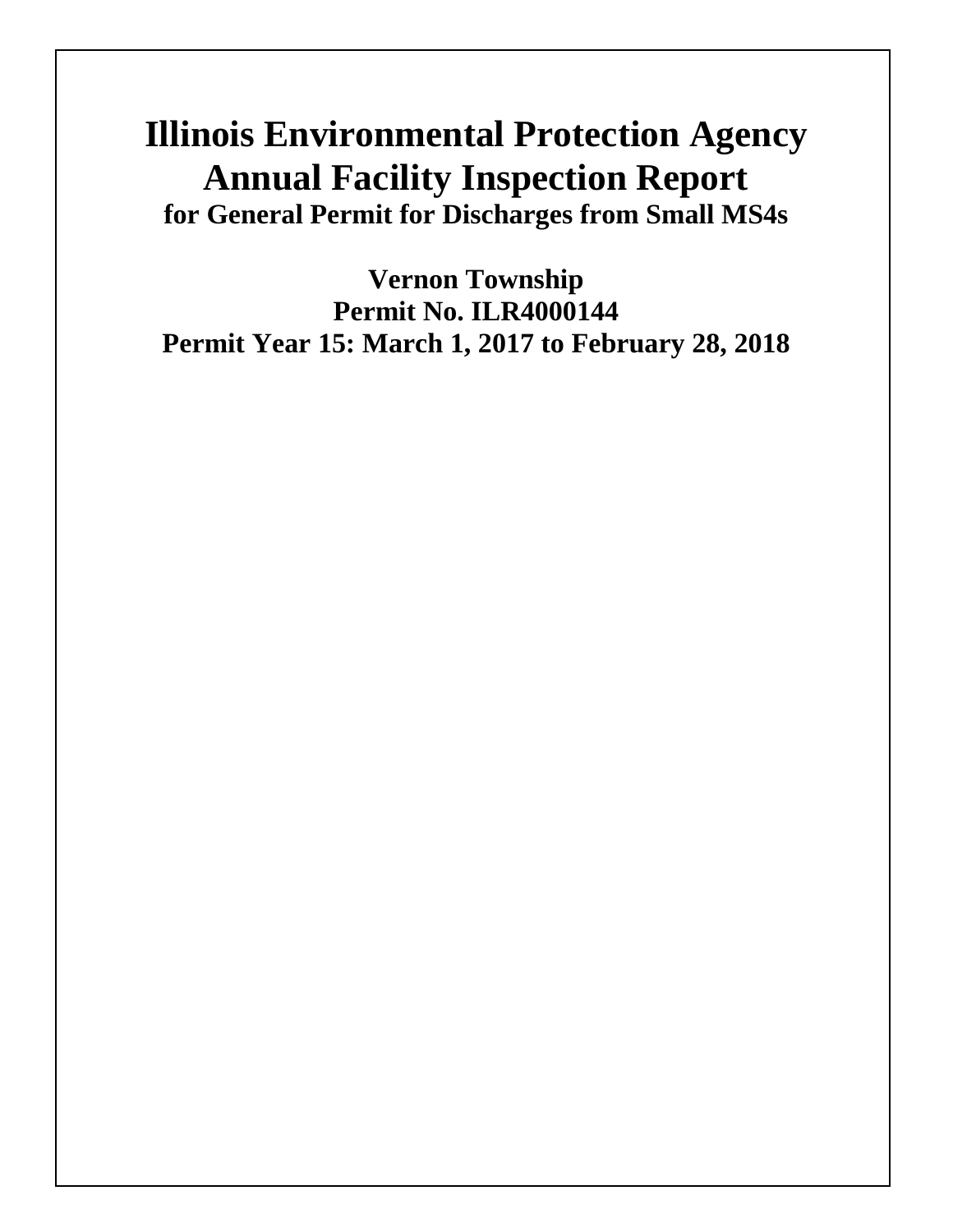# **Contents**

| Part E1. QLP Changes to Best Management Practices, Year 15         |
|--------------------------------------------------------------------|
| Part E2. QLP Status of Compliance with Permit Conditions, Year 15  |
| Part E3. QLP Information and Data Collection Results, Year 15      |
| Part E4. QLP Summary of Year 16 Stormwater Activities              |
| <b>Part E5. QLP Construction Projects Conducted During Year 15</b> |
| ${\bf F}\text{-}1$                                                 |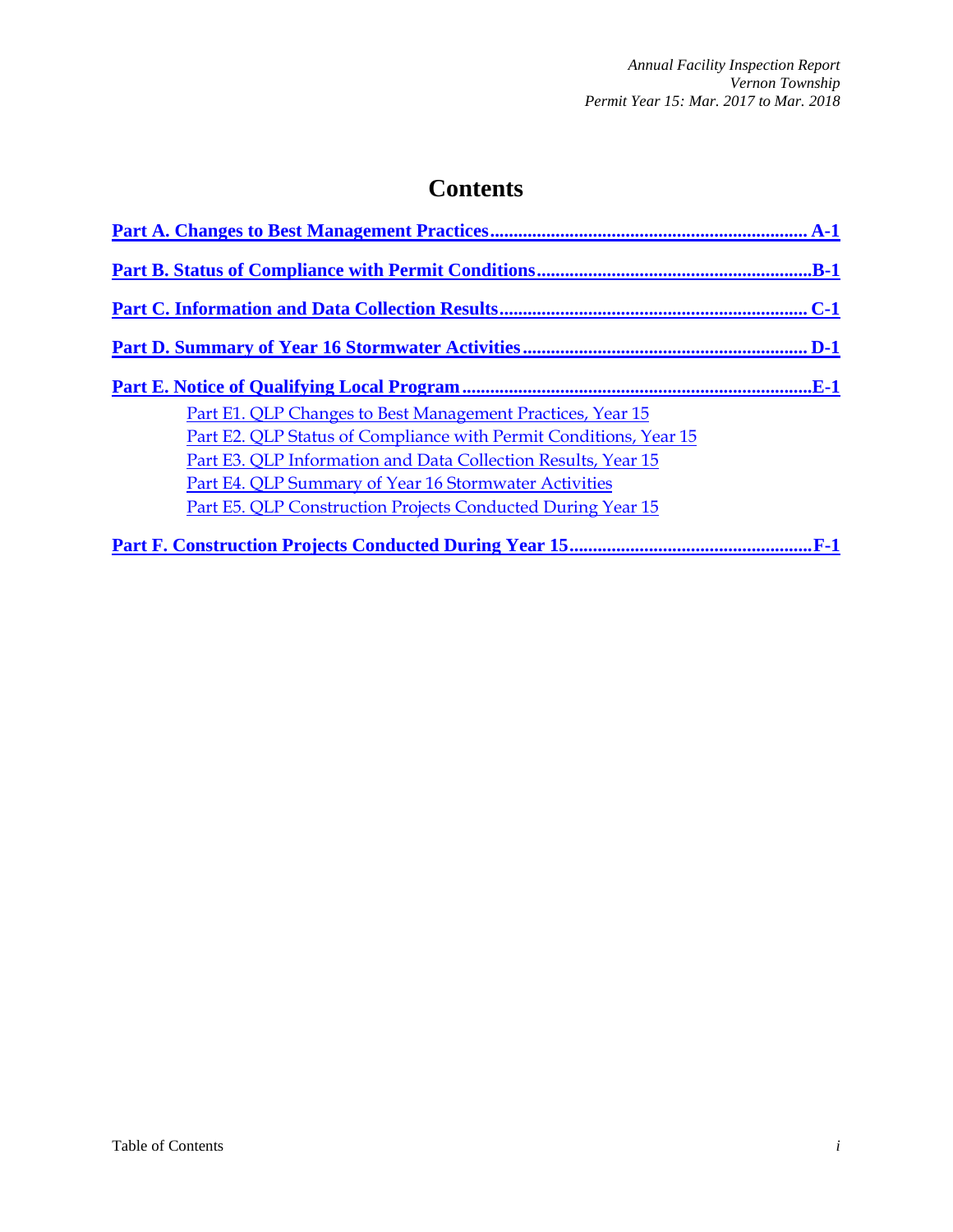# <span id="page-2-0"></span>**Part A. MS4 Changes to Best Management Practices, Year 15**

Information regarding the status of all of the BMPs and measurable goals described in the MS4's SMPP is provided in the following table.

### **Note: "X" indicates BMPs that were implemented in accordance with the MS4's SMPP indicates BMPs that were changed during Year 15**

| Year 15                 |                                                  | Year 15                 |                                               |
|-------------------------|--------------------------------------------------|-------------------------|-----------------------------------------------|
| MS4                     |                                                  | MS4                     |                                               |
|                         | A. Public Education and Outreach                 |                         | D. Construction Site Runoff Control           |
| $\overline{\mathbf{X}}$ | A.1 Distributed Paper Material                   | $\overline{\text{X}}$   | D.1 Regulatory Control Program                |
|                         | A.2 Speaking Engagement                          | $\overline{\mathbf{X}}$ | D.2 Erosion and Sediment Control              |
|                         | A.3 Public Service Announcement                  | $\overline{\text{X}}$   | D.3 Other Waste Control Program               |
| $\overline{\mathbf{X}}$ | A.4 Community Event                              | $\overline{\mathbf{X}}$ | D.4 Site Plan Review Procedures               |
| $\overline{\mathbf{X}}$ | A.5 Classroom Education Material                 | $\overline{\mathbf{X}}$ | D.5 Public Information Handling<br>Procedures |
| $\overline{\mathbf{X}}$ | A.6 Other Public Education                       | $\overline{\mathbf{X}}$ | D.6 Site Inspection/Enforcement<br>Procedures |
|                         |                                                  |                         | D.7 Other Construction Site Runo<br>Controls  |
|                         | B. Public Participation/Involvement              |                         |                                               |
|                         | <b>B.1 Public Panel</b>                          |                         | E. Post-Construction Runoff Control           |
|                         | <b>B.2 Educational Volunteer</b>                 |                         | E.1 Community Control Strategy                |
| $\overline{\text{X}}$   | <b>B.3 Stakeholder Meeting</b>                   | $\overline{\mathbf{X}}$ | E.2 Regulatory Control Program                |
| $\overline{\text{X}}$   | <b>B.4 Public Hearing</b>                        | $\overline{\mathbf{X}}$ | E.3 Long Term O&M Procedures                  |
|                         | <b>B.5 Volunteer Monitoring</b>                  | $\overline{\text{X}}$   | E.4 Pre-Const Review of BMP De                |
|                         | <b>B.6 Program Coordination</b>                  | $\overline{\mathbf{X}}$ | E.5 Site Inspections During Const             |
| $\overline{\mathbf{X}}$ | <b>B.7 Other Public Involvement</b>              | $\overline{\mathbf{X}}$ | E.6 Post-Construction Inspections             |
|                         |                                                  | $\overline{\mathbf{X}}$ | E.7 Other Post-Const Runoff Cont              |
|                         | C. Illicit Discharge Detection and Elimination   |                         |                                               |
| $\overline{\text{X}}$   | C.1 Storm Sewer Map Preparation                  |                         | F. Pollution Prevention/Good Housekeeping     |
|                         | C.2 Regulatory Control Program                   | $\overline{\text{X}}$   | F.1 Employee Training Program                 |
| $\overline{\mathbf{X}}$ | C.3 Detection/Elimination Prioritization<br>Plan | $\overline{\mathbf{X}}$ | F.2 Inspection and Maintenance P              |
|                         | C.4 Illicit Discharge Tracing Procedures         | $\overline{\mathbf{X}}$ | F.3 Municipal Operations Storm V<br>Control   |
|                         | C.5 Illicit Source Removal Procedures            | $\overline{\textbf{X}}$ | F.4 Municipal Operations Waste I              |
|                         | C.6 Program Evaluation and Assessment            |                         | F.5 Flood Management/Assess Gu                |
| $\overline{\textbf{X}}$ | C.7 Visual Dry Weather Screening                 |                         | F.6 Other Municipal Operations C              |
|                         | C.8 Pollutant Field Testing                      |                         |                                               |
|                         | C.9 Public Notification                          |                         |                                               |
|                         | C.10 Other Illicit Discharge Controls            |                         |                                               |
|                         |                                                  |                         |                                               |

| ar 15                         |                                                  | Year 15                 |                                                 |
|-------------------------------|--------------------------------------------------|-------------------------|-------------------------------------------------|
| $\overline{4}$                |                                                  | MS4                     |                                                 |
| Public Education and Outreach |                                                  |                         | D. Construction Site Runoff Control             |
| $\overline{\text{X}}$         | A.1 Distributed Paper Material                   | $\overline{\text{X}}$   | D.1 Regulatory Control Program                  |
|                               | A.2 Speaking Engagement                          | $\overline{\text{X}}$   | D.2 Erosion and Sediment Control BMPs           |
|                               | A.3 Public Service Announcement                  | $\overline{\textbf{X}}$ | D.3 Other Waste Control Program                 |
| $\overline{\text{X}}$         | A.4 Community Event                              | $\overline{\text{X}}$   | D.4 Site Plan Review Procedures                 |
| $\overline{\text{X}}$         | A.5 Classroom Education Material                 | $\overline{\mathbf{X}}$ | D.5 Public Information Handling<br>Procedures   |
| $\overline{\text{X}}$         | A.6 Other Public Education                       | $\overline{\mathbf{X}}$ | D.6 Site Inspection/Enforcement<br>Procedures   |
|                               |                                                  |                         | D.7 Other Construction Site Runoff<br>Controls  |
|                               | Public Participation/Involvement                 |                         |                                                 |
|                               | <b>B.1 Public Panel</b>                          |                         | E. Post-Construction Runoff Control             |
|                               | <b>B.2 Educational Volunteer</b>                 |                         | E.1 Community Control Strategy                  |
| $\overline{\text{X}}$         | <b>B.3 Stakeholder Meeting</b>                   | $\overline{\textbf{X}}$ | E.2 Regulatory Control Program                  |
| $\overline{\text{X}}$         | <b>B.4 Public Hearing</b>                        | $\overline{\text{X}}$   | E.3 Long Term O&M Procedures                    |
|                               | <b>B.5 Volunteer Monitoring</b>                  | $\overline{\mathbf{X}}$ | E.4 Pre-Const Review of BMP Designs             |
|                               | <b>B.6 Program Coordination</b>                  | $\overline{\textbf{X}}$ | E.5 Site Inspections During Construction        |
| $\overline{\text{X}^+}$       | <b>B.7 Other Public Involvement</b>              | $\overline{\text{X}}$   | E.6 Post-Construction Inspections               |
|                               |                                                  | $\overline{\text{X}}$   | E.7 Other Post-Const Runoff Controls            |
|                               | Illicit Discharge Detection and Elimination      |                         |                                                 |
| $\overline{\text{X}}$         | C.1 Storm Sewer Map Preparation                  |                         | F. Pollution Prevention/Good Housekeeping       |
|                               | C.2 Regulatory Control Program                   | $\overline{\text{X}}$   | F.1 Employee Training Program                   |
| $\overline{\text{X}}$         | C.3 Detection/Elimination Prioritization<br>Plan | $\overline{X}$          | F.2 Inspection and Maintenance Program          |
|                               | C.4 Illicit Discharge Tracing Procedures         | $\overline{\mathbf{X}}$ | F.3 Municipal Operations Storm Water<br>Control |
|                               | C.5 Illicit Source Removal Procedures            | $\overline{\mathbf{X}}$ | F.4 Municipal Operations Waste Disposal         |
|                               | C.6 Program Evaluation and Assessment            |                         | F.5 Flood Management/Assess Guidelines          |
| $\overline{\text{X}}$         | C.7 Visual Dry Weather Screening                 |                         | F.6 Other Municipal Operations Controls         |
|                               | $C_0$ $D_0$ llutont $E_0$ old $T_0$ oting        |                         |                                                 |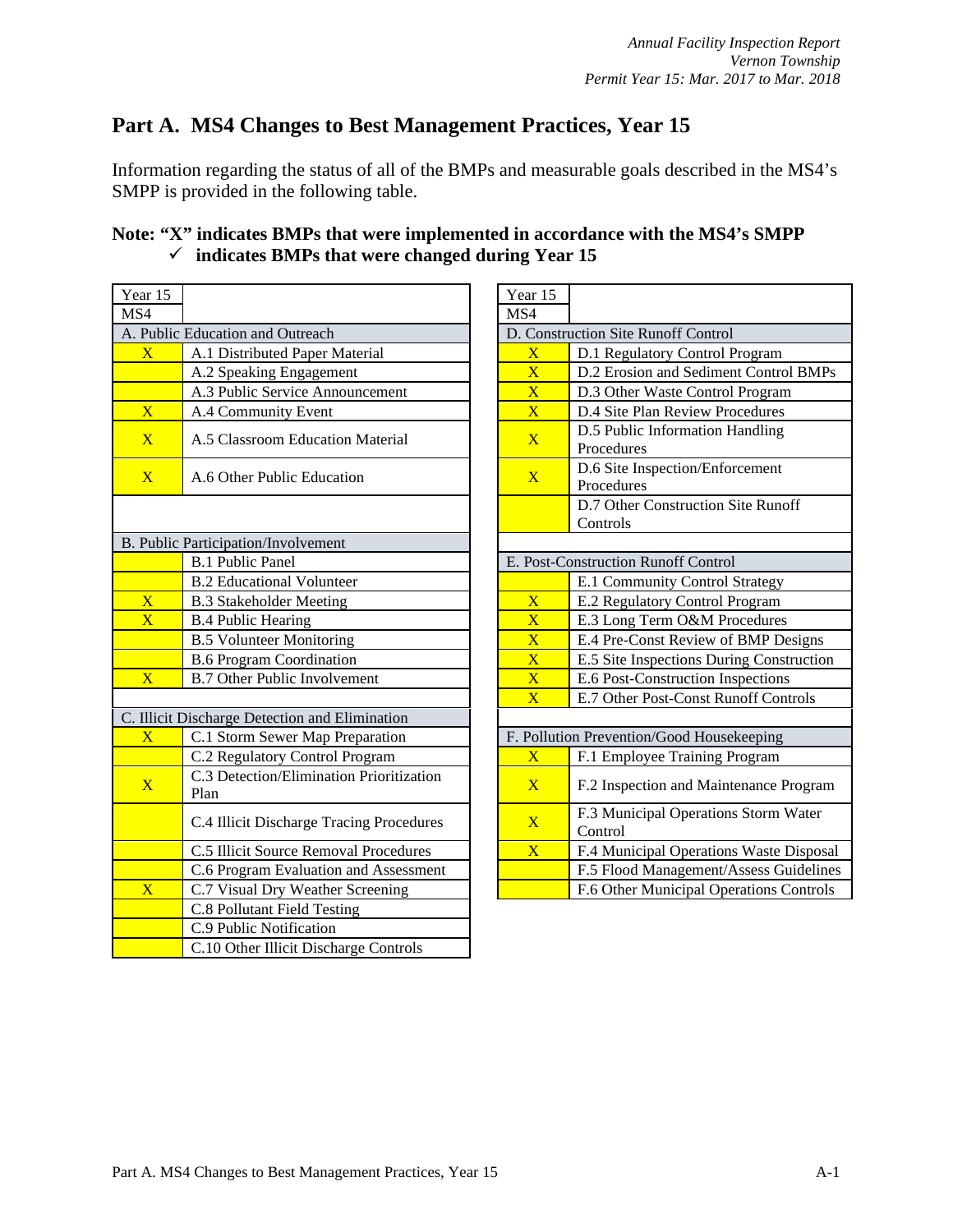Additional information about the changes that were made to the BMPs described in the MS4's SMPP during Year 15 is provided below.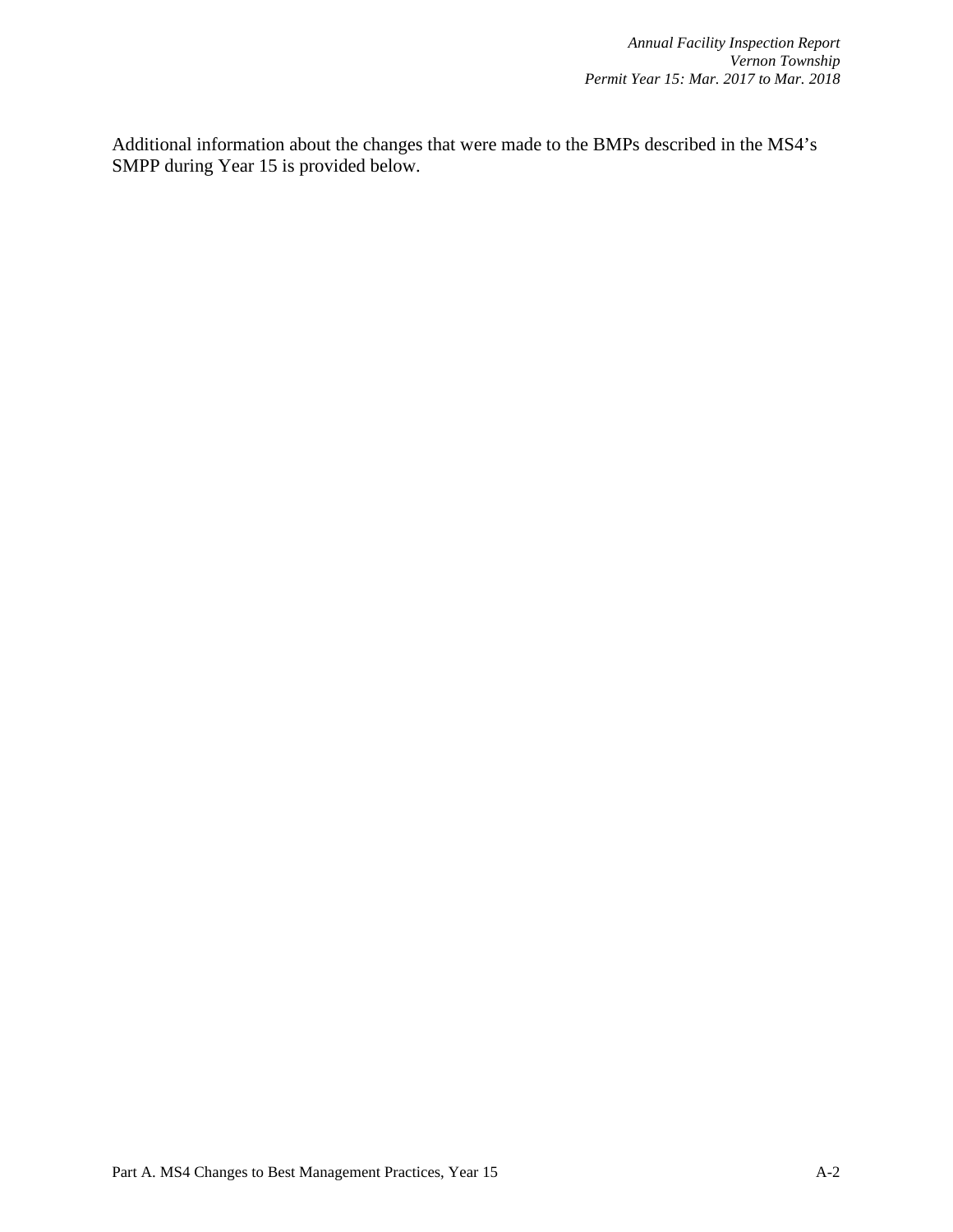# <span id="page-4-0"></span>**Part B. MS4 Status of Compliance with Permit Conditions, Year 15**

**Stormwater Management Activities, Year 15**

**Please note that IEPA issued a new version of its General NPDES Permit No. ILR40 (Permit), effective on March 1, 2016. On behalf of all MS4s within the county, SMC performs activities related to each of the six minimum control measures which are described in detail in the SMPP. These BMPs, implemented at the county level, make significant strides in achieving the statutory goal of reducing the discharge of pollutants to the MEP as watershed boundaries are not constrained by municipal borders. The SMPP can be viewed at the following link: Vernontownship.com**

**Potential Comment #1: In response to the new ILR40 permit, effective March 1, 2016, the QLP issued a revised SMPP template in November of 2016 (near the end of Year 14). During Year 15, the MS4 reviewed and revised its SMPP. The stormwater management activities that the MS4 performed during Year 15, including the MS4's BMPs and measurable goals, are described in detail in the revised SMPP. A copy of the annual tracking form is included at the end of Part B of this report.**

### **A. Public Education and Outreach**

Measurable Goal(s):

 Implement BMPs and track progress of BMP implementation, as described in the SMPP.

Year 15 MS4 activities:

 The MS4 continues to implement the BMPs described in its SMPP and to track progress in implementing its stormwater management program.

### **B. Public Participation/Involvement**

Measurable Goal(s):

Implement BMPs and track progress of BMP implementation, as described in the SMPP.

Year 15 MS4 activities:

 The MS4 continues to implement the BMPs described in its SMPP and to track progress in implementing its stormwater management program.

### **C. Illicit Discharge Detection and Elimination** Measurable Goal(s):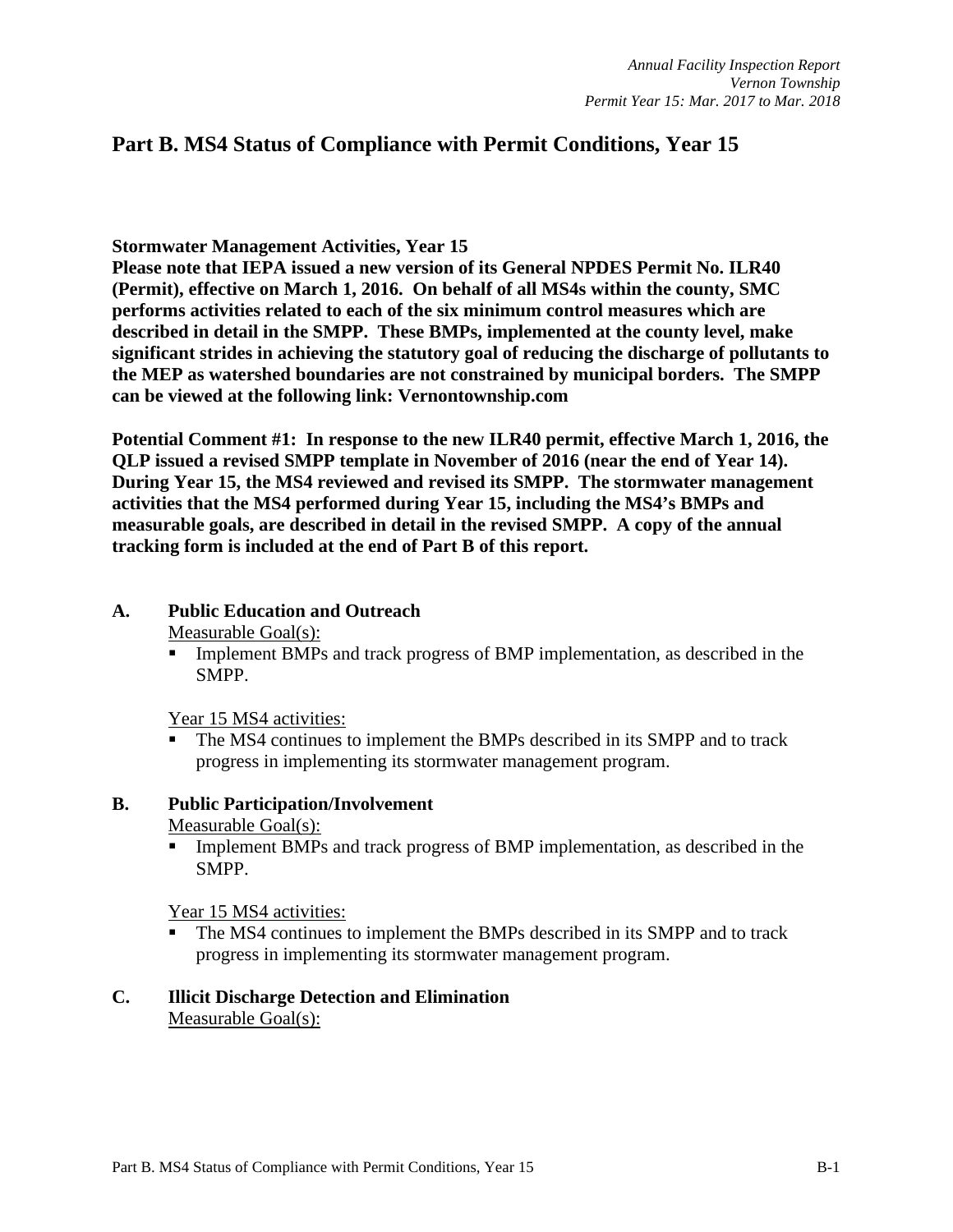**Implement BMPs and track progress of BMP implementation, as described in the** SMPP.

Year 15 MS4 activities:

 The MS4 continues to implement the BMPs described in its SMPP and to track progress in implementing its stormwater management program.

### **D. Construction Site Runoff Control**

### Measurable Goal(s):

- Implement BMPs and track progress of BMP implementation, as described in the SMPP.
- Assist SMC in ensuring that all applicable developments are regulated pursuant to the WDO.

### Year 15 MS4 activities:

- The MS4 continues to implement the BMPs described in its SMPP and to track progress in implementing its stormwater management program.
- The MS4 continues to assist SMC in ensuring that all applicable developments are regulated pursuant to the WDO.

### **E. Post-Construction Runoff Control**

Measurable Goal(s):

- **Implement BMPs and track progress of BMP implementation, as described in the** SMPP.
- Assist SMC in ensuring that all applicable developments regulated pursuant to the WDO.

### Year 15 MS4 activities:

- The MS4 continues to implement the BMPs described in its SMPP and to track progress in implementing its stormwater management program.
- The MS4 continues to assist SMC in ensuring that all applicable developments are regulated pursuant to the WDO.

### **F. Pollution Prevention/Good Housekeeping**

Measurable Goal(s):

Implement BMPs and track progress of BMP implementation, as described in the SMPP.

### Year 15 MS4 activities:

 The MS4 continues to implement the BMPs described in its SMPP and to track progress in implementing its stormwater management program.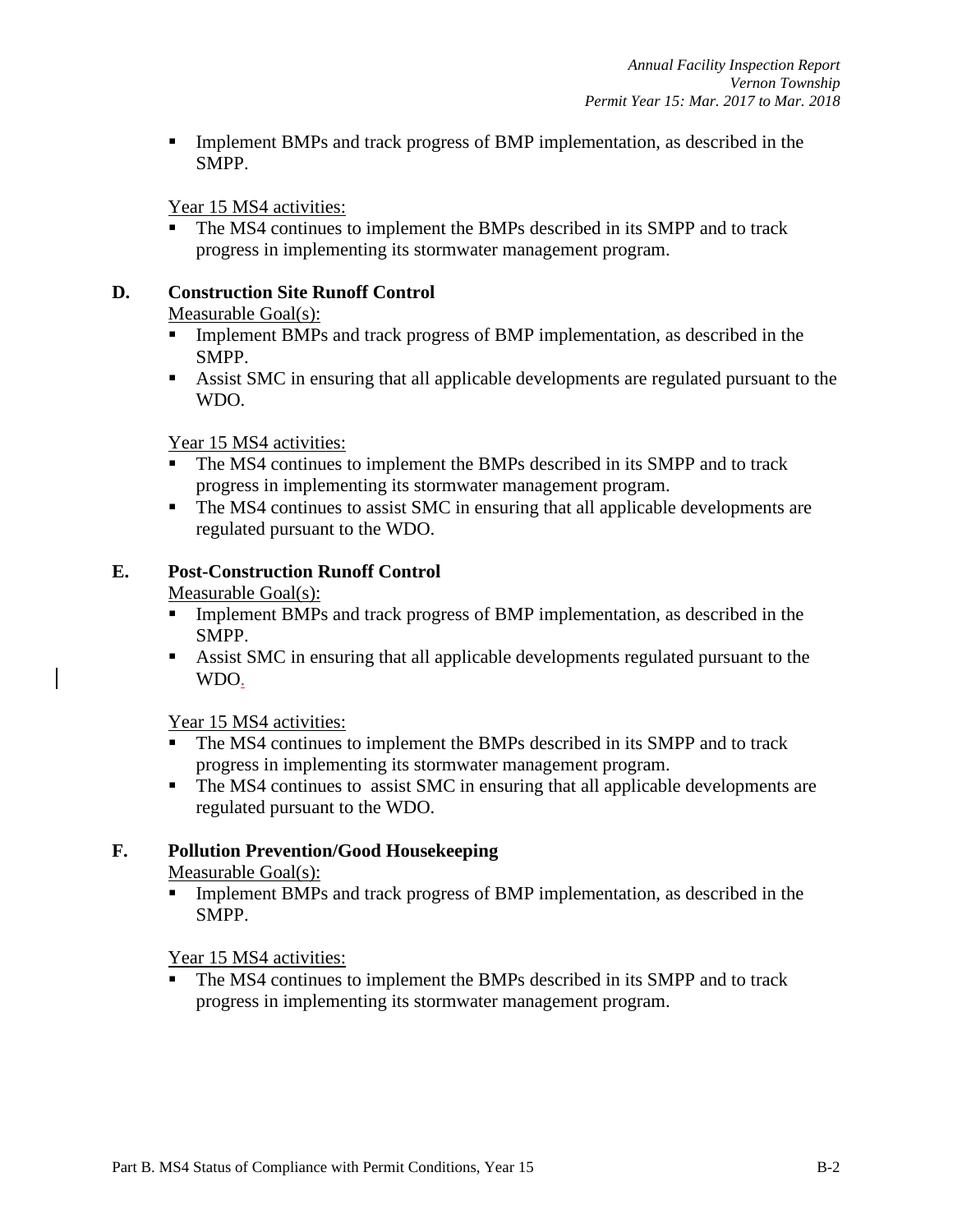#### **Stormwater Management Program Assessment, Year 15**

The MS4 revised their SMPP to coincide with the March 2016 ILR40 permit. As described in the revised SMPP there are extensive monitoring efforts already underway across the County, refer to Part C of this report for additional information. The QLP section of the report describes the Status of Lake County waters using information gathered by active workgroups and the Lake County Health Department along with a discussion on TMDL status within the County. The Status of Lake County Waters provides insight as to the overall effectiveness of countywide efforts to improve water quality. As an active MS4 within the County, the countywide findings reflect the individual efforts of each MS4. Additionally, the SMPP identified impaired waters based on the July 2016 303(d) list. The inclusion or exclusion of water bodies on the IEPAs 303(d) list, published bi-annually, is a direct reflection of the program's effectiveness. This comparison is expected to be provided in the Year 16 annual report (after the next 303(d) list is published).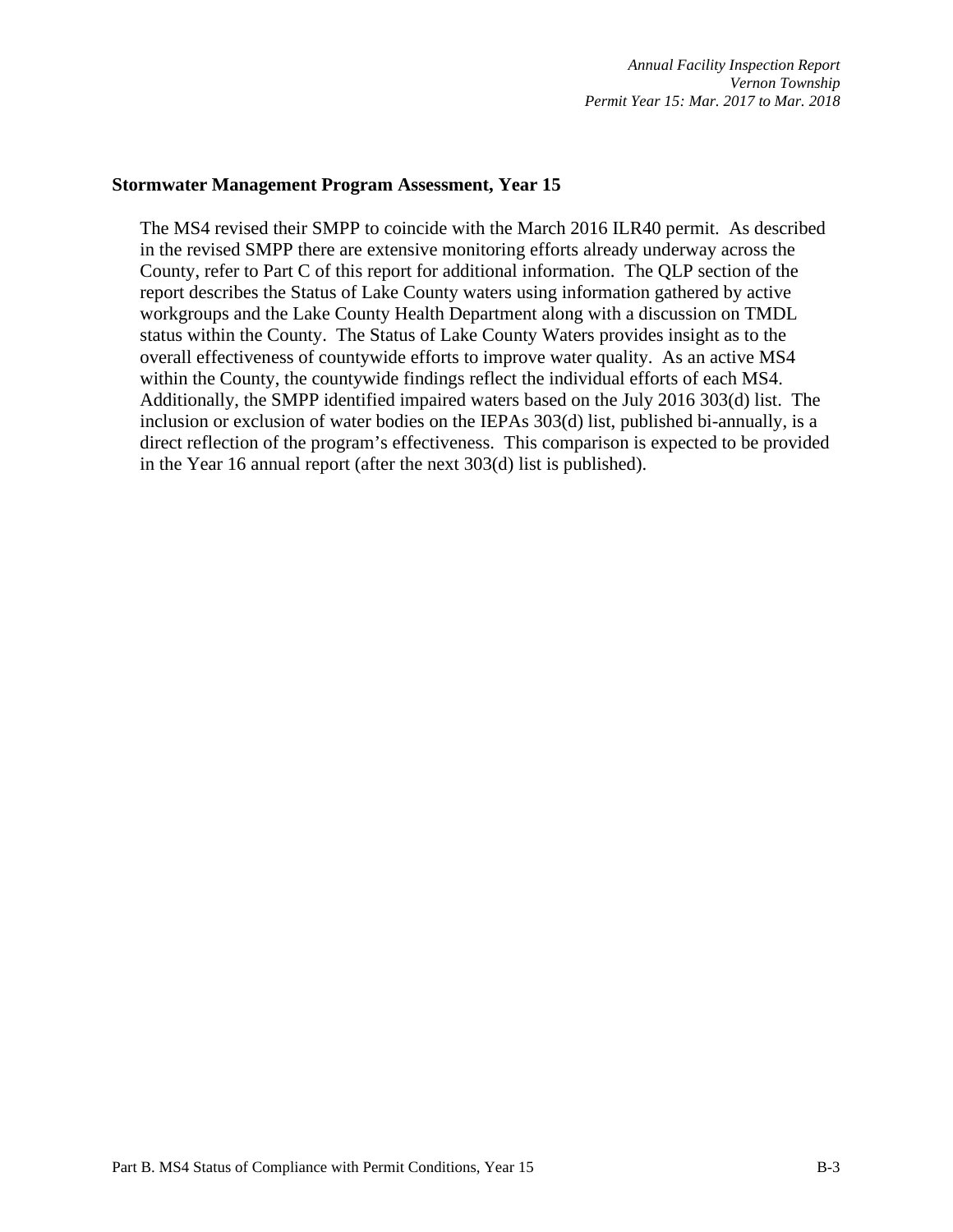# <span id="page-7-0"></span>**Part C. MS4 Information and Data Collection Results, Year 15**

#### **Annual Monitoring and Data Collection, Year 15**

Information and data that the MS4 collected to meet the monitoring requirement of the version of IEPA's General NPDES Permit No. ILR40 that applied to the reporting period are summarized below.

The MS4 revised their SMPP to coincide with the March 2016 ILR40 permit. As described in the revised SMPP there are extensive monitoring efforts already underway across the County. The MS4 is located in in the Des Plaines River Watershed Workgroup (DRWW), and North Branch Chicago River Watershed Workgroup (NBWW) and supports Lake County Health Department (LCHD) efforts. The QLP section of the report describes the status of Lake County waters using information gathered by these workgroups, the LCHD and IEPA. The following is a brief summary of the efforts described in more detail in the SMPP.

- The NBWW is a newly developed watershed workgroup  $(1/17/2018)$  developing a monitoring program for water quality in the North Branch of the Chicago River and tributaries to accurately identify the quality of the river ecosystems as well as stressors associated with non-attainment of water quality standards and designated uses. Monitoring data will allow for a greater understanding of the water quality impairments, identify priority restoration activities, and track water quality improvements. The Workgroup is committed to an approach for attaining water quality standards that focuses on stakeholder involvement, monitoring, and locally led decision-making based on sound science. Comprehensive baseline monitoring will begin in 2018 and include chemical, physical and biological components. The NBWW will continue to support the North Branch Watershed Planning Committee and the North Branch Watershed Consortium through regular discussion at general meetings. The MS4 is currently a NBWW member for the reporting year (url: [www.nbwwil.org\)](http://www.nbwwil.org/).
- The LCHD Lakes Management Unit has been collecting water quality data on Lake County lakes since the late 1960s. Since 2000, 176 different lakes each year have been studied and data collected on temperature, dissolved oxygen, phosphorus, nitrogen, solids, pH, alkalinity, chloride, conductivity, water clarity, the plant community and shoreline characteristics. Lake summary reports can be found (url: [https://www.lakecountyil.gov/2400/Lake-Reports\)](https://www.lakecountyil.gov/2400/Lake-Reports).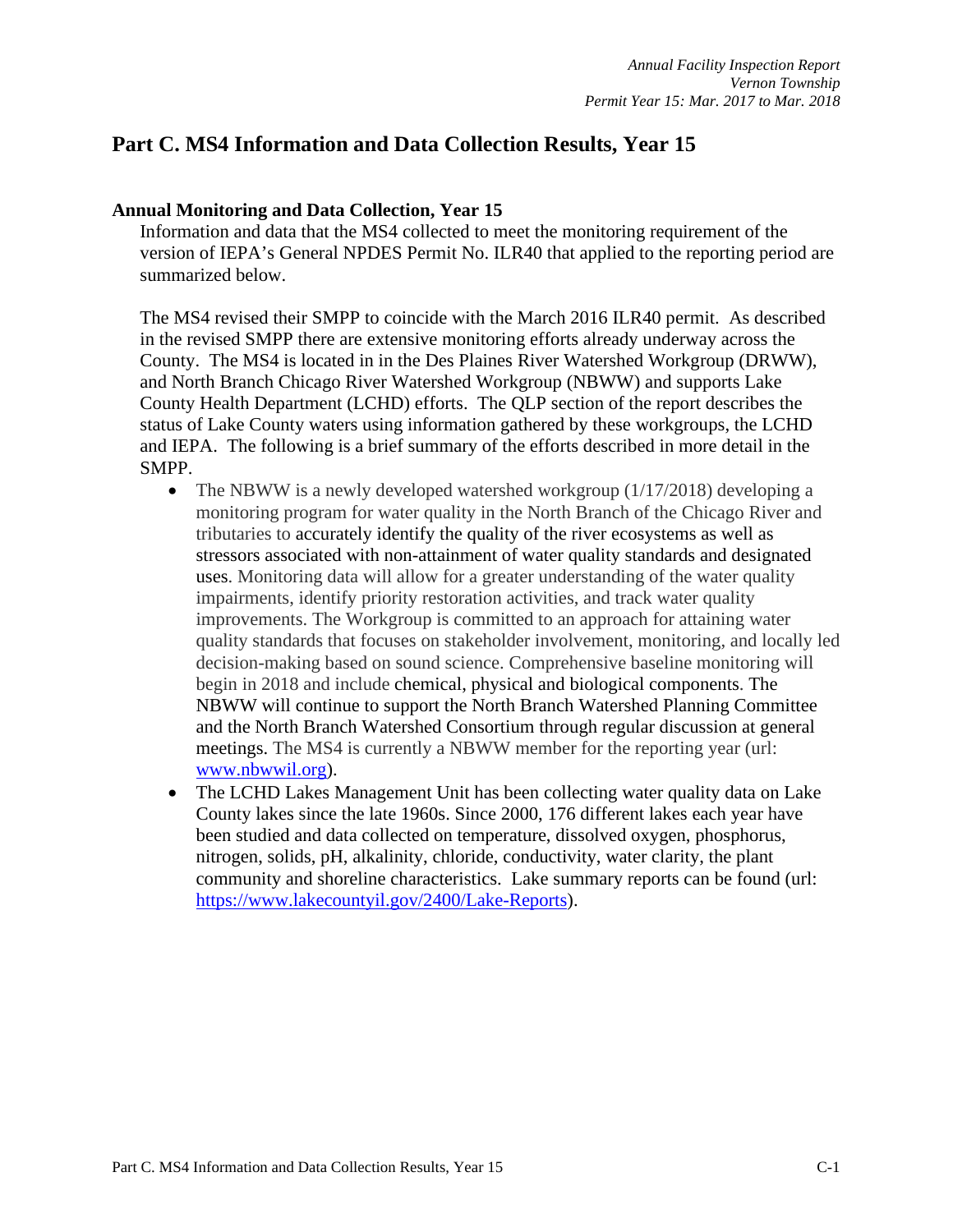# <span id="page-8-0"></span>**Part D. MS4 Summary of Year 16 Stormwater Activities**

The table below indicates the stormwater management activities that the MS4 plans to undertake during Year 16. Additional information about the stormwater management activities that the MS4 will perform is provided in the section following the table.

|                                                  | MS4                         |                                             |
|--------------------------------------------------|-----------------------------|---------------------------------------------|
| A. Public Education and Outreach                 |                             | D. Construction Site Runoff Control         |
| A.1 Distributed Paper Material                   | $\overline{\textbf{X}}$     | D.1 Regulatory Control Program              |
| A.2 Speaking Engagement                          | $\overline{\mathbf{X}}$     | D.2 Erosion and Sediment Contro             |
| A.3 Public Service Announcement                  | $\overline{\mathbf{X}}$     | D.3 Other Waste Control Program             |
| A.4 Community Event                              | $\overline{\text{X}}$       | D.4 Site Plan Review Procedures             |
| A.5 Classroom Education Material                 | $\overline{\mathbf{X}}$     | D.5 Public Information Handling             |
| A.6 Other Public Education                       | $\overline{\mathbf{X}}$     | D.6 Site Inspection/Enforcement I           |
|                                                  |                             | D.7 Other Construction Site Runo            |
| B. Public Participation/Involvement              |                             |                                             |
| <b>B.1 Public Panel</b>                          |                             | E. Post-Construction Runoff Control         |
| <b>B.2 Educational Volunteer</b>                 |                             | E.1 Community Control Strategy              |
| <b>B.3 Stakeholder Meeting</b>                   | $\overline{\mathbf{X}}$     | E.2 Regulatory Control Program              |
| <b>B.4 Public Hearing</b>                        | $\overline{\text{X}}$       | E.3 Long Term O&M Procedures                |
| <b>B.5 Volunteer Monitoring</b>                  | $\overline{\mathbf{X}}$     | E.4 Pre-Const Review of BMP De              |
| <b>B.6 Program Coordination</b>                  | $\overline{\mathbf{X}}$     | E.5 Site Inspections During Const           |
| <b>B.7 Other Public Involvement</b>              | $\overline{\textbf{X}}$     | E.6 Post-Construction Inspections           |
|                                                  | $\overline{\mathbf{X}}$     | E.7 Other Post-Const Runoff Con             |
| C. Illicit Discharge Detection and Elimination   |                             |                                             |
| C.1 Storm Sewer Map Preparation                  |                             | F. Pollution Prevention/Good Housekeeping   |
| C.2 Regulatory Control Program                   | $\overline{\text{X}}$       | F.1 Employee Training Program               |
| C.3 Detection/Elimination Prioritization<br>Plan | $\overline{X}$              | F.2 Inspection and Maintenance P            |
| C.4 Illicit Discharge Tracing Procedures         | $\overline{X}$              | F.3 Municipal Operations Storm V<br>Control |
| C.5 Illicit Source Removal Procedures            | $\overline{\text{X}}$       | F.4 Municipal Operations Waste I            |
| C.6 Program Evaluation and Assessment            |                             | F.5 Flood Management/Assess Gu              |
| C.7 Visual Dry Weather Screening                 |                             | F.6 Other Municipal Operations C            |
|                                                  |                             |                                             |
| C.9 Public Notification                          |                             |                                             |
| C.10 Other Illicit Discharge Controls            |                             |                                             |
|                                                  | C.8 Pollutant Field Testing | Year 16                                     |

**Note: "X" indicates BMPs that will be implemented during Year 16**

|                                     | e, a murden bini s mai will be implemented unting fear fo |                         |                                                 |
|-------------------------------------|-----------------------------------------------------------|-------------------------|-------------------------------------------------|
| ar 16                               |                                                           | Year 16                 |                                                 |
| $\overline{4}$                      |                                                           | MS4                     |                                                 |
|                                     | <b>Public Education and Outreach</b>                      |                         | D. Construction Site Runoff Control             |
| $\overline{\text{X}}$               | A.1 Distributed Paper Material                            | $\overline{\textbf{X}}$ | D.1 Regulatory Control Program                  |
|                                     | A.2 Speaking Engagement                                   | $\overline{\mathbf{X}}$ | D.2 Erosion and Sediment Control BMPs           |
|                                     | A.3 Public Service Announcement                           | $\overline{\mathbf{X}}$ | D.3 Other Waste Control Program                 |
| $\frac{\overline{X}}{\overline{X}}$ | A.4 Community Event                                       | $\overline{\text{X}}$   | D.4 Site Plan Review Procedures                 |
|                                     | A.5 Classroom Education Material                          | $\overline{\mathbf{X}}$ | D.5 Public Information Handling Procedures      |
| $\overline{\text{X}}$               | A.6 Other Public Education                                | $\overline{\mathbf{X}}$ | D.6 Site Inspection/Enforcement Procedures      |
|                                     |                                                           |                         | D.7 Other Construction Site Runoff Controls     |
|                                     | Public Participation/Involvement                          |                         |                                                 |
|                                     | <b>B.1 Public Panel</b>                                   |                         | E. Post-Construction Runoff Control             |
|                                     | <b>B.2 Educational Volunteer</b>                          |                         | E.1 Community Control Strategy                  |
| $\overline{\text{X}}$               | <b>B.3 Stakeholder Meeting</b>                            | $\overline{\mathbf{X}}$ | E.2 Regulatory Control Program                  |
| $\overline{\text{X}}$               | <b>B.4 Public Hearing</b>                                 | $\overline{\mathbf{X}}$ | E.3 Long Term O&M Procedures                    |
|                                     | <b>B.5 Volunteer Monitoring</b>                           | $\overline{\text{X}}$   | E.4 Pre-Const Review of BMP Designs             |
|                                     | <b>B.6 Program Coordination</b>                           | $\overline{\textbf{X}}$ | E.5 Site Inspections During Construction        |
| $\overline{\text{X}}$               | <b>B.7 Other Public Involvement</b>                       | $\overline{\text{X}}$   | E.6 Post-Construction Inspections               |
|                                     |                                                           | $\overline{\mathbf{X}}$ | E.7 Other Post-Const Runoff Controls            |
|                                     | Illicit Discharge Detection and Elimination               |                         |                                                 |
| $\overline{\text{X}^+}$             | C.1 Storm Sewer Map Preparation                           |                         | F. Pollution Prevention/Good Housekeeping       |
|                                     | C.2 Regulatory Control Program                            | $\overline{\text{X}}$   | F.1 Employee Training Program                   |
| $\overline{\text{X}}$               | C.3 Detection/Elimination Prioritization<br>Plan          | $\overline{X}$          | F.2 Inspection and Maintenance Program          |
| $\overline{\mathrm{X}}$             | C.4 Illicit Discharge Tracing Procedures                  | $\overline{\mathbf{X}}$ | F.3 Municipal Operations Storm Water<br>Control |
|                                     | C.5 Illicit Source Removal Procedures                     | $\overline{X}$          | F.4 Municipal Operations Waste Disposal         |
|                                     | C.6 Program Evaluation and Assessment                     |                         | F.5 Flood Management/Assess Guidelines          |
| $\overline{\text{X}}$               | C.7 Visual Dry Weather Screening                          |                         | F.6 Other Municipal Operations Controls         |

### **Stormwater Management Activities, Year 16**

As described in Part B above, a significant enhancement to the SMPP is the inclusion of Chapter 3.1 Qualified Local Program. On behalf of all MS4s within the county, SMC performs activities related to each of the six minimum control measures which are described in detail in the SMPP. These BMPs, implemented at the county level, make significant strides in achieving the statutory goal of reducing the discharge of pollutants to the MEP as watershed boundaries are not constrained by municipal borders. As such, a significant portion of the stated MS4 measurable goals are to "support QLP efforts."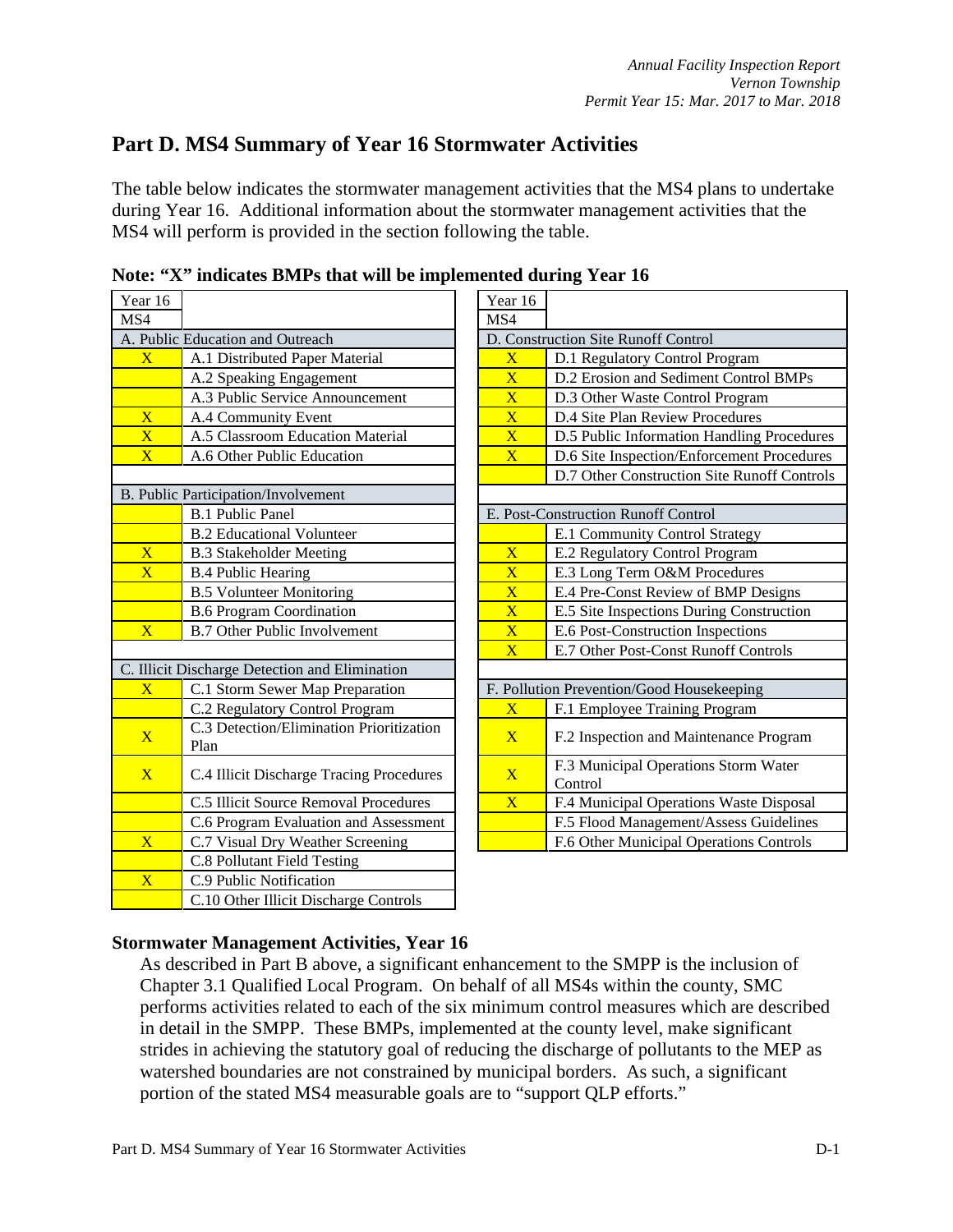During Year 16, the MS4 plans to continue to support and supplement QLP efforts, as described in detail in the MS4's SMPP and in brief below. The MS4's SMPP can be viewed at Vernontownship.com.

### **A. Public Education and Outreach**

In additional to the extensive QLP efforts, the MS4 utilizes a variety of methods to educate and provide outreach to the public about the importance of managing pollutants that potentially could enter the stormwater system. The MS4's Public Education and Outreach program includes: the distribution of educational material via take-away racks, municipal newsletters, website, at outreach events and by supporting efforts of the Solid Waste Agency of Lake County (SWALCO).

Measurable Goal(s):

- Support QLP efforts.
- Implement BMPs and track progress of BMP implementation, as described in the SMPP.

### **B. Public Participation/Involvement**

The MS4's Public Participation/Involvement program includes: maintaining a process for receiving and processing citizen input/complaints; attending and publicizing stakeholder meetings and the Lake County Municipal Advisory Committee, and presenting program information at a public meeting at least once annually.

Measurable Goal(s):

- Support QLP efforts.
- **Implement BMPs and track progress of BMP implementation, as described in the** SMPP.

### **C. Illicit Discharge Detection and Elimination**

In additional to the extensive QLP efforts, the MS4 will conduct activities toward the identification and removal of direct connections of pollutants into the storm water management systems (including wetlands and receiving waters). The program includes the following primary components.

- An outfall map showing the locations of outfalls and the names and locations of all waters that receive discharges from those outfalls;
- **Periodic inspection of outfalls for detection of non-stormwater discharges and illegal** dumping (5-yr rescreening schedule).

- Support QLP Efforts.
- Implement BMPs and track progress of BMP implementation, as described in the SMPP.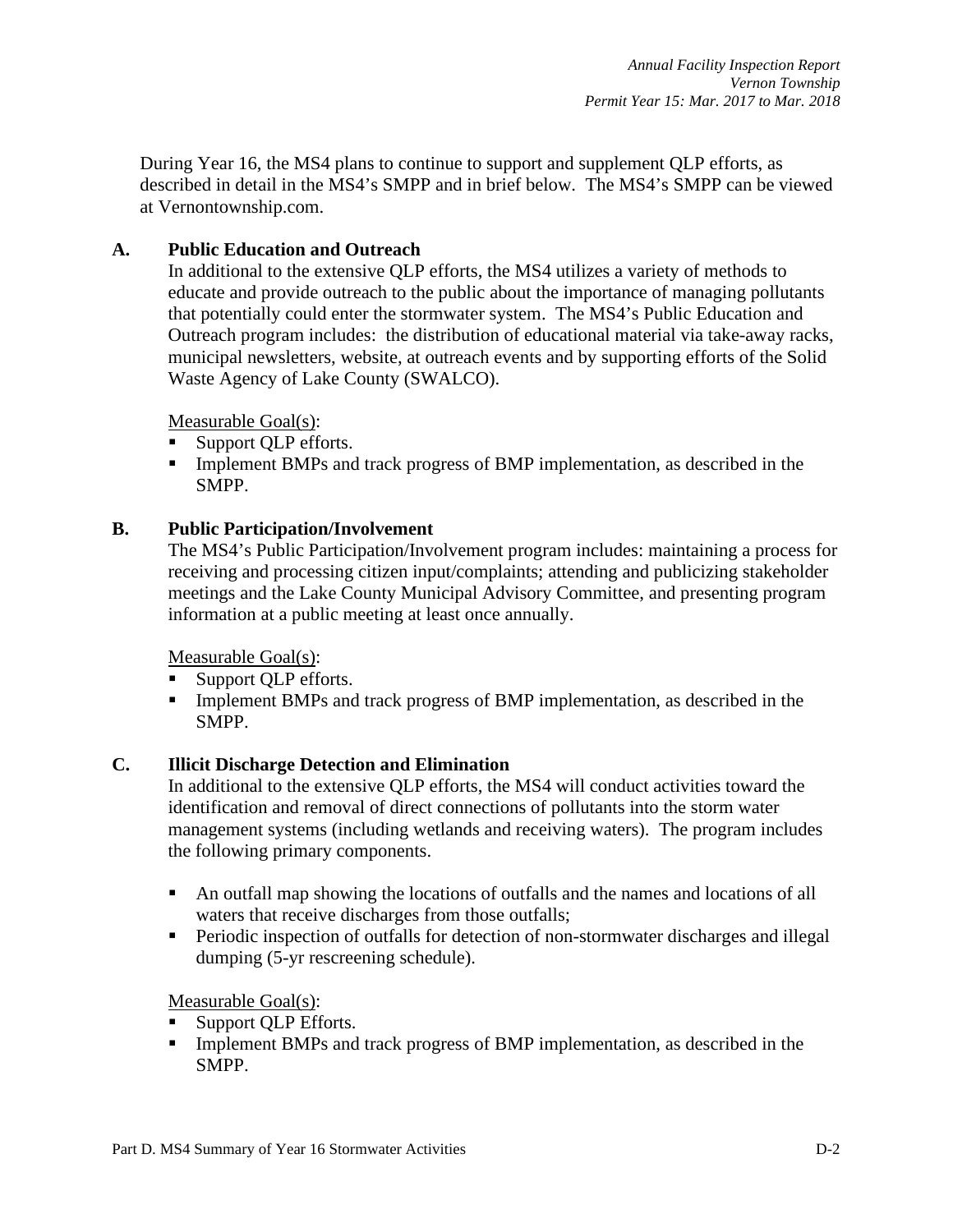### **D. Construction Site Runoff Control**

Lake County has adopted a countywide Watershed Development Ordinance (WDO) that establishes the minimum stormwater management requirements for development in Lake County. The WDO establishes countywide standards for runoff maintenance, detention sites, soil erosion and sediment control, inspections, water quality, wetlands and floodplains. The WDO, which is administered and enforced within the community by SMC, establishes standards for construction site runoff control.

#### Measurable Goal(s):

- Implement BMPs and track progress of BMP implementation, as described in the SMPP.
- Assist SMC in ensuring that all applicable developments are in compliance with the WDO.

#### **E. Post-Construction Runoff Control**

As described above, the countywide WDO establishes the minimum stormwater management requirements for development in Lake County. BMP standards are incorporated into the WDO to implement stormwater management strategies that minimize increases in stormwater runoff rates, volumes, and pollutant loads from development sites. The SMPP also includes support of adopted Watershed Plan recommendations and inspection procedures for pre-WDO developments, streambanks and shorelines, streambeds, and detention/retention ponds.

Measurable Goal(s):

- Implement BMPs and track progress of BMP implementation, as described in the SMPP.
- Assist SMC in ensuring that all applicable developments are in compliance with the WDO.

#### **F. Pollution Prevention/Good Housekeeping**

In addition to the QLP efforts to provide training materials and opportunities, the MS4 is committed to implementing the Pollution Prevention/Good Housekeeping component of its SMPP. The MS4 is responsible for the care and upkeep of the general facilities, municipal roads, its general facilities and associated maintenance yards. The MS4's Pollution Prevention/Good Housekeeping program includes: the evaluation and improvement of municipal policies and procedures to reduce the discharge of pollutants from municipal activities and operations; and, a training program for municipal employees.

- Support QLP efforts.
- Implement BMPs and track progress of BMP implementation, as described in the SMPP.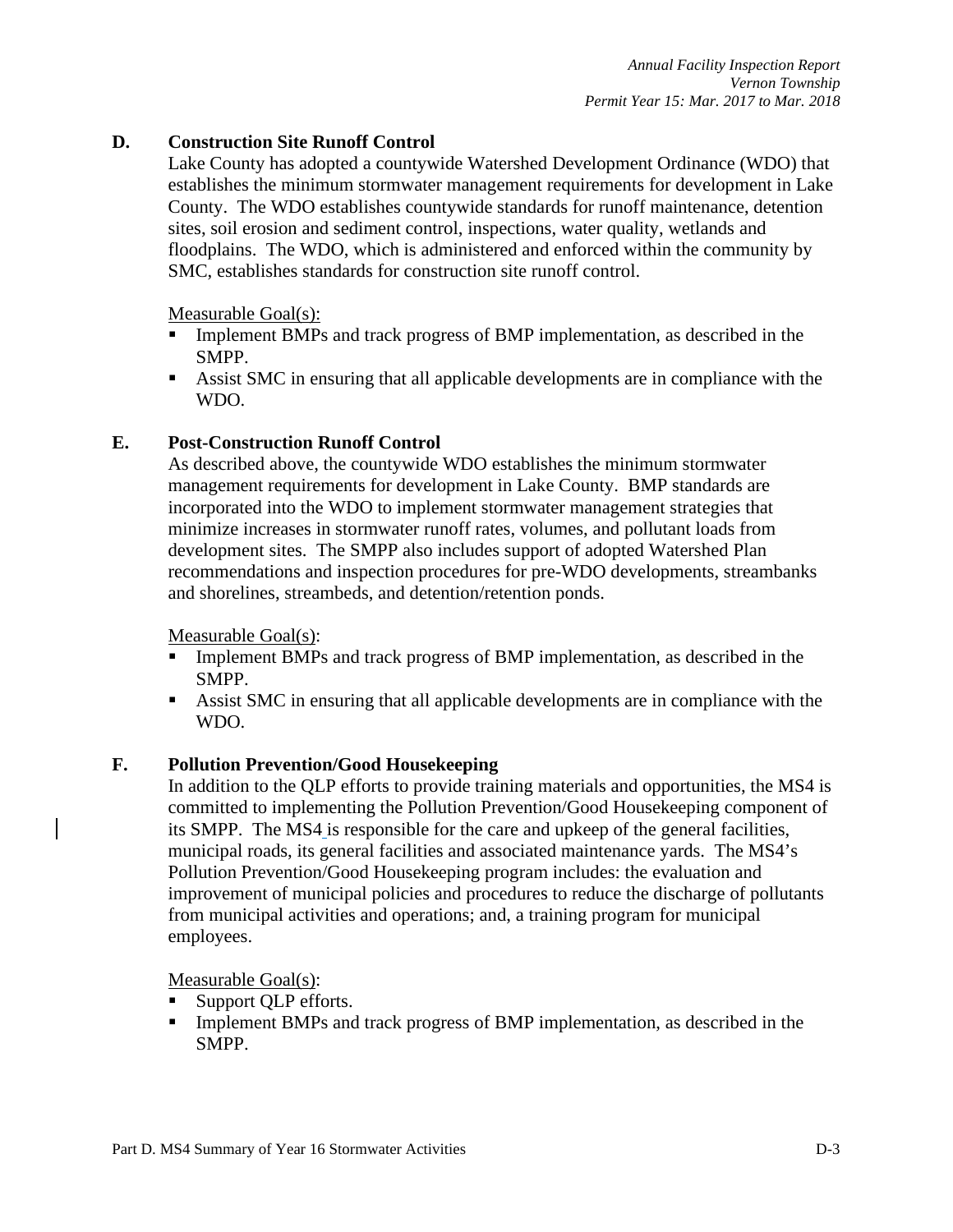# <span id="page-11-0"></span>**Part E. Notice of Qualifying Local Program**

The Lake County Stormwater Management Commission (SMC) serves as a Qualifying Local Program (QLP) for MS4s in Lake County. In accordance with IEPA's General NPDES Permit No. ILR40, as a QLP, SMC performs activities related to each of the six minimum control measures. This part of the Annual Report, which summarizes the stormwater management activities performed by SMC as a QLP, consists of the following five sections:

- **Part E1** identifies changes to Best Management Practices (BMPs) that occurred during Year 15 and includes information about how these changes affected the QLP's stormwater management program.
- **Part E2** describes the stormwater management activities that the QLP performed during Year 15.
- **Part E3** summarizes the information and data collected by the QLP during Year 15.
- **Part E4** describes the stormwater management activities that the QLP plans to undertake during Year 16.
- **Part E5** lists the construction projects conducted by the QLP during Year 15.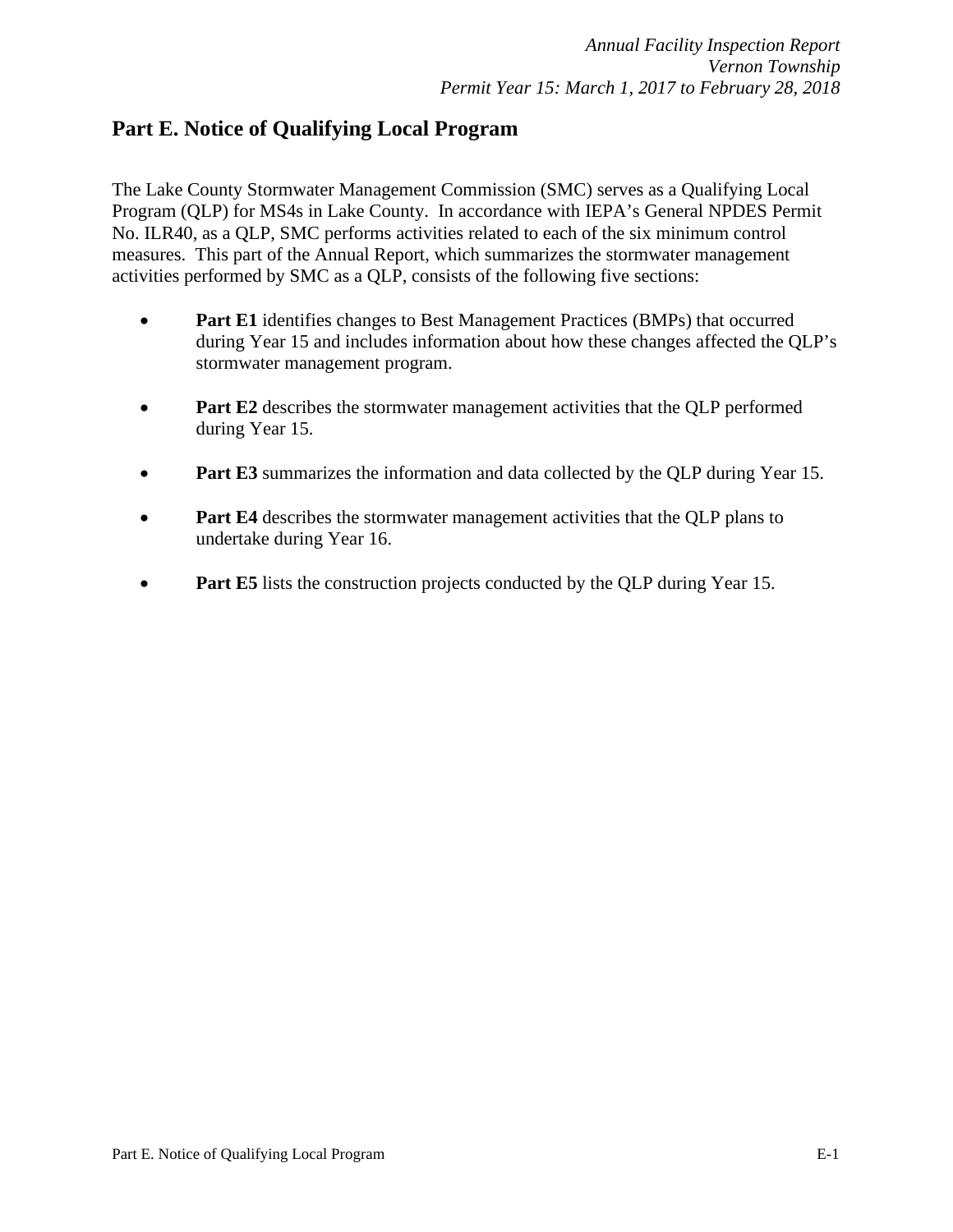# <span id="page-12-0"></span>**Part E1. QLP Changes to Best Management Practices, Year 15**

| Year 15     |                                                  | Year 15     |                                             |
|-------------|--------------------------------------------------|-------------|---------------------------------------------|
| <b>QLP</b>  |                                                  | <b>QLP</b>  |                                             |
|             | A. Public Education and Outreach                 |             | D. Construction Site Runoff Control         |
| X           | A.1 Distributed Paper Material                   | X           | D.1 Regulatory Control Program              |
|             | A.2 Speaking Engagement                          | $\mathbf X$ | D.2 Erosion and Sediment Control            |
| $\mathbf X$ | A.3 Public Service Announcement                  | $\mathbf X$ | D.3 Other Waste Control Program             |
| X           | A.4 Community Event                              | X           | D.4 Site Plan Review Procedures             |
| $\mathbf X$ | A.5 Classroom Education Material                 | $\mathbf X$ | D.5 Public Information Handling I           |
| X           | A.6 Other Public Education                       | X           | D.6 Site Inspection/Enforcement F           |
|             |                                                  |             | D.7 Other Construction Site Runo:           |
|             | B. Public Participation/Involvement              |             |                                             |
| $\mathbf X$ | <b>B.1 Public Panel</b>                          |             | E. Post-Construction Runoff Control         |
|             | <b>B.2 Educational Volunteer</b>                 |             | E.1 Community Control Strategy              |
| $\mathbf X$ | <b>B.3 Stakeholder Meeting</b>                   | $\mathbf X$ | E.2 Regulatory Control Program              |
|             | <b>B.4 Public Hearing</b>                        | X           | E.3 Long Term O&M Procedures                |
|             | <b>B.5 Volunteer Monitoring</b>                  | $\mathbf X$ | E.4 Pre-Const Review of BMP De              |
| $\mathbf X$ | <b>B.6 Program Coordination</b>                  | X           | E.5 Site Inspections During Consti          |
|             | <b>B.7 Other Public Involvement</b>              | $\mathbf X$ | E.6 Post-Construction Inspections           |
|             |                                                  | X           | E.7 Other Post-Const Runoff Cont            |
|             | C. Illicit Discharge Detection and Elimination   |             |                                             |
|             | C.1 Storm Sewer Map Preparation                  |             | F. Pollution Prevention/Good Housekeeping   |
| $\mathbf X$ | C.2 Regulatory Control Program                   | X           | F.1 Employee Training Program               |
|             | C.3 Detection/Elimination Prioritization<br>Plan |             | F.2 Inspection and Maintenance Pr           |
|             | C.4 Illicit Discharge Tracing Procedures         |             | F.3 Municipal Operations Storm V<br>Control |
|             | C.5 Illicit Source Removal Procedures            |             | F.4 Municipal Operations Waste L            |
|             | C.6 Program Evaluation and Assessment            | X           | F.5 Flood Management/Assess Gu              |
|             | C.7 Visual Dry Weather Screening                 |             | F.6 Other Municipal Operations C            |
|             | <b>C.8 Pollutant Field Testing</b>               |             |                                             |
|             | C.9 Public Notification                          |             |                                             |
| $\mathbf X$ | C.10 Other Illicit Discharge Controls            |             |                                             |

|                  | Note: "X" indicates BMPs that were implemented as planned |
|------------------|-----------------------------------------------------------|
| $\boldsymbol{I}$ | indicates BMPs that were changed during Year 15           |

| r 15                          |                                                  | Year 15     |                                                 |
|-------------------------------|--------------------------------------------------|-------------|-------------------------------------------------|
| $\mathbf{c}$                  |                                                  | <b>QLP</b>  |                                                 |
| Public Education and Outreach |                                                  |             | D. Construction Site Runoff Control             |
| X                             | A.1 Distributed Paper Material                   | X           | D.1 Regulatory Control Program                  |
|                               | A.2 Speaking Engagement                          | X           | D.2 Erosion and Sediment Control BMPs           |
| $\overline{X}$                | A.3 Public Service Announcement                  | $\mathbf X$ | D.3 Other Waste Control Program                 |
| $\overline{X}$                | A.4 Community Event                              | X           | D.4 Site Plan Review Procedures                 |
| $\overline{X}$                | A.5 Classroom Education Material                 | X           | D.5 Public Information Handling Procedures      |
| $\mathbf X$                   | A.6 Other Public Education                       | X           | D.6 Site Inspection/Enforcement Procedures      |
|                               |                                                  |             | D.7 Other Construction Site Runoff Controls     |
|                               | ublic Participation/Involvement                  |             |                                                 |
| $\mathbf X$                   | <b>B.1 Public Panel</b>                          |             | E. Post-Construction Runoff Control             |
|                               | <b>B.2 Educational Volunteer</b>                 |             | E.1 Community Control Strategy                  |
| $\mathbf X$                   | <b>B.3 Stakeholder Meeting</b>                   | X           | E.2 Regulatory Control Program                  |
|                               | <b>B.4 Public Hearing</b>                        | X           | E.3 Long Term O&M Procedures                    |
|                               | <b>B.5 Volunteer Monitoring</b>                  | X           | E.4 Pre-Const Review of BMP Designs             |
| $\mathbf X$                   | <b>B.6 Program Coordination</b>                  | X           | E.5 Site Inspections During Construction        |
|                               | <b>B.7 Other Public Involvement</b>              | X           | E.6 Post-Construction Inspections               |
|                               |                                                  | $\mathbf X$ | E.7 Other Post-Const Runoff Controls            |
|                               | llicit Discharge Detection and Elimination       |             |                                                 |
|                               | C.1 Storm Sewer Map Preparation                  |             | F. Pollution Prevention/Good Housekeeping       |
| $\mathbf X$                   | C.2 Regulatory Control Program                   | X           | F.1 Employee Training Program                   |
|                               | C.3 Detection/Elimination Prioritization<br>Plan |             | F.2 Inspection and Maintenance Program          |
|                               | C.4 Illicit Discharge Tracing Procedures         |             | F.3 Municipal Operations Storm Water<br>Control |
|                               | C.5 Illicit Source Removal Procedures            |             | F.4 Municipal Operations Waste Disposal         |
|                               | C.6 Program Evaluation and Assessment            | X           | F.5 Flood Management/Assess Guidelines          |
|                               | C.7 Visual Dry Weather Screening                 |             | F.6 Other Municipal Operations Controls         |
|                               |                                                  |             |                                                 |

# <span id="page-12-1"></span>**Part E2. QLP Status of Compliance with Permit Conditions, Year 15**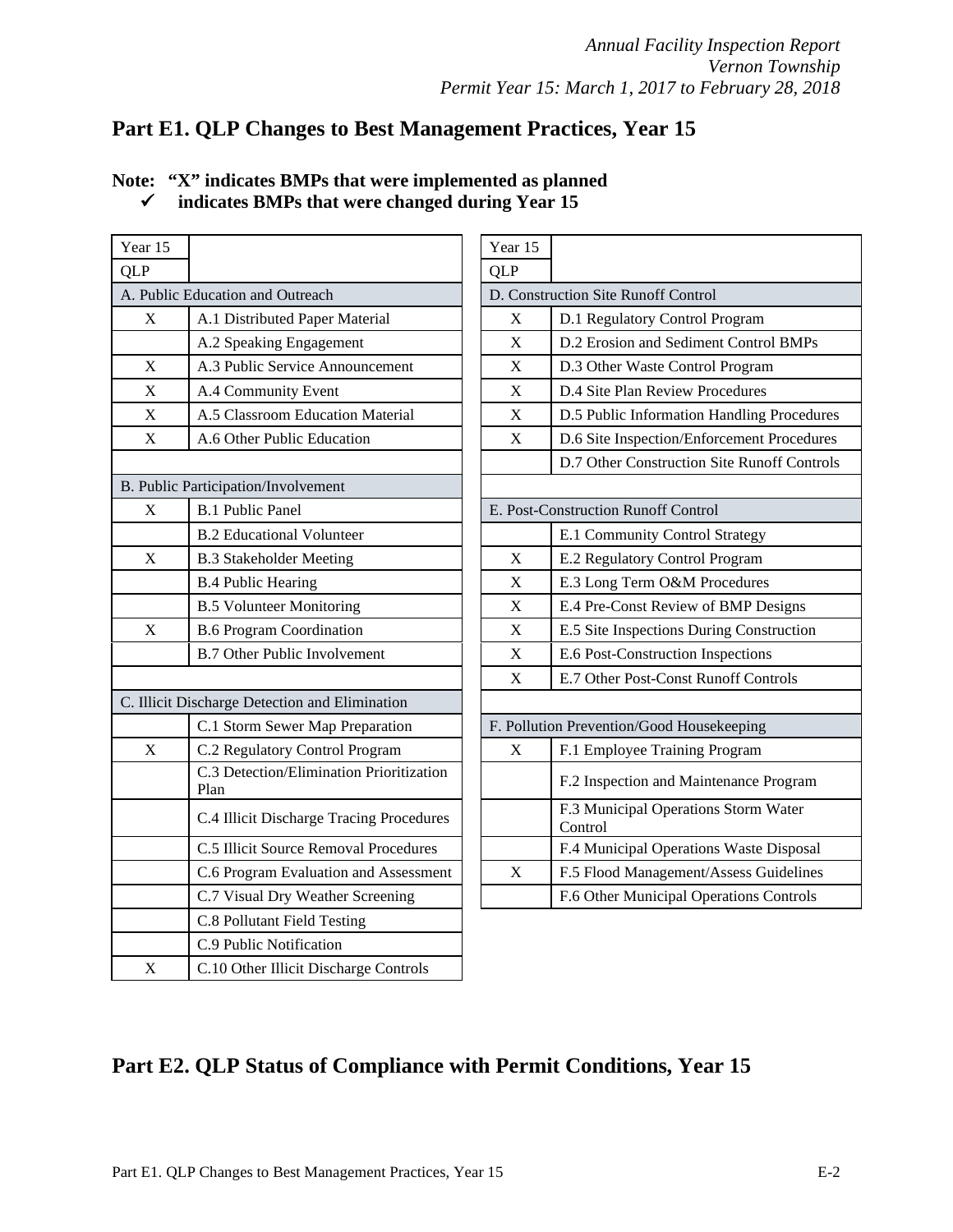IEPA issued a new version of its General NPDES Permit No. ILR40 effective March 1, 2016 (the first day of Year 14). SMC has reviewed the new permit, compared it to the previous permit, summarized the changes, and evaluated what the changes appear to mean for Lake County MS4s. Based on these findings, SMC revised its SMPP template and provided it to communities in August 2016; the final draft was provided in November 2016.

The Lake County Stormwater Management Commission (SMC) serves as a Qualifying Local Program (QLP) for MS4s in Lake County. In accordance with IEPA's NDPES General Permit No. ILR40, as a QLP, SMC performs activities related to each of the six minimum control measures. The stormwater management activities that the QLP performed during Year 15 are described below.

### **A. Public Education and Outreach**

### **A.1 Distributed Paper Material**

Measurable Goal(s):

Distribute informational materials from "take away" rack at SMC. Upon request, distribute materials directly to municipalities for local distribution.

Year 15 OLP activities:

- SMC distributes a variety of informational materials related to stormwater management through its "take away" rack and website.
- Upon request, informational materials are distributed directly to Lake County MS4s in PDF format for use on community websites, in community newsletters, and in community "take away" racks.
- **Provided NPDES related information via Facebook**
- Provided a Watershed E-News in March 2017.
- SMC Developed a Voluntary Floodplain Buyout Program Handout in 2017, available as a PDF or in print [\(https://lakecountyil.gov/DocumentCenter/View/20510\)](https://lakecountyil.gov/DocumentCenter/View/20510).
- SMC developed in June 2017 a Landowner's Monitoring and Maintenance Guide for the Bull Creek Restoration Project Area in Beach Park, IL.

### **A.3 Public Service Announcement**

Measurable Goal(s):

- Include public service announcement highlighting community accomplishments related to IEPA's NPDES Stormwater Program in "Watershed E-News";
- Post watershed identification signage with LCDOT;
- Upon request or download ["The Big Picture: Water Quality, Regulations & NPDES"](https://lakecountyil.gov/DocumentCenter/View/16533) to Lake County MS4s, [\(https://lakecountyil.gov/DocumentCenter/View/16533\)](https://lakecountyil.gov/DocumentCenter/View/16533).

Year 15 QLP activities:

- SMC includes announcements highlighting community accomplishments related to IEPA's NPDES Stormwater Program on its website, in its newsletter, and through other media outlets (url: [http://www.lakecountyil.gov/2331/Newsletters-Annual-](http://www.lakecountyil.gov/2331/Newsletters-Annual-Reports)[Reports\)](http://www.lakecountyil.gov/2331/Newsletters-Annual-Reports).
- Watershed identification signage is located throughout the county.
- SMC continues to make available "The Big Picture: Water Quality, Regulations  $\&$ NPDES" presentation to Lake County MS4s.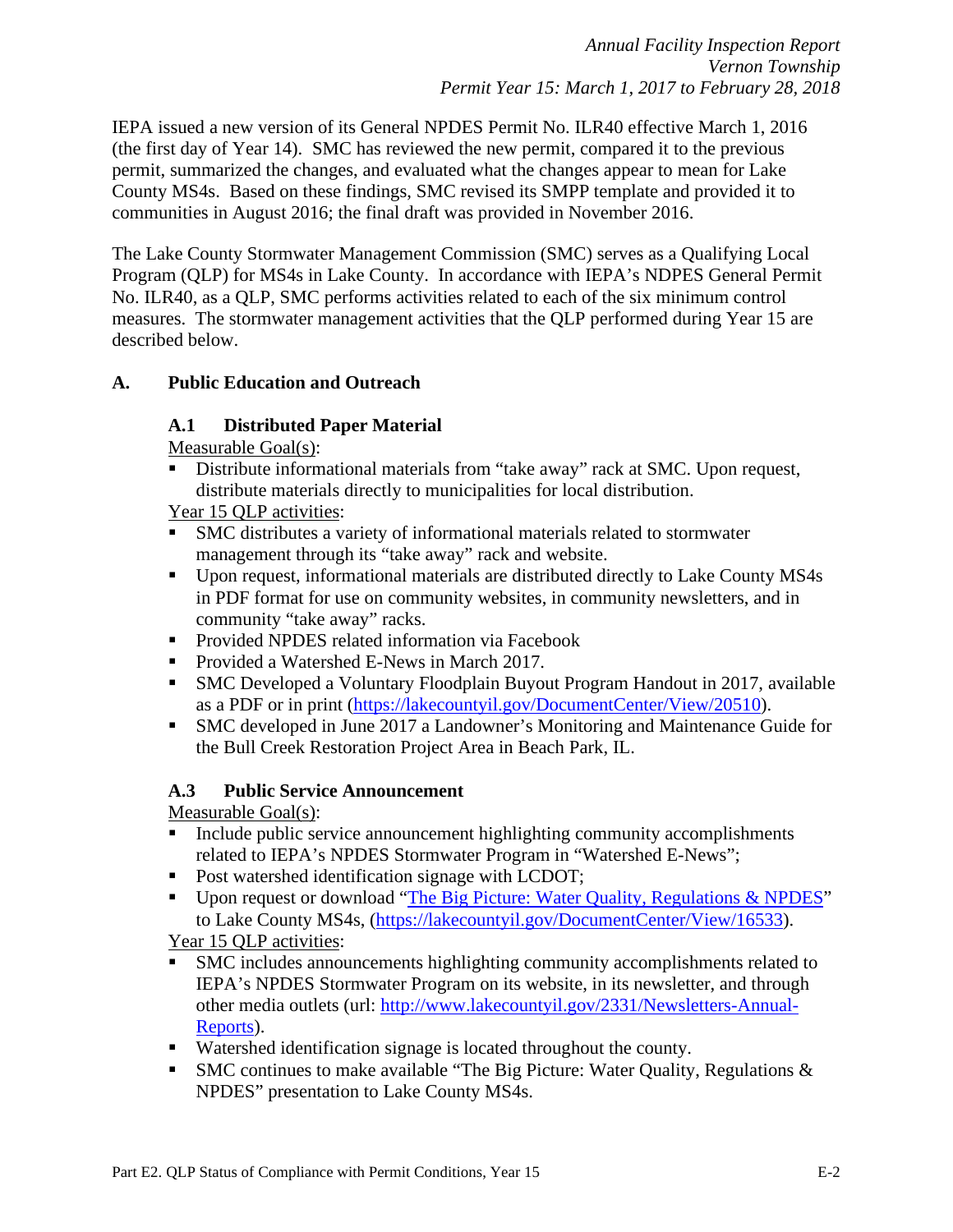SMC developed a Flood Response Report in July 2017 covering the rain event impacts from July 11 and July 12, 2017.

### **A.4 Community Event**

Measurable Goal(s):

- Sponsor or co-sponsor workshop on a topic related to IEPA's NPDES Stormwater Program.
- Year 15 QLP activities:
- SMC sponsored or co-sponsored many workshops and events on stormwater-related topics between March 1, 2017 and February 28, 2018, including:
	- o SMC sponsored a Designated Erosion Control Inspector (DECI) Workshop held on Jan. 5/2017.
	- o SMC co-sponsored a river cleanup for Chicago River Day on May 13, 2017 throughout the watershed.
	- o SMC co-sponsored a Rain Barrel, Compost Bin, and Native Plant Sale held in Libertyville, IL on May 13, 2017.
	- o SMC co-sponsored a Workshop for Homeowners Associations: Maintenance (Techniques and Practices) for Subdivision Drainage Systems in Kildeer, IL on May15, 2017.
	- o SMC sponsored a Lake Michigan Plan Info Meeting for Communities on May 31,2017 in North Chicago, IL.
	- o SMC co-sponsored Parking Lots & Sidewalks De-Icing Workshop held in Libertyville, IL on September 25, 2017.
	- o SMC co-sponsored Roadway De-Icing Workshop held in Libertyville, IL on September 26, and 27, 2017.
	- o SMC sponsored a Homeowners Floodproofing Expo and Workshop held in Libertyville, IL on October 19,2017.
	- o SMC co-sponsored a Community Fall Workday at Mike Rylko Park in Buffalo Grove, IL within the Farrington Ditch on October 21, 2017.
	- o SMC sponsored a Closeout Project Tour for the Bull Creek Streambank Restoration Project in Beach Park, IL within the Dead River subwatershed on November 28, 2017.

### **A.5 Classroom Education**

Measurable Goal(s):

- Develop and compile information for stormwater educational kit for distribution upon request.
- **Provide materials and training on storm sewer inlet stenciling kits to teachers upon** request.

Year 15 QLP activities

- Stormwater educational materials were compiled for use at several public education events that were held between March 1, 2017 and February 28, 2018, including:
	- o Loch Lomond Property Owners Association's Loch Fest held in Mundelein, IL on July 29, 2017
	- o SMC presented as part of a career panel at the College of Lake County's Career Day on September 09, 2017.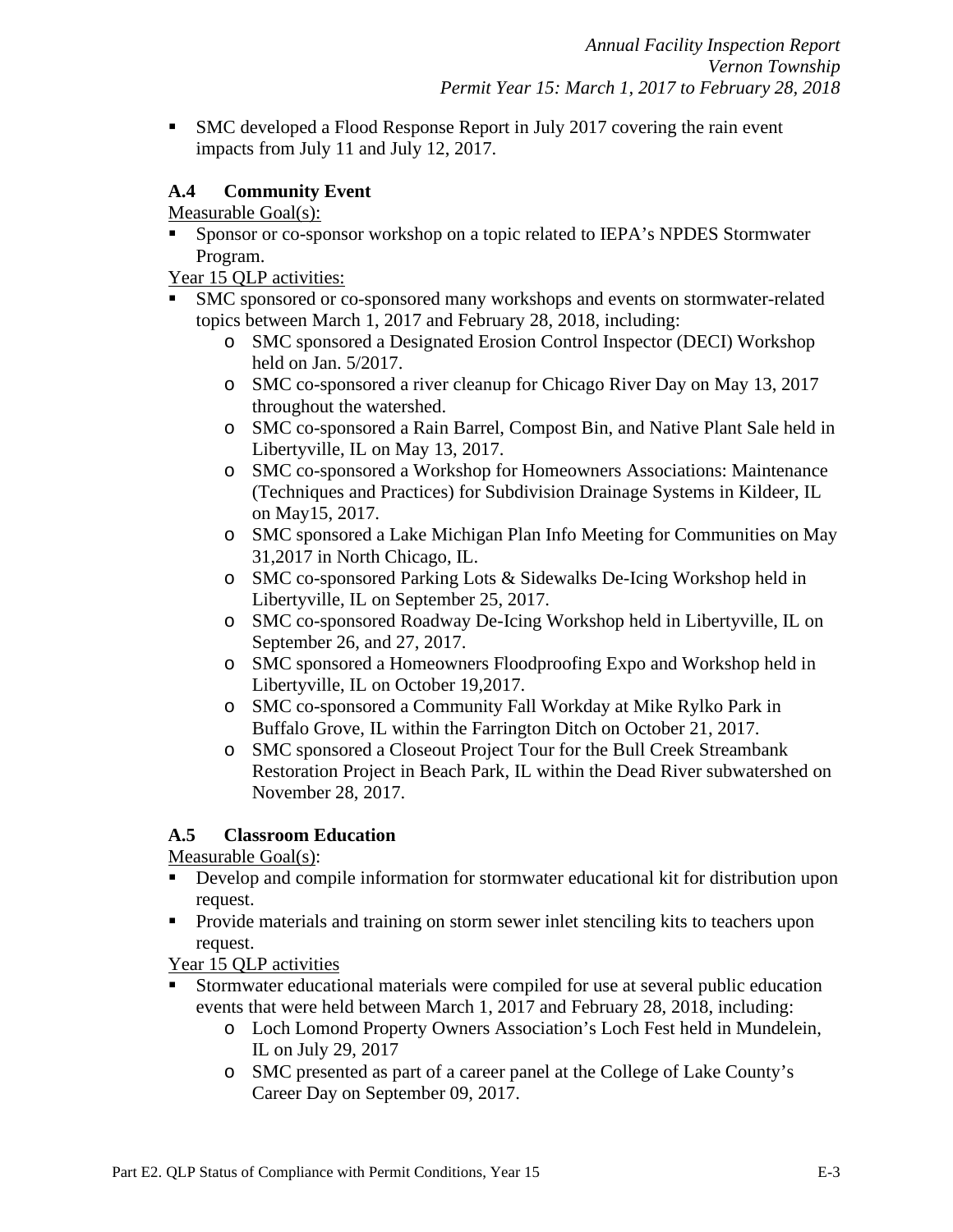- o Homeowners Floodproofing Expo and Workshop held in Libertyville, IL on October 19,2017.
- o SMC presented as part of a career panel at Round Lake High School on November 14, 2017.
- o SMC provided technical assistance with the Round Lake High School Student Group Flood Project on February 22, 2018. The group chose their topic and wanted to focus on flooding because many of them were affected by the July 2017 flood. They created a presentation to talk about flood hazards, why it occurs, and what can be done before, during, and after a flood event.

### **A.6 Other Public Education**

Measurable Goal(s):

- Maintain and update the portion of the SMC website dedicated to IEPA's NPDES Stormwater Program with resource materials such as model ordinances, case studies, brochures and web links.
- Make "The Big Picture: Water Quality, Regulations & NPDES" presentation available to Lake County MS4s.

Year 15 QLP activities:

- As new information and resource materials become available, they are posted to the SMC website and/or distributed directly to Lake County MS4s, (url[:https://lakecountyil.gov/2479/NPDES-Phase-II\)](https://lakecountyil.gov/2479/NPDES-Phase-II).
- SMC continues to make available "The Big Picture: Water Quality, Regulations  $\&$ NPDES" presentation to Lake County MS4s, (url[:https://lakecountyil.gov/DocumentCenter/View/16533\)](https://lakecountyil.gov/DocumentCenter/View/16533).
- SMC developed an ArcGIS geospatial web tool for Lake County MS4 programs that indicates TMDL statuses, 303(b), 305(d), HUC 12 watershed information and urbanized area information within an MS4 defined boundary, (url[:https://lakecountyil.maps.arcgis.com/apps/webappviewer/index.html?id=0d6082](https://lakecountyil.maps.arcgis.com/apps/webappviewer/index.html?id=0d60824433734de3bb7905c1113a8539) [4433734de3bb7905c1113a8539\)](https://lakecountyil.maps.arcgis.com/apps/webappviewer/index.html?id=0d60824433734de3bb7905c1113a8539).
- SMC maintains an ArcGIS geospatial web tool for Lake County within the Des Plaines River watershed, allowing the public to see an [Inventory of Stream and](https://lakecountyil.maps.arcgis.com/apps/webappviewer/index.html?id=918c4042dcec431ba46b5c1a7030b46c&extent=-9835848.6057,5176480.893,-9738009.2095,5239847.1894,102100)  [Detention Basin](https://lakecountyil.maps.arcgis.com/apps/webappviewer/index.html?id=918c4042dcec431ba46b5c1a7030b46c&extent=-9835848.6057,5176480.893,-9738009.2095,5239847.1894,102100) Information, (url[:https://lakecountyil.maps.arcgis.com/apps/webappviewer/index.html?id=918c404](https://lakecountyil.maps.arcgis.com/apps/webappviewer/index.html?id=918c4042dcec431ba46b5c1a7030b46c&extent=-9835848.6057,5176480.893,-9738009.2095,5239847.1894,102100) [2dcec431ba46b5c1a7030b46c&extent=-9835848.6057,5176480.893,-](https://lakecountyil.maps.arcgis.com/apps/webappviewer/index.html?id=918c4042dcec431ba46b5c1a7030b46c&extent=-9835848.6057,5176480.893,-9738009.2095,5239847.1894,102100) [9738009.2095,5239847.1894,102100\)](https://lakecountyil.maps.arcgis.com/apps/webappviewer/index.html?id=918c4042dcec431ba46b5c1a7030b46c&extent=-9835848.6057,5176480.893,-9738009.2095,5239847.1894,102100).
- SMC maintains reference documents for stormwater best practices, BMPs and green infrastructure practices on its website, (url: [https://lakecountyil.gov/2261/Stormwater-](https://lakecountyil.gov/2261/Stormwater-Best-Practices)[Best-Practices\)](https://lakecountyil.gov/2261/Stormwater-Best-Practices).
- SMC presented on the "Lake County's Wetland Restoration and Preservation Plan, part 1: Approach", on February 21, 2018 at the Wisconsin Wetlands Association 2018 Wetland Science Conference.
- SMC presented on the "Lake County's Wetland Restoration and Preservation Plan, part 2: GIS & decision support tool", on February 21, 2018 at the Wisconsin Wetlands Association 2018 Wetland Science Conference.
- SMC presented an overview of the "Lake County SMC sUAS Program" at Lake County GIS day on November 1, 2017 in Libertyville IL.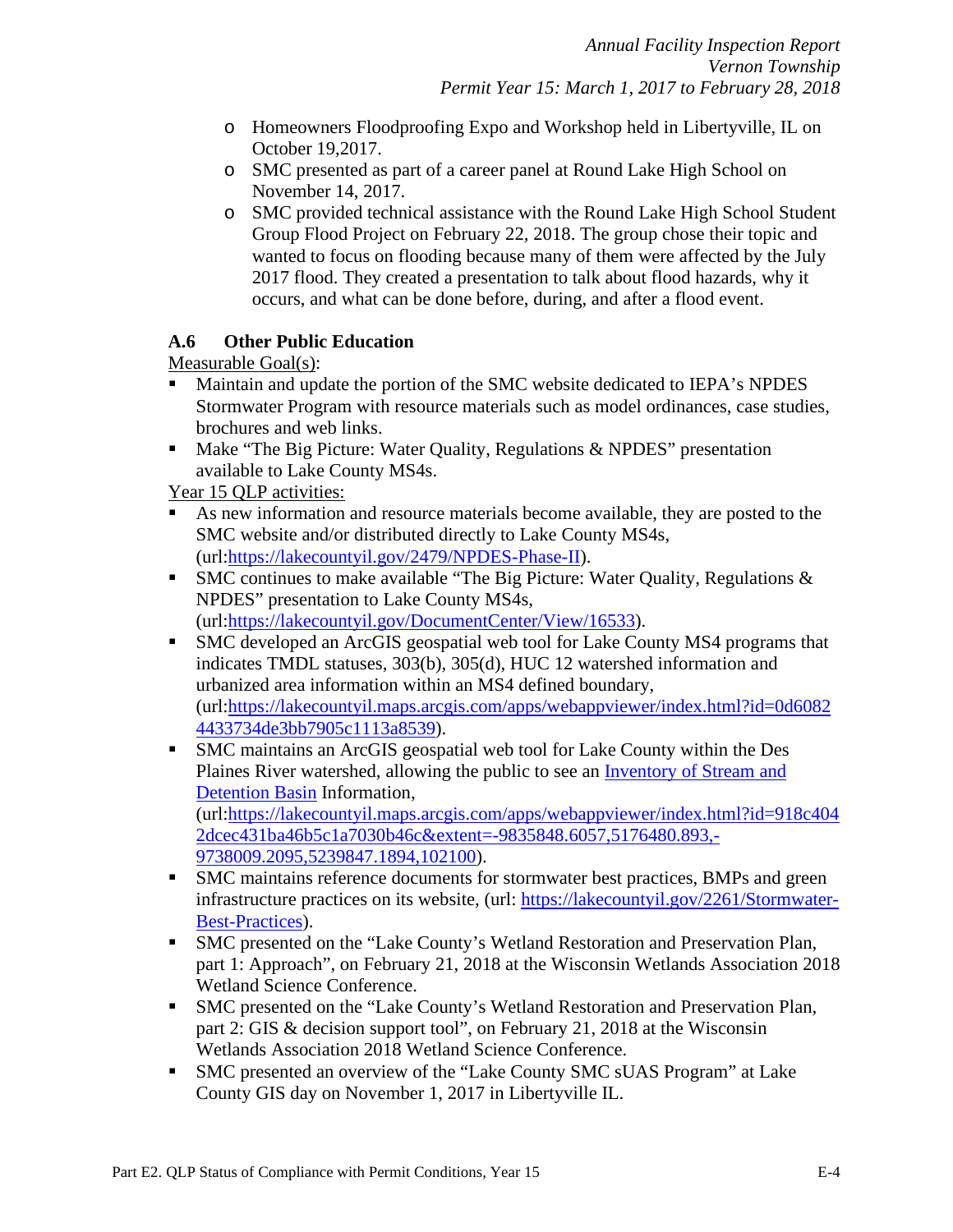SMC presented an "Overview of Flood Response Activities 2017 Flood Event – The Role of GIS" and an overview of "Lake County SMC's sUAS Program" for the Lakes Region of the American Public Works Association on November 2, 2017.

### **B. Public Participation/Involvement**

### **B.1 Public Panel**

Measurable Goal(s):

 Provide notice of public meetings on SMC website. Track number of meetings conducted.

Year 15 QLP activities:

- Notice of all public meetings continues to be provided on the SMC website and though direct mailings and e-mailings to distribution lists.
- SMC tracked the number of Stormwater Management Committee Board (SMC) meetings, Technical Advisory Committee (TAC) meetings, Municipal Advisory Committee (MAC), and Watershed Management Board (WMB) meetings conducted during Year 15, between March 1, 2017 and February 28, 2018.
	- o Per records, there were 9 SMC meetings, Zero TAC meetings, 4 MAC meetings, and 1 WMB meeting conducted during this reporting period.
- According to records, between March 1, 2017 and February 28, 2018, 16 CIRS community inquiries were received and processed by SMC staff.

### **B.3 Stakeholder Meeting**

Measurable Goal(s):

- **Provide notice of stakeholder meetings on SMC website.**
- Track number of watershed planning committee meetings conducted.
- Establish watershed planning committees for each new watershed planning effort.

Year 15 QLP activities:

- Notice of all stakeholder meetings continues to be provided on the SMC website and through direct mailings and e-mailings to stakeholder lists.
- SMC tracked the number of stakeholder meetings conducted for the various watershed planning committees during the reporting period. The list below summarizes the watershed planning committee meetings that were conducted during Year 15:
	- o North Branch Chicago River Planning Committee 3
	- o Bull Creek/Bull's Brook Watershed Council 2
	- o Buffalo Creek Clean Water Partnership 0
	- o Des Plaines Watershed Planning Committee 10
	- o Des Plaines River Watershed Workgroup 4 (excluding executive board meetings)
	- o North Branch Chicago River Watershed Workgroup– 2 (excluding executive board meetings)
- SMC continues to establish and/or assist watershed planning committees for each new watershed planning effort.

### **B.6 Program Coordination**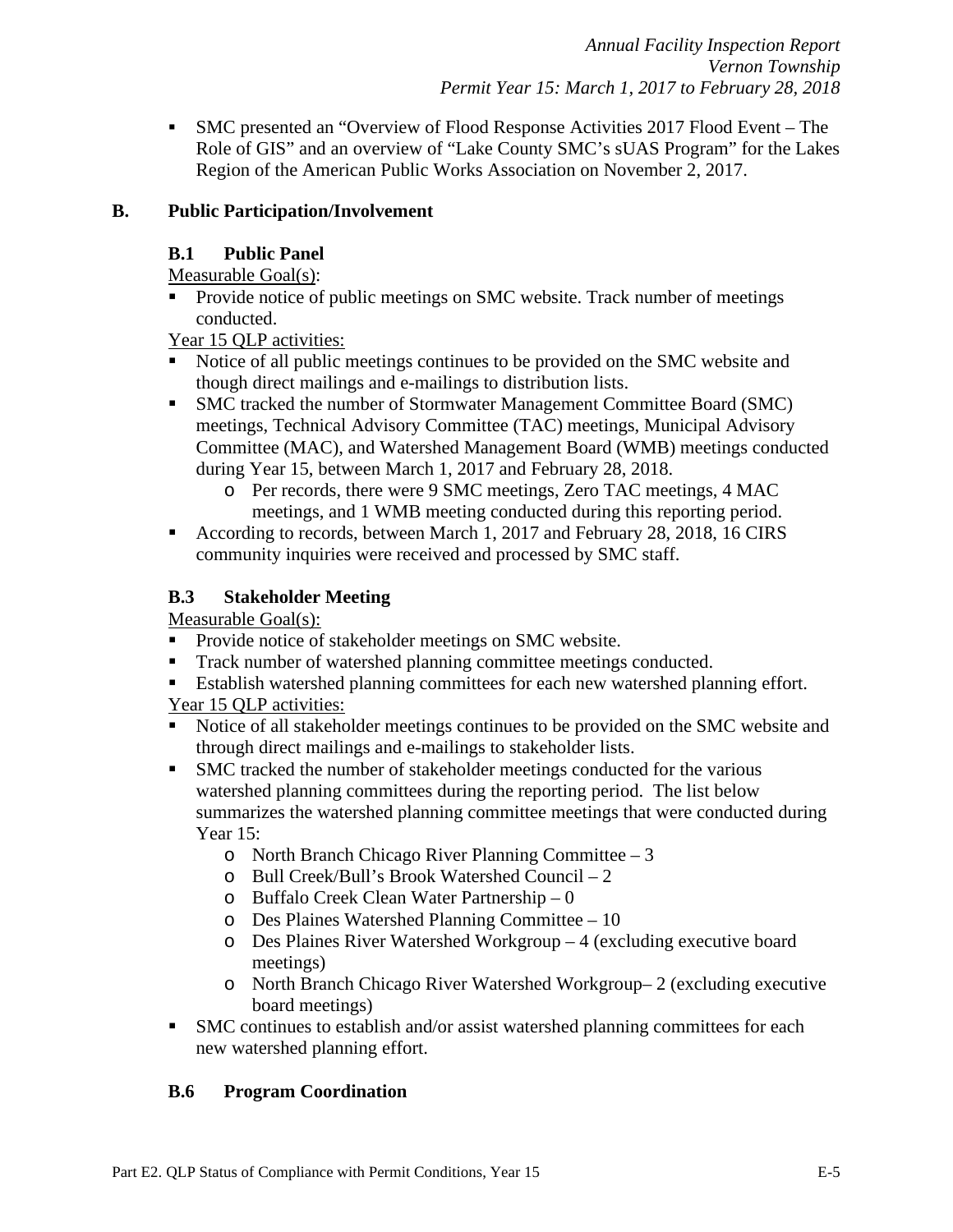Measurable Goal(s):

- Track number of MAC meetings conducted during Year 15.
- **Prepare annual report on Qualifying Local Program activities at end of Year 15.** Year 15 QLP activities:
- SMC tracked the number of Municipal Advisory Committee (MAC) meetings conducted during Year 15: According to records, there were 4 MAC meetings conducted during this reporting period. 3/8/17, 6/14/17, 9/13/17, and 12/13/17.
- The stormwater management activities that SMC performed as a QLP during Year 15 are described in the Annual Facility Inspection Report (i.e., Annual Report) template provided to Lake County MS4s.
- The stormwater management activities that SMC plans to perform as a QLP during Year 16 are described in Part E4 of the Annual Report template.

### **C. Illicit Discharge Detection and Elimination**

### **C.2 Regulatory Control Program**

Measurable Goal(s):

- Continue to enforce the countywide WDO.
- Year 15 QLP activities:
- SMC continues to enforce the countywide WDO.
- Lake County continues to provide the Lake County Illicit Discharge Detection and [Elimination \(IDDE\) Manual](https://lakecountyil.gov/DocumentCenter/View/17264) on the SMC website, (url: [https://lakecountyil.gov/DocumentCenter/View/17264\)](https://lakecountyil.gov/DocumentCenter/View/17264)

# **C.10 Other Illicit Discharge Controls**

Measurable Goal(s):

 Sponsor or co-sponsor and track the number of attendees at an Illicit Discharge Detection and Elimination workshop or other training workshop related to IEPA's NPDES Stormwater Program.

Year 15 QLP activities:

 SMC sponsored or co-sponsored many workshops and events on stormwater-related topics between March 1, 2017 and February 28, 2018. Such workshops and events are described above.

# **D. Construction Site Runoff Control**

### **D.1 Regulatory Control Program**

Measurable Goal(s):

- Continue to enforce the countywide WDO.
- Administer the Designated Erosion Control Inspector (DECI) program outlined by the WDO.

Year 15 QLP activities:

- SMC continues to enforce the countywide WDO.
- SMC continues to administer the Designated Erosion Control Inspector (DECI) program as outlined by the WDO, (url: [https://lakecountyil.gov/2470/Designated-Erosion-Control-Inspector-Pro\)](https://lakecountyil.gov/2470/Designated-Erosion-Control-Inspector-Pro).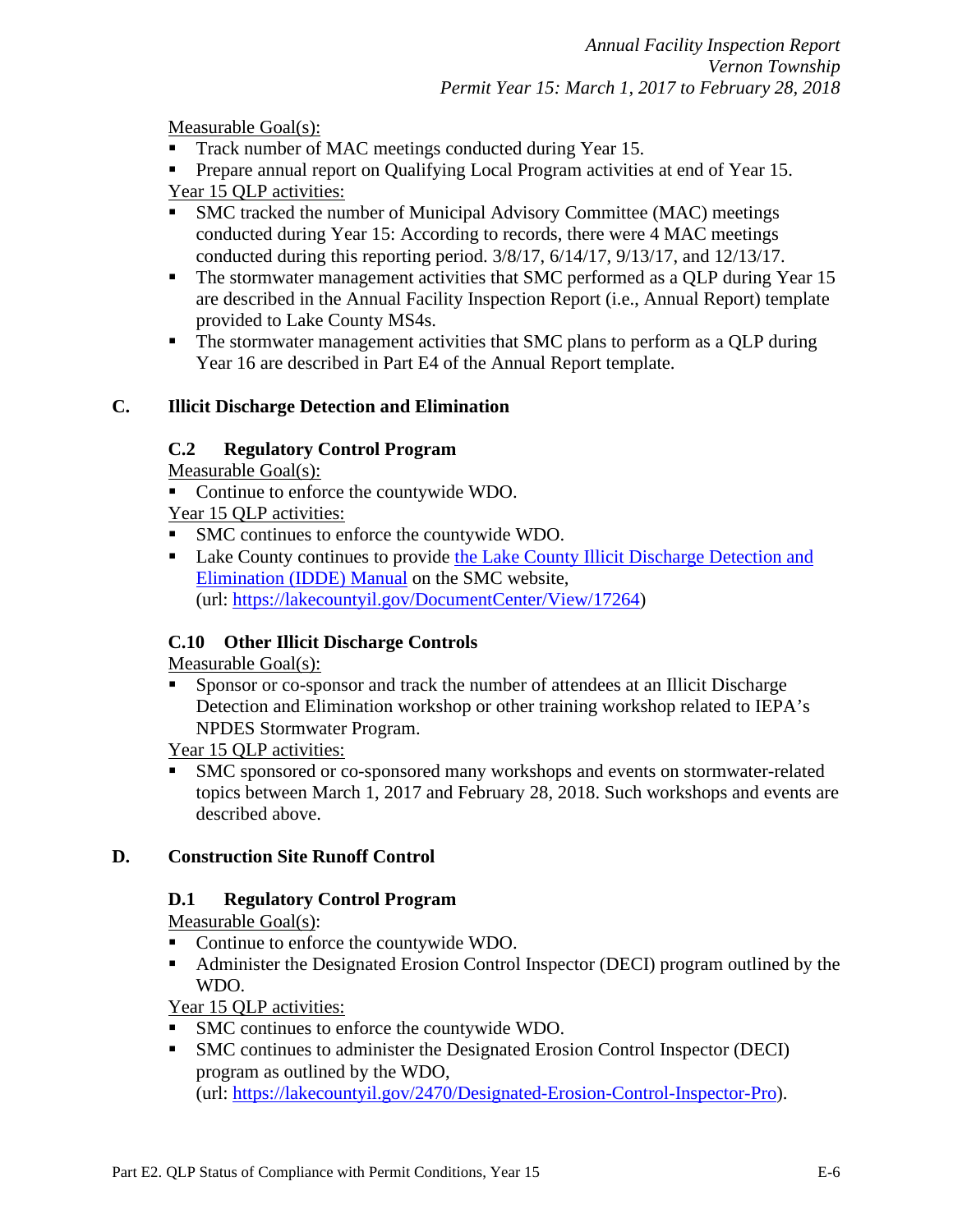*Annual Facility Inspection Report Vernon Township Permit Year 15: March 1, 2017 to February 28, 2018*

- Total DECIs who have passed the exam (to date): 703.
- DECIs who have passed the exam between  $03/01/2017 02/28/2018$ : 99.
- Total listed DECIs (to date): 190 (DECI completed certification process).
- DECIs have a recertification process every (3) years. Current cycle 2017-2020.

### **D.2 Erosion and Sediment Control BMPs**

Measurable Goal(s):

- Continue to enforce the countywide WDO.
- Complete TRM update and work toward final approval and publication of the document.

Year 15 QLP activities:

- SMC continues to enforce the countywide WDO.
- SMC continues to provide technical guidance and reference materials to support the administration and enforcement of the countywide WDO.
- SMC staff distributed 81 rainfall weather notifications. The rainfall reports indicate county rain events with observed precipitation for construction site runoff SE/SC inspections.

### **D.3 Other Waste Control Program**

Measurable Goal(s):

 Enforce WDO provisions regarding the control of waste and debris at construction sites.

Year 15 QLP activities:

SMC continues to enforce the countywide WDO.

### **D.4 Site Plan Review Procedures**

Measurable Goal(s):

- Track number of enforcement officers who have passed the exam.
- Track number of communities that undergo a performance review.
- Complete ordinance administration and enforcement chapter of TRM.

Year 15 QLP activities:

- SMC continues to track the number of enforcement officers (EOs) who have passed the EO exam and have become EOs. Per records, as of the end of Year 15, there are 99 EOs certified in Lake County.
- The list of EOs representing Certified Communities is continually updated and is maintained on the SMC website:

(url[:https://lakecountyil.gov/DocumentCenter/View/14412\)](https://lakecountyil.gov/DocumentCenter/View/14412).

- SMC is in the current 5-year cycle of the community re-certification process, which includes a performance review of all 53 certified and non-certified communities for permitted development compliance from February 2, 2012 to October 1, 2017. The last recertification process occurred during a previous reporting period (i.e., Year 9). In accordance with the amended countywide WDO, the certification process is every 5 years, the next cycle of the community re-certification process is scheduled to begin in Year 20. (url: [https://lakecountyil.gov/2459/Community-Certification\)](https://lakecountyil.gov/2459/Community-Certification)
- The SMC website includes guidance information to supplement the TRM related to WDO interpretation as well as ordinance administration and enforcement.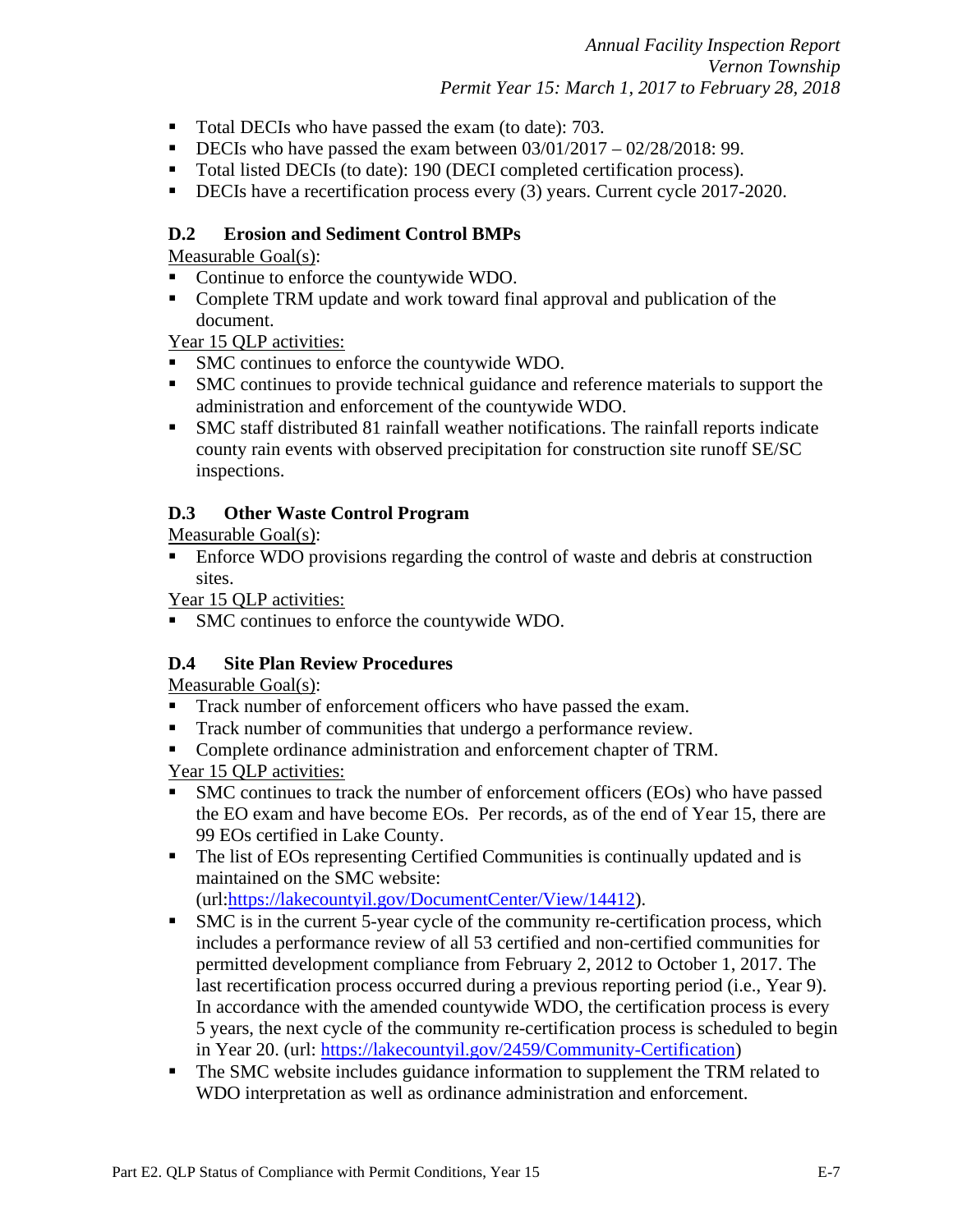### **D.5 Public Information Handling Procedures**

Measurable Goal(s):

 Track number of complaints received and processed related to soil erosion and sediment control (SE/SC).

Year 15 QLP activities:

- SMC continues to track the number of complaints received and processed related to soil erosion and sediment control.
- According to records, between March 1, 2017 and February 28, 2018, 8 SE/SC complaints were received and processed by SMC staff.

### **D.6 Site Inspection/Enforcement Procedures**

Measurable Goal(s):

- Track number of site inspections conducted by SMC.
- Year 15 QLP activities:
- SMC continues to track the number of site inspections conducted by SMC staff.
- According to records, between March 1, 2017 and February 28, 2018, 779 site inspections were conducted by SMC staff.
- SMC staff distributed 81 rainfall weather notifications. The rainfall reports indicate county rain events with observed precipitation for construction site runoff SE/SC inspections.

### **E. Post-Construction Runoff Control**

### **E.2 Regulatory Control Program**

Measurable Goal(s):

• Continue to enforce the countywide WDO.

Year 15 QLP activities:

SMC continues to enforce the countywide WDO.

### **E.3 Long Term O&M Procedures**

Measurable Goal(s):

• Continue to enforce the countywide WDO.

Year 15 QLP activities:

SMC continues to enforce the countywide WDO.

### **E.4 Pre-Construction Review of BMP Designs**

Measurable Goal(s):

• Continue to enforce the countywide WDO. Year 15 QLP activities:

SMC continues to enforce the countywide WDO.

### **E.5 Site Inspections During Construction**

Measurable Goal(s):

• Continue to enforce the countywide WDO. Year 15 QLP activities: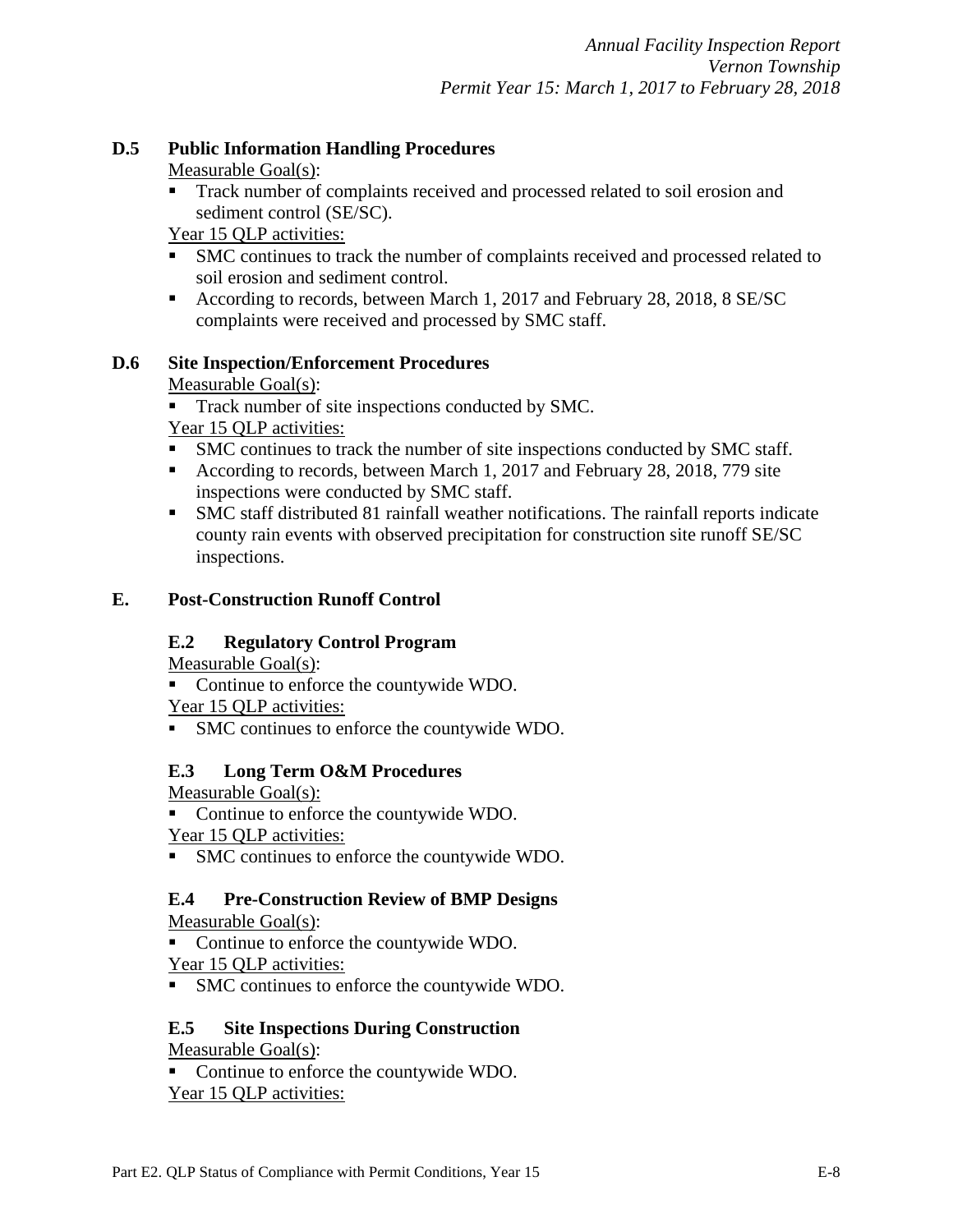SMC continues to enforce the countywide WDO.

### **E.6 Post-Construction Inspections**

Measurable Goal(s):

• Continue to enforce the countywide WDO.

Year 15 QLP activities:

SMC continues to enforce the countywide WDO.

### **E.7 Other Post-Construction Runoff Controls**

Measurable Goal(s):

- Conduct annual Watershed Management Board (WMB) meeting.
- Contribute funding to flood reduction and water quality improvement projects, including stormwater retrofits, through the WMB.

### Year 15 OLP activities:

- The annual WMB meeting was held on Dec. 6, 2017.
- At the annual WMB meeting 13 Projects were selected to receive \$173,253 of funding through the SMC grant program. These projects including planning and in the ground project efforts that support flood reduction, water quality improvement, and stormwater retrofit projects.
	- o 8 WMB project grants awarded
	- o 2 Stormwater Infrastructure Repair Fund (SIRF) project grant awarded
	- o 1 Watershed Management Assistance (WMAG) project grant awarded

### **F. Pollution Prevention/Good Housekeeping**

### **F.1 Employee Training Program**

Measurable Goal(s):

- Provide list of available resources to MS4s.
- Sponsor or co-sponsor employee training workshops or events.
	- o Make available the Excal Visual Municipal Storm Water Pollution Prevention Storm Watch Everyday Best Management Practices training video and testing.

Year 15 QLP activities:

- SMC continues to provide information on training opportunities and training resources to Lake County MS4s.
- SMC sponsored or co-sponsored a number of workshops and events on stormwaterrelated topics between March 1, 2017 and February 28, 2018. Such workshops and events are described above.
- SMC continues to make available the Excal Visual Storm Watch Municipal Stormwater Pollution Prevention software to Lake County MS4s. According to records, between March 1, 2017 and February 28, 2018, Zero MS4 borrowed the Excal Visual software. (url: [http://lakecountyil.gov/2479/NPDES-Phase-II\)](http://lakecountyil.gov/2479/NPDES-Phase-II)

### **F.5 Flood Management/Assess Guidelines**

### Measurable Goal(s):

 Track number of projects that are reviewed for multi-objective opportunities. Year 15 QLP activities: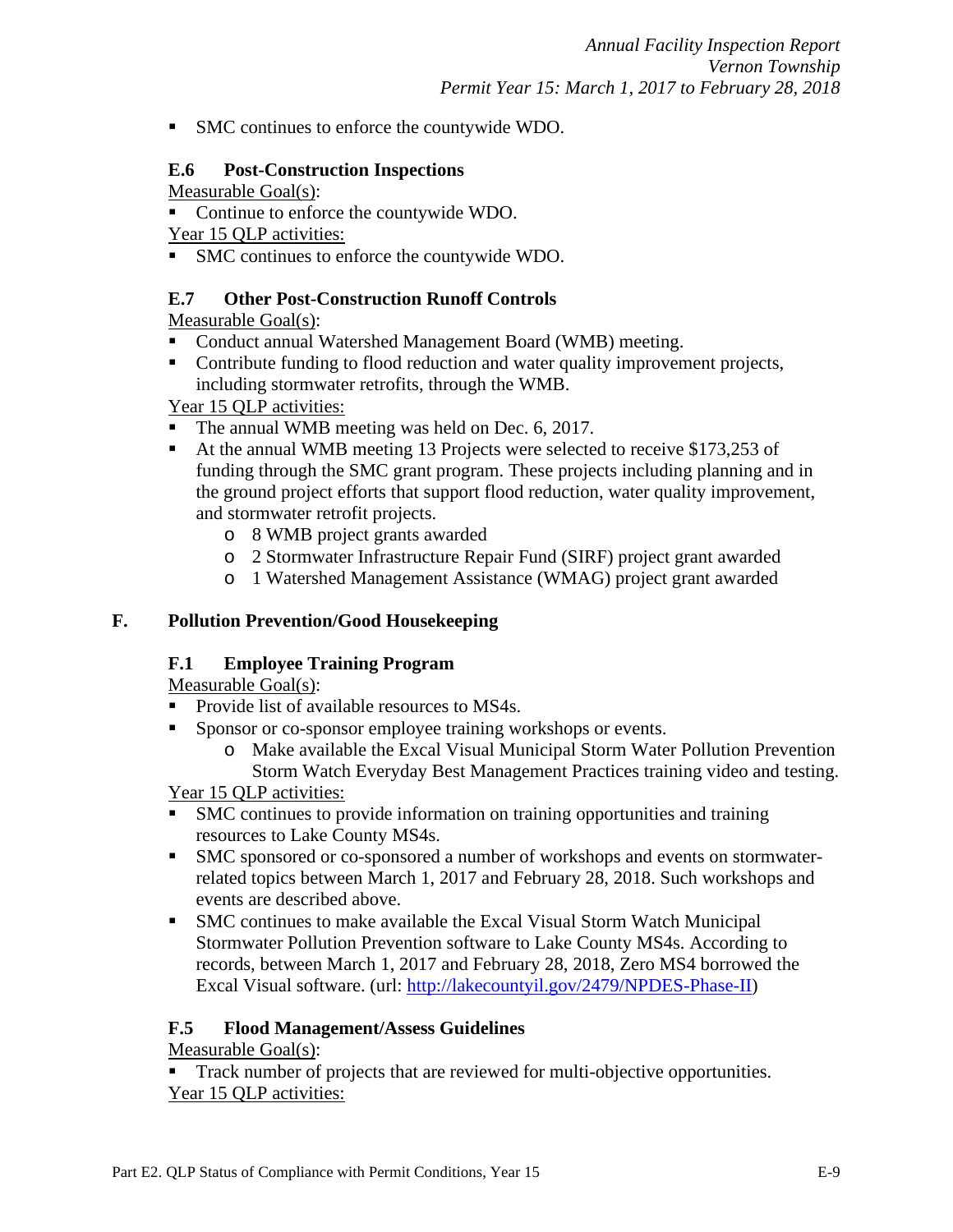SMC continues to evaluate all SMC-sponsored projects for multi-objective opportunities, such as flood control and water quality.

### **F.6 Other Municipal Operations Controls**

#### **Winter Roadway Deicing**

Measurable Goal(s):

 Advise MS4 communities of watershed groups addressing issues associated with the use of chlorides (i.e. road salt).

Year 15 QLP activities:

- SMC co-sponsored 3 de-icing workshops:
	- o Deicing for Parking Lots and Sidewalks 9/25/2017.
	- o Deicing Roads 9/26/2017 and 9/27/2017.
	- o In total 184 attendees participated in these three workshops.
	- o Since 2009 the deicing workshops have had a cumulative attendance of 1,200 attendees.
- A de-icing certification process to promote trained vendors is offered
	- o Preferred Providers that successfully completed a Lake County Deicing Training Workshop and passed the Course Exam can be referenced on a Preferred Provider List (url: [https://www.lakecountyil.gov/DocumentCenter/Home/View/10767\)](https://www.lakecountyil.gov/DocumentCenter/Home/View/10767).
	- o Certification is through a third-party vendor, Fortin Consulting, Inc.
	- o In 2017, 151 preferred providers have been identified based on certification.
- SMC continues to make available chloride reduction documents
	- o [Too Much Salt in Our Winter Maintenance Recipe -](https://lakecountyil.gov/DocumentCenter/Home/View/3047) Tips for Managing Snow [and Ice at Home \(PDF\)](https://lakecountyil.gov/DocumentCenter/Home/View/3047) (url: [https://lakecountyil.gov/DocumentCenter/Home/View/3047\)](https://lakecountyil.gov/DocumentCenter/Home/View/3047).
	- o Lake County Winter Parking Lot and Sidewalk Maintenance Manual (2015) (PDF) (url: [https://lakecountyil.gov/DocumentCenter/Home/View/3044\)](https://lakecountyil.gov/DocumentCenter/Home/View/3044).
	- o Less Salt Equals Less Money, Clean Water, Safe Conditions Tips for Effective Road Salting (PDF) (url: [https://lakecountyil.gov/DocumentCenter/Home/View/3045\)](https://lakecountyil.gov/DocumentCenter/Home/View/3045).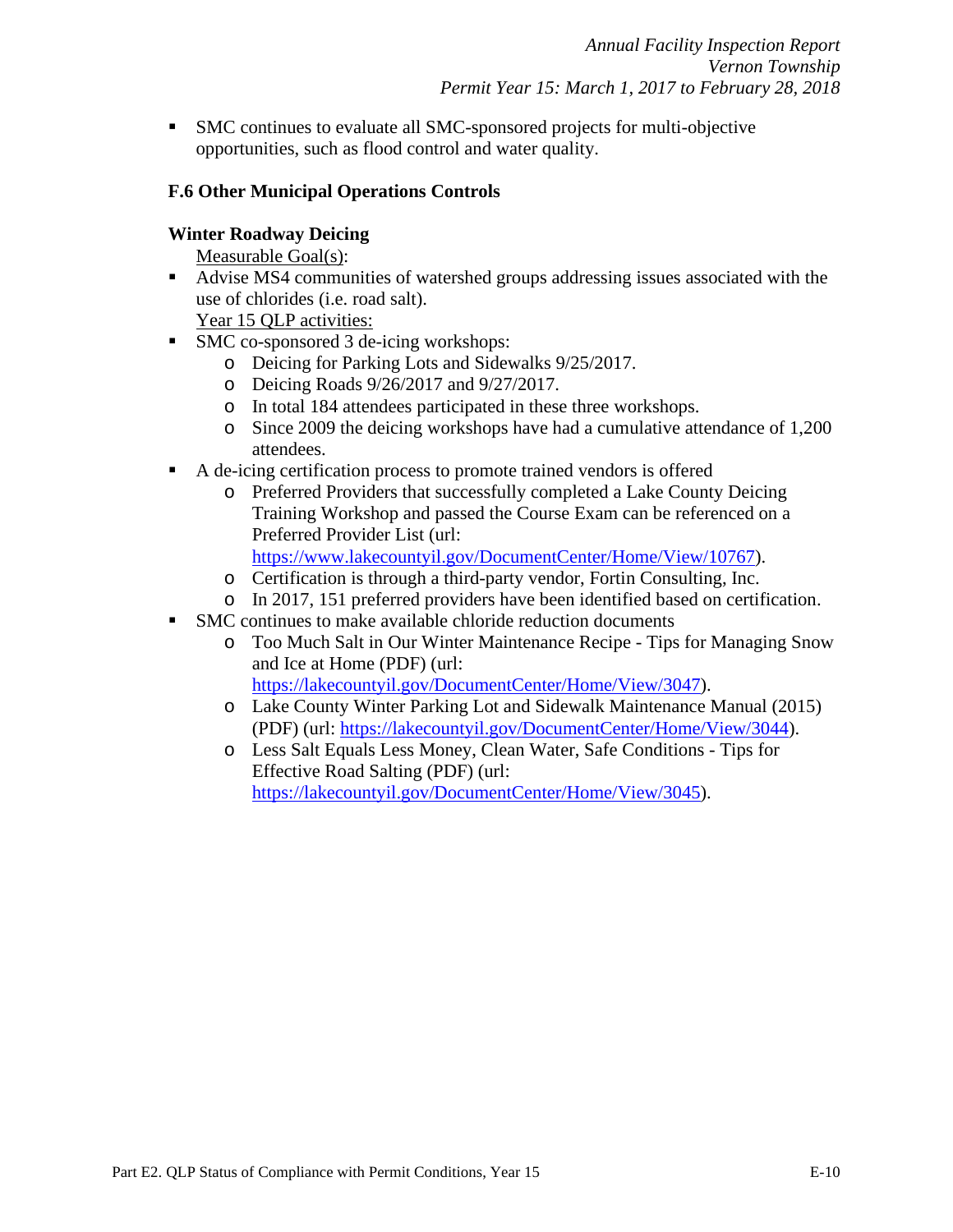### <span id="page-22-0"></span>**Part E3. QLP Information and Data Collection Results, Year 15**

The QLP did not collect any monitoring data on behalf of Lake County's MS4s during Year 15. However, SMC has reviewed information presented by the [Illinois EPA \(IEPA\) in the 2016](http://www.epa.illinois.gov/topics/water-quality/watershed-management/tmdls/303d-list/index)  [Illinois Integrated Water Quality Report and 303\(d\) List](http://www.epa.illinois.gov/topics/water-quality/watershed-management/tmdls/303d-list/index) and has developed the brief "State of Lake County's Waters" report provided below.

### **State of Lake County's Waters March 2018**

This brief report is based on information contained in the Illinois EPA's 2016 Illinois Integrated Water Quality Report (IIWQR) and Section 303(d) List, dated July 2016. Its purpose is to provide basic information to Lake County's MS4 communities on the condition of surface waters within Lake County. More detailed information about the condition of surface waters in Lake County can be found in the Illinois EPA's 2016 Illinois Integrated Water Quality Report and Section 303(d) List.

The Illinois EPA's 2016 IIWQR and Section 303(d) List assesses the condition of surface water within streams, inland lakes and Lake Michigan waters. The IEPA assessment of surface water conditions is based on a degree of support (attainment) of a designated use within a stream segment, inland lake or within Lake Michigan. Determination designation is through an analysis of various types of information: including biological, physicochemical, physical habitat, and toxicity data. Illinois waters are designated for various uses including aquatic life, wildlife, agricultural use, primary contact (e.g., swimming, water skiing), secondary contact (e.g., boating, fishing), industrial use, public and food-processing water supply, and aesthetic quality. When sufficient data is available the IEPA assesses each applicable designation as Fully Supporting (Good resource quality), Not Supporting (Fair or Poor resource quality), Not Assessed or Insufficient Information. Uses determined to be Not Supporting are called "impaired," and waters that have at least one-use assessment as Not Supporting are also called impaired as designated within the 303(d) list.

### **Streams**

An analysis of data accompanying the Illinois EPA's 2016 IIWQR and Section 303(d) List shows that 179.68 stream miles in Lake County have been assessed by the Illinois EPA for attainment of at least one designated use per the IIWQR Appendix B-2. Specific Assessment Information for Streams, 2016.

An analysis of data accompanying the Illinois EPA's 2016 Illinois Integrated Water Quality Report and Section 303(d) List shows that 157.84 stream miles (of the 179.68 stream miles that have been assessed) in Lake County are considered impaired by the Illinois EPA. These stream segments have been mapped and are shown in Figure E3.1.

An analysis of the 2014 impaired streams to the 2016 impaired streams, indicates 8 stream miles previously listed in the 2014 303(d) list have new data indicating aquatic life is now "Fully Supported" and applicable water quality standards have been attained; these waters are no longer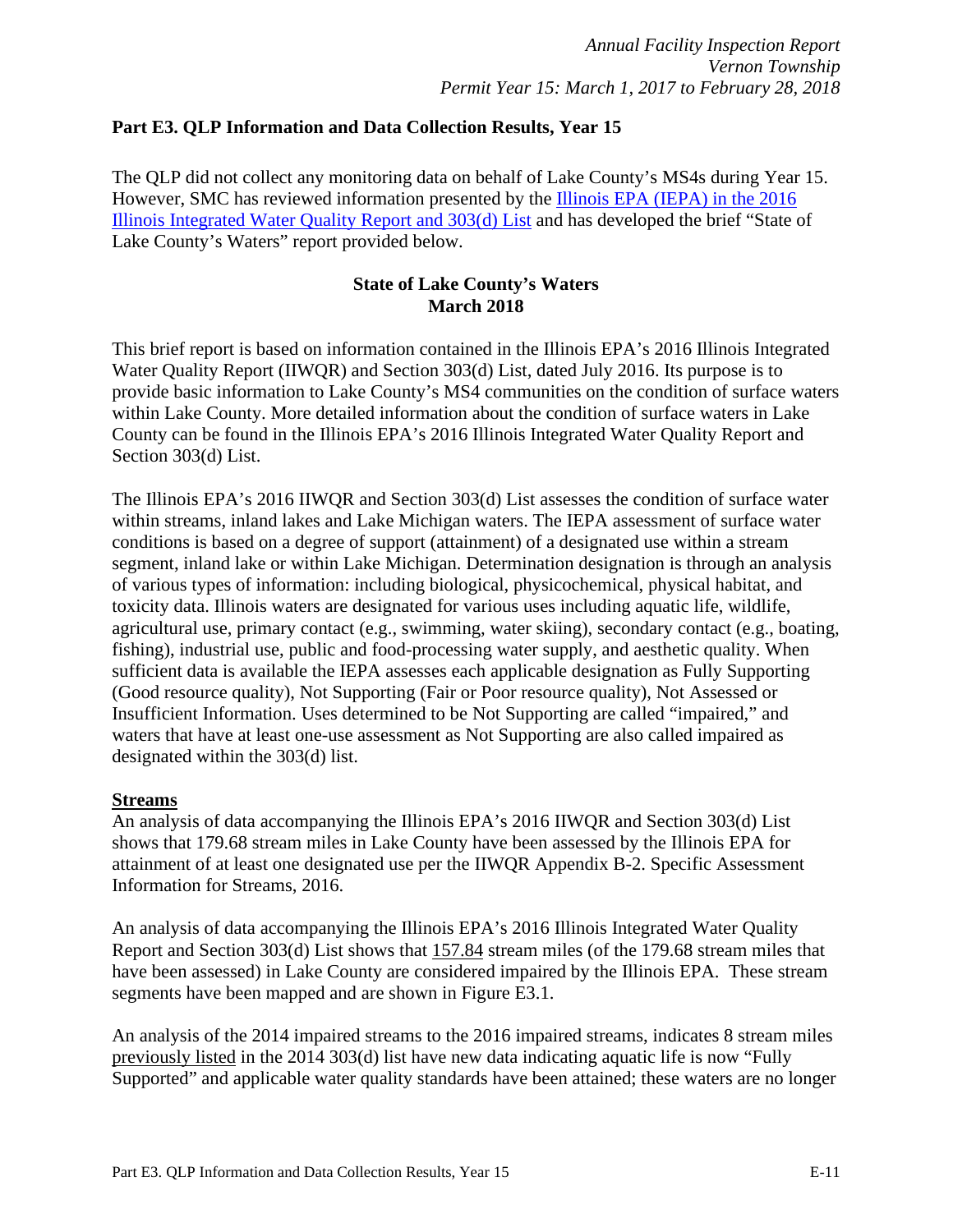included in the 2016 303(d) list. The IIWQR mentions there is no specified reason for the recovery.

| Table E3.1 2014 303(d) streams removed from 2016 303(d) list |                               |              |  |               |                    |       |  |
|--------------------------------------------------------------|-------------------------------|--------------|--|---------------|--------------------|-------|--|
| Assessment ID                                                | Name                          | <b>Miles</b> |  | Assessment ID | Name               | Miles |  |
| IL $G-08$                                                    | Des Plaines River             | 0.98         |  | IL QE-01      | Dead Dog Creek     | 4.02  |  |
| IL GV-01                                                     | <b>Bull Creek</b>             | 2.33         |  | IL DTZS-01    | <b>Flint Creek</b> | 9.66  |  |
| IL RGZB                                                      | <b>Hastings Lake</b>          | 0.34         |  | IL RTJ        | Long Lake          | 2.85  |  |
| IL DT-35                                                     | Fox River                     | 5.03         |  | IL RHK        | Eleanor Lake       | 0.36  |  |
| IL HCCB-05                                                   | <b>West Fork North Branch</b> | 5.73         |  | IL GWA        | North Mill Creek   | 6.62  |  |
| IL GST                                                       | <b>Buffalo Creek</b>          | 8.77         |  | IL RGZE       | Slough Lake        | 0.42  |  |
| IL RGZA                                                      | Crooked Lake                  | 1.00         |  |               |                    |       |  |

An analysis of the 2014 impaired streams to the 2016 impaired streams indicates 27 stream miles previously not listed in the 2014 303(d) list are now considered impaired in the 2016 303(d) list as new data indicates impairments.

| Table E3.2 Stream Segments added to 2016 303(d) list not previously listed in 2014 |                                                |              |  |               |                     |       |  |
|------------------------------------------------------------------------------------|------------------------------------------------|--------------|--|---------------|---------------------|-------|--|
| Assessment ID                                                                      | Name                                           | <b>Miles</b> |  | Assessment ID | Name                | Miles |  |
| IL HCCB-05                                                                         | <b>West Fork North Branch</b><br>Chicago River | 0.002        |  | $IL_QC-03$    | Waukegan River      | 1.47  |  |
| IL_DTRA-W-<br>C <sub>1</sub>                                                       | Fiddle Creek                                   | 0.003        |  | IL $GU-02$    | <b>Indian Creek</b> | 11.32 |  |
| IL GW-02                                                                           | Mill Creek                                     | 12.96        |  | IL_QA-C4      | Pettibone Creek     | 1.24  |  |

### **Lakes**

An analysis of data accompanying the Illinois EPA's 2016 IIWQR and Section 303(d) List shows that 170 inland lakes in Lake County have been assessed by the Illinois EPA for attainment of at least one designated use per the IIWQR Appendix B-3. Specific Assessment Information for Lakes, 2016.

An analysis of data accompanying the Illinois EPA's 2016 IIWQR and Section 303(d) List shows that 140 inland lakes, of the 170 assessed, in Lake County are considered impaired by the Illinois EPA. These lakes have been mapped and are shown in Figure E3.1.

An analysis of the 2014 impaired lakes to the 2016 impaired lakes indicates 5 lakes previously not listed in the 2014 303(d) list are now considered impaired in the 2016 303(d) list as new data indicates impairments.

| Table E3.3 Inland Lakes added to 2016 303(d) list not previously listed in 2014 |          |      |  |        |                    |       |  |
|---------------------------------------------------------------------------------|----------|------|--|--------|--------------------|-------|--|
| Assessment ID<br>Name<br>Assessment ID<br>Name<br>Acres                         |          |      |  |        |                    | Acres |  |
| IL RGZD                                                                         | Miltmore | 83.1 |  | IL VGW | Rollins Savanna #1 |       |  |
| IL RGK                                                                          | Grays    | 80   |  | IL VGX | Rollins Savanna #2 | 53    |  |
| IL_SGZ<br><b>Briarcrest Pond</b><br>4                                           |          |      |  |        |                    |       |  |

### **Lake Michigan**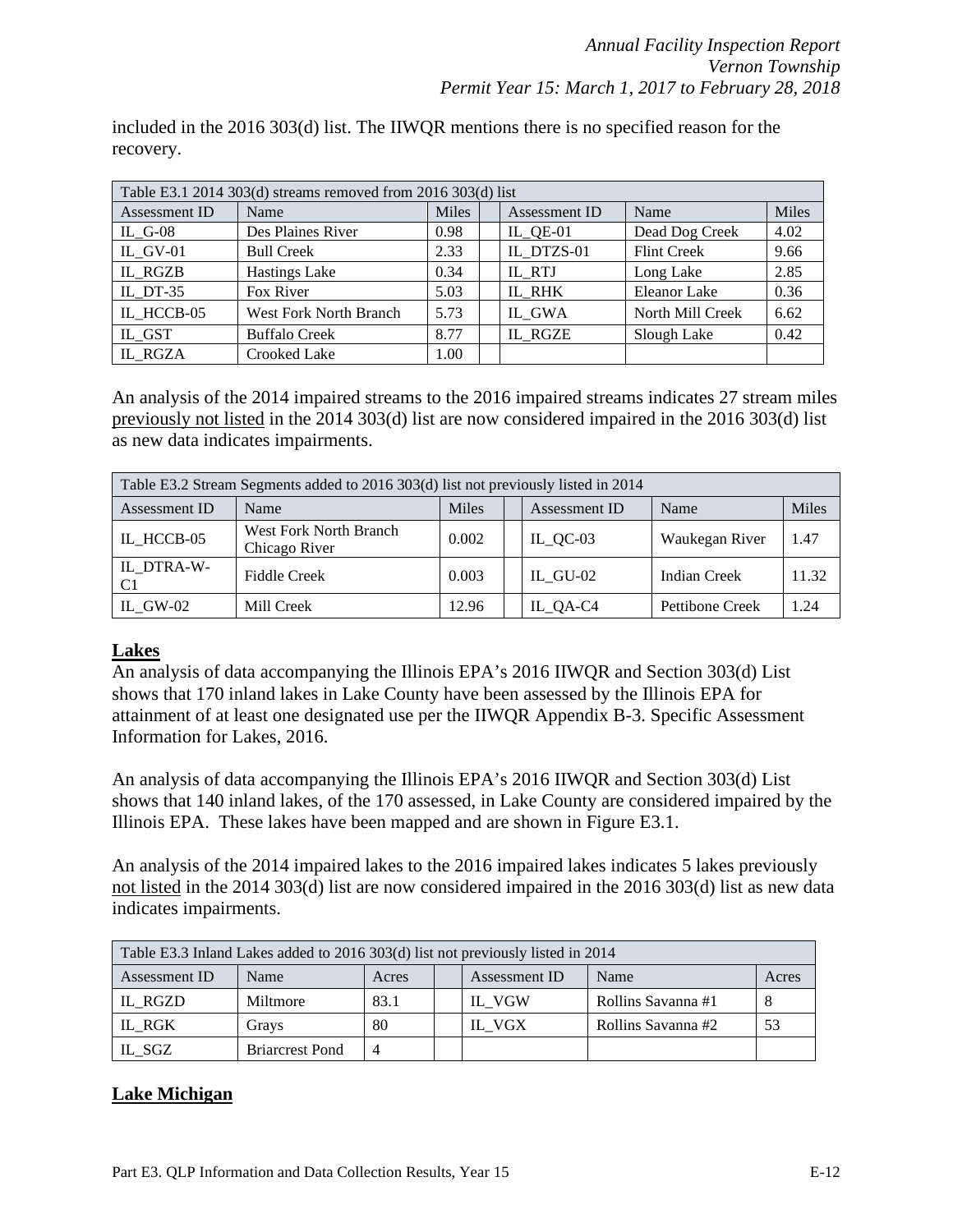Lake Michigan is monitored by the Illinois EPA through the Lake Michigan Monitoring Program. Bordering Cook and Lake Counties, the State of Illinois has jurisdiction over approximately 1,526 square miles of open water, 13 harbors, and 64 shoreline miles of Lake Michigan.

Located within Illinois is 196 square miles of open water of Lake Michigan, or about thirteen percent of the total open water located within Illinois. These waters were assessed for the 2016 IIWQR and Section 303(d) List, and all 196 assessed square miles were rated as Fully Supporting for the following uses: aquatic life use, primary contact use, secondary contact use, and public and food processing water supply use. However, fish consumption uses in all 196 assessed square miles of open water was rated as Not Supporting due to contamination from polychlorinated biphenyls (PCBs) and mercury. Additionally, aesthetic quality use in all 196 assessed square miles of open water was rated as Not Supporting due to exceedances of the Lake Michigan open water standard for total phosphorus. It should be noted that such exceedances do not necessarily indicate that there are offensive conditions in Lake Michigan due to excessive algal or aquatic plant growth.

Along Illinois' Lake Michigan coastline, four of the 13 harbors are currently assessed in the 2016 IIWQR and Section 303(d) List, for several different designated uses. The Illinois EPA uses data collected from the Lake Michigan Monitoring Program harbor component to assess water quality for the following designated uses:

- Aesthetic Quality, a 0.18 sq. mi area was assessed, with 0.12 sq. mi fully supporting and 0.06 sq. mi Not Supporting (poor).
- Aquatic Life, a 3.88 sq. mi area was assessed, with 3.82 sq. mi fully supporting and 0.06 sq. mi Not Supporting (poor).
- Fish Consumption, a 2.62 sq. mi area was assessed, with 2.62 sq. mi Not Supporting (poor).
- Primary and Secondary Contact were not assessed.

Table C-10 of the IIWQR, lists potential causes of impairment in the harbors of Lake Michigan that can include Pesticides, Organic Pollutants, Metal Pollutants as well as polychlorinated biphenyls (PCBs), mercury, bottom deposits, lead, zinc, cadmium, arsenic, phosphorus, copper, and chromium.

Along Illinois' Lake Michigan coastline, a portion of all 64 shoreline miles of Lake Michigan located in Illinois were assessed for the Illinois EPA's 2016 IIWQR and Section 303(d) List for several different designated uses. Contamination sources for Not Supporting is due to polychlorinated biphenyls (PCBs) and mercury and bacterial contamination from Escherichia coli (E. coli) bacteria.

- Aesthetic Quality and Aquatic Life were not assessed.
- Fish Consumption, 64 mi area was assessed, with 64 mi Not Supporting (poor).
- **Primary Contact, 64 mi area was assessed, with 5.5 mi fully supporting and 58.5 mi Not** Supporting (poor).
- Secondary Contact, 5.5 mi area was assessed, with 5.5 mi fully supporting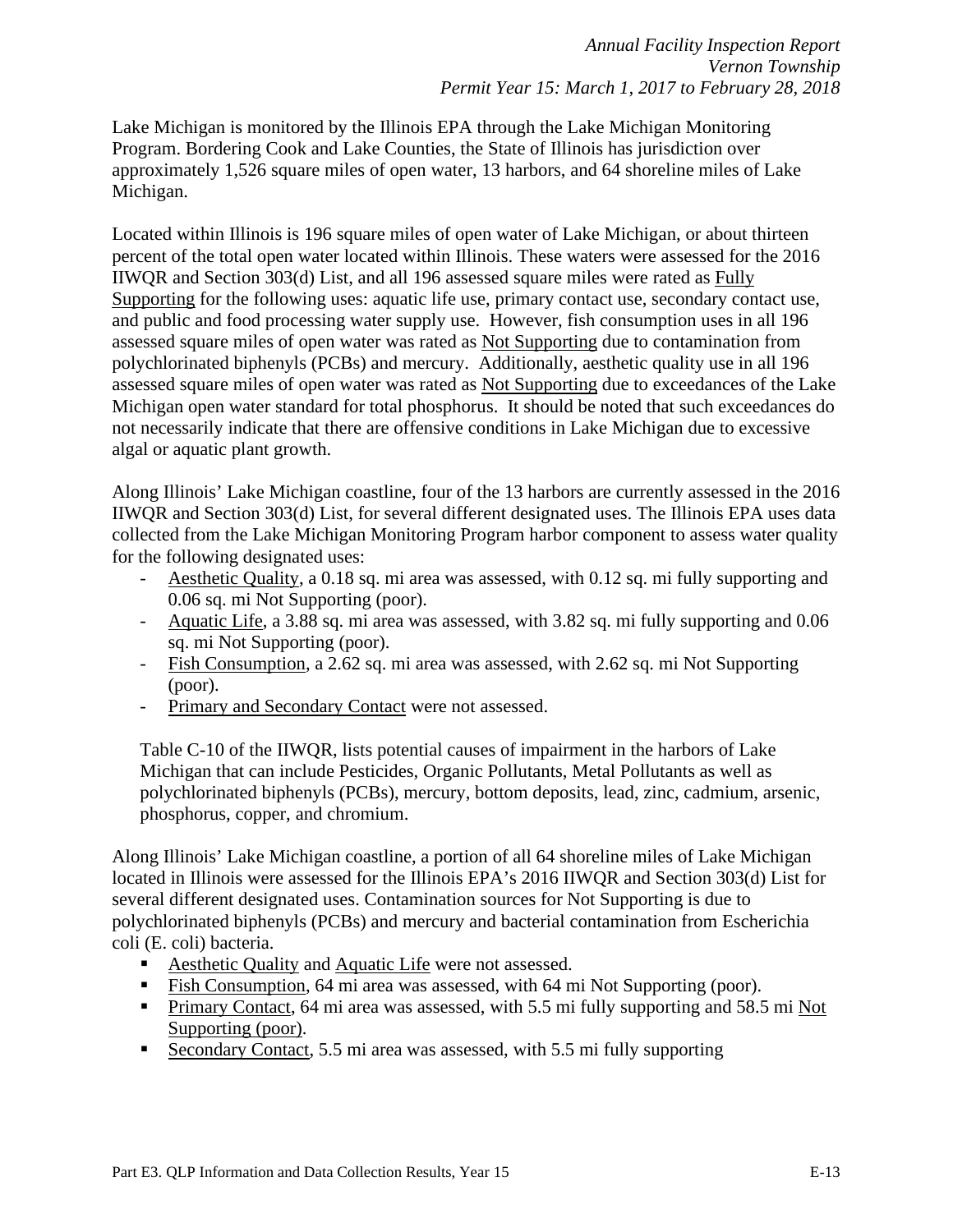*Annual Facility Inspection Report Vernon Township Permit Year 15: March 1, 2017 to February 28, 2018*



**Figure E3.1**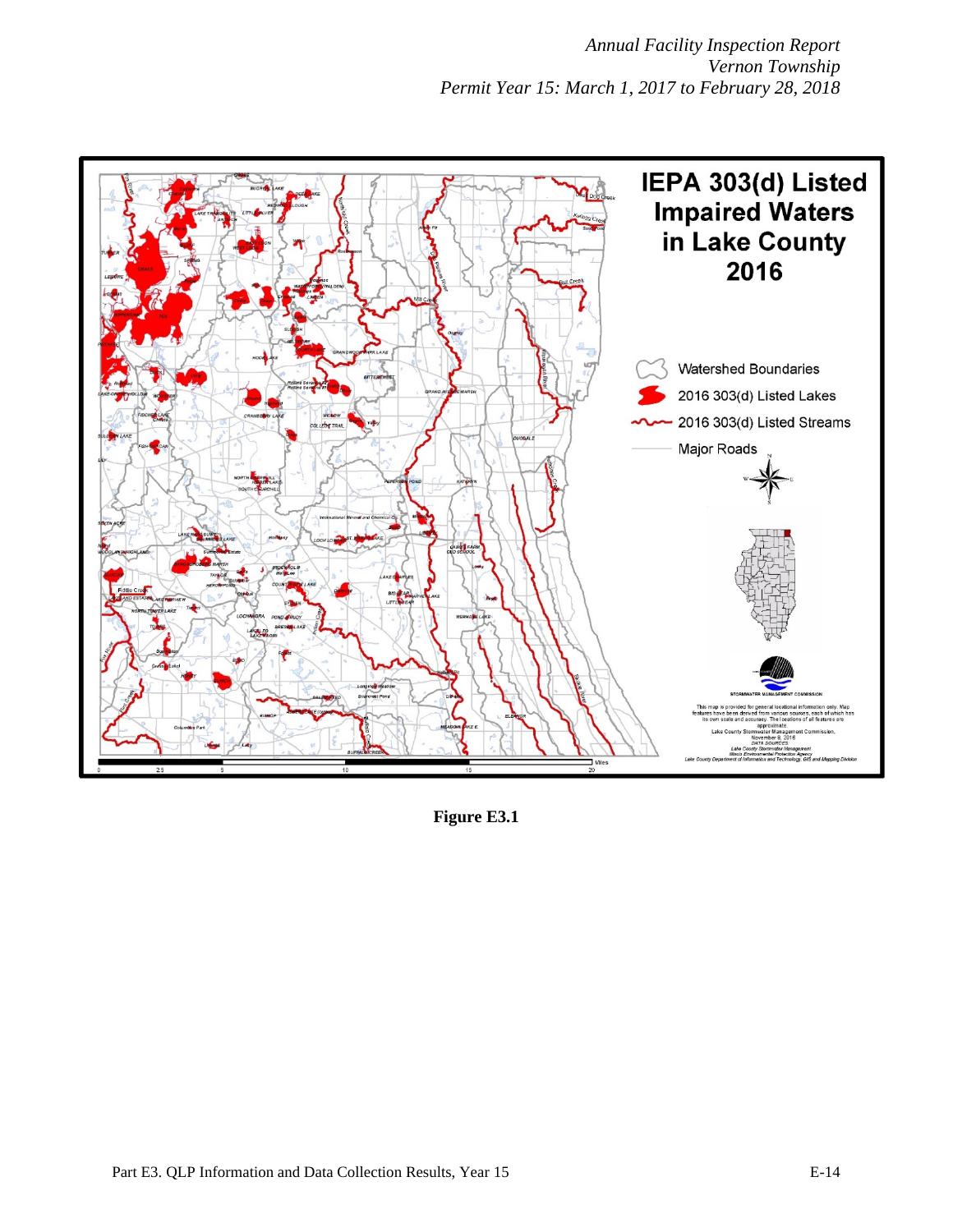In addition to the information contained within the 303(b) and 303(d) reports, the Des Plaines River Watershed Workgroup (DRWW) founded in 2015, on behalf of its members, monitors water quality in the Des Plaines River and tributaries, prioritize and implement water quality improvement projects, and secure grant funding to offset the cost. Monitoring data will allow for a greater understanding of the water quality impairments, identify priority restoration activities, and track water quality improvements. The Workgroup is committed to an approach for attaining water quality standards that focuses on stakeholder involvement, monitoring, and locally led decision-making based on sound science. An annual water chemistry monitoring report was submitted to IL EPA in March 2017, which covers the NPDES II monitoring requirements for MS4 communities that are DRWW members. A Des Plaines River Watershed monitoring strategy was completed in February 2016 and updated in March 2017; a monitoring program report was submitted to IEPA in January 2018. DRWW's comprehensive monitoring program includes chemical, physical and biological assessments during the current YR15 reporting period, DRWW's monitoring program includes: Water/Sediment sampling and analysis at 50 Monitoring Locations for 2017; Bioassessment monitoring at 23 monitoring locations; Continuous water quality monitoring with data sondes and chlorophyll a sampling and analysis at 14 Monitoring Locations; and Flow Monitoring data collection at 21 sites. An annual water chemistry monitoring report was submitted to IL EPA in March 2017, which covers the NPDES II monitoring requirements for MS4 communities that are DRWW members.

The NBWW is a newly developed watershed workgroup (1/17/2018) developing a monitoring program for water quality in the North Branch of the Chicago River and tributaries to accurately identify the quality of the river ecosystems as well as stressors associated with non-attainment of water quality standards and designated uses. Monitoring data will allow for a greater understanding of the water quality impairments, identify priority restoration activities, and track water quality improvements. The Workgroup is committed to an approach for attaining water quality standards that focuses on stakeholder involvement, monitoring, and locally led decisionmaking based on sound science. Comprehensive baseline monitoring will begin in 2018 and NBWW members will be able to include chemical, physical and biological components monitored by the workgroup.

The LCHD Lakes Management Unit has been collecting water quality data on Lake County lakes since the late 1960s. Since 2000, 176 different lakes each year have been studied and data collected on temperature, dissolved oxygen, phosphorus, nitrogen, solids, pH, alkalinity, chloride, conductivity, water clarity, the plant community and shoreline characteristics. Lake summary reports can be found [https://www.lakecountyil.gov/2400/Lake-Reports.](https://www.lakecountyil.gov/2400/Lake-Reports) This data is used as part of ongoing watershed planning efforts throughout the county, which result in specific programmatic and site-specific recommendations throughout the county. SMC is currently developing an application to assist communities in identifying potential site-specific recommendations within their jurisdictional boundaries.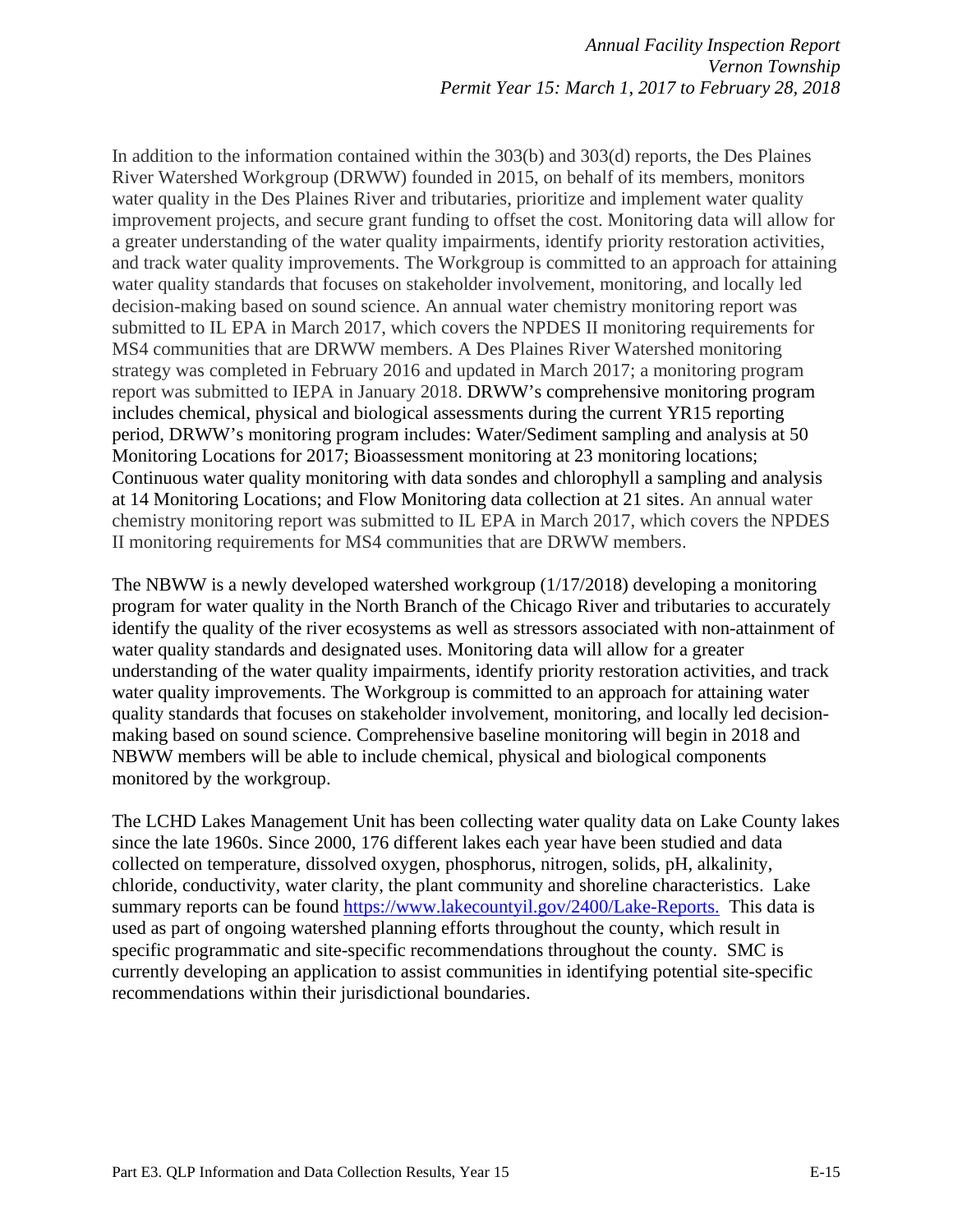### <span id="page-27-0"></span>**Part E4. QLP Summary of Year 16 Stormwater Activities**

The table below indicates the stormwater management activities that the QLP plans to undertake during Year 16. Additional information about the BMPs and measurable goals that the QLP will implement during Year 16 is provided in the section following the table.

| Year 16                 |                                                  | Year 16                   |                                               |
|-------------------------|--------------------------------------------------|---------------------------|-----------------------------------------------|
| <b>OLP</b>              |                                                  | <b>QLP</b>                |                                               |
|                         | A. Public Education and Outreach                 |                           | D. Construction Site Runoff Control           |
| $\mathbf X$             | A.1 Distributed Paper Material                   | $\boldsymbol{\mathrm{X}}$ | D.1 Regulatory Control Program                |
| $\overline{\mathbf{X}}$ | A.2 Speaking Engagement                          | X                         | D.2 Erosion and Sediment Control              |
| $\mathbf X$             | A.3 Public Service Announcement                  | $\mathbf X$               | D.3 Other Waste Control Program               |
| $\mathbf X$             | A.4 Community Event                              | $\mathbf X$               | D.4 Site Plan Review Procedures               |
| X                       | A.5 Classroom Education Material                 | $\mathbf X$               | D.5 Public Information Handling<br>Procedures |
| X                       | A.6 Other Public Education                       | X                         | D.6 Site Inspection/Enforcement<br>Procedures |
|                         |                                                  |                           | D.7 Other Construction Site Runo<br>Controls  |
|                         | B. Public Participation/Involvement              |                           |                                               |
| X                       | <b>B.1 Public Panel</b>                          |                           | E. Post-Construction Runoff Control           |
|                         | <b>B.2 Educational Volunteer</b>                 |                           | E.1 Community Control Strategy                |
| $\mathbf X$             | <b>B.3 Stakeholder Meeting</b>                   | $\mathbf X$               | E.2 Regulatory Control Program                |
|                         | <b>B.4 Public Hearing</b>                        | X                         | E.3 Long Term O&M Procedures                  |
|                         | <b>B.5 Volunteer Monitoring</b>                  | X                         | E.4 Pre-Const Review of BMP De                |
| $\mathbf X$             | <b>B.6 Program Coordination</b>                  | $\mathbf X$               | E.5 Site Inspections During Consti            |
|                         | <b>B.7 Other Public Involvement</b>              | $\mathbf X$               | E.6 Post-Construction Inspections             |
|                         |                                                  | $\mathbf X$               | E.7 Other Post-Const Runoff Cont              |
|                         | C. Illicit Discharge Detection and Elimination   |                           |                                               |
|                         | C.1 Storm Sewer Map Preparation                  |                           | F. Pollution Prevention/Good Housekeeping     |
| $\mathbf X$             | C.2 Regulatory Control Program                   | X                         | F.1 Employee Training Program                 |
|                         | C.3 Detection/Elimination Prioritization<br>Plan |                           | F.2 Inspection and Maintenance P              |
|                         | C.4 Illicit Discharge Tracing Procedures         |                           | F.3 Municipal Operations Storm V<br>Control   |
|                         | C.5 Illicit Source Removal Procedures            |                           | F.4 Municipal Operations Waste L              |
|                         | C.6 Program Evaluation and Assessment            | $\mathbf X$               | F.5 Flood Management/Assess Gu                |
|                         | C.7 Visual Dry Weather Screening                 | $\mathbf X$               | F.6 Other Municipal Operations C              |
|                         | <b>C.8 Pollutant Field Testing</b>               |                           |                                               |
|                         | C.9 Public Notification                          |                           |                                               |
| $\mathbf X$             | C.10 Other Illicit Discharge Controls            |                           |                                               |
|                         |                                                  |                           |                                               |

|  |  | Note: X indicates BMPs that will be implemented during Year 16 |  |  |
|--|--|----------------------------------------------------------------|--|--|
|  |  |                                                                |  |  |

| ar 16                                |                                                  | Year 16                             |                                                 |  |
|--------------------------------------|--------------------------------------------------|-------------------------------------|-------------------------------------------------|--|
| LP                                   |                                                  | QLP                                 |                                                 |  |
| <b>Public Education and Outreach</b> |                                                  | D. Construction Site Runoff Control |                                                 |  |
| $\mathbf X$                          | A.1 Distributed Paper Material                   | $\mathbf X$                         | D.1 Regulatory Control Program                  |  |
|                                      | A.2 Speaking Engagement                          | $\mathbf X$                         | D.2 Erosion and Sediment Control BMPs           |  |
| $\frac{X}{X}$                        | A.3 Public Service Announcement                  | $\mathbf X$                         | D.3 Other Waste Control Program                 |  |
|                                      | A.4 Community Event                              | $\mathbf X$                         | D.4 Site Plan Review Procedures                 |  |
| X                                    | A.5 Classroom Education Material                 | $\mathbf X$                         | D.5 Public Information Handling<br>Procedures   |  |
| X                                    | A.6 Other Public Education                       | X                                   | D.6 Site Inspection/Enforcement<br>Procedures   |  |
|                                      |                                                  |                                     | D.7 Other Construction Site Runoff<br>Controls  |  |
|                                      | Public Participation/Involvement                 |                                     |                                                 |  |
| X                                    | <b>B.1 Public Panel</b>                          | E. Post-Construction Runoff Control |                                                 |  |
|                                      | <b>B.2</b> Educational Volunteer                 |                                     | E.1 Community Control Strategy                  |  |
| $\overline{X}$                       | <b>B.3 Stakeholder Meeting</b>                   | $\mathbf X$                         | E.2 Regulatory Control Program                  |  |
|                                      | <b>B.4 Public Hearing</b>                        | X                                   | E.3 Long Term O&M Procedures                    |  |
|                                      | <b>B.5 Volunteer Monitoring</b>                  | X                                   | E.4 Pre-Const Review of BMP Designs             |  |
| $\overline{\mathrm{X}}$              | <b>B.6 Program Coordination</b>                  | X                                   | E.5 Site Inspections During Construction        |  |
|                                      | <b>B.7 Other Public Involvement</b>              | X                                   | E.6 Post-Construction Inspections               |  |
|                                      |                                                  | $\mathbf X$                         | E.7 Other Post-Const Runoff Controls            |  |
|                                      | Illicit Discharge Detection and Elimination      |                                     |                                                 |  |
|                                      | C.1 Storm Sewer Map Preparation                  |                                     | F. Pollution Prevention/Good Housekeeping       |  |
| $\mathbf{X}$                         | C.2 Regulatory Control Program                   | X                                   | F.1 Employee Training Program                   |  |
|                                      | C.3 Detection/Elimination Prioritization<br>Plan |                                     | F.2 Inspection and Maintenance Program          |  |
|                                      | C.4 Illicit Discharge Tracing Procedures         |                                     | F.3 Municipal Operations Storm Water<br>Control |  |
|                                      | C.5 Illicit Source Removal Procedures            |                                     | F.4 Municipal Operations Waste Disposal         |  |
|                                      | C.6 Program Evaluation and Assessment            | $\mathbf X$                         | F.5 Flood Management/Assess Guidelines          |  |
|                                      | C.7 Visual Dry Weather Screening                 | X                                   | F.6 Other Municipal Operations Controls         |  |
|                                      |                                                  |                                     |                                                 |  |

The Lake County Stormwater Management Commission (SMC) is a Qualifying Local Program for MS4s in Lake County. SMC has been providing services under four of the six minimum control categories since it began implementing a comprehensive, countywide stormwater program in 1991. The revised SMPP template clarifies and emphasizes the significant efforts by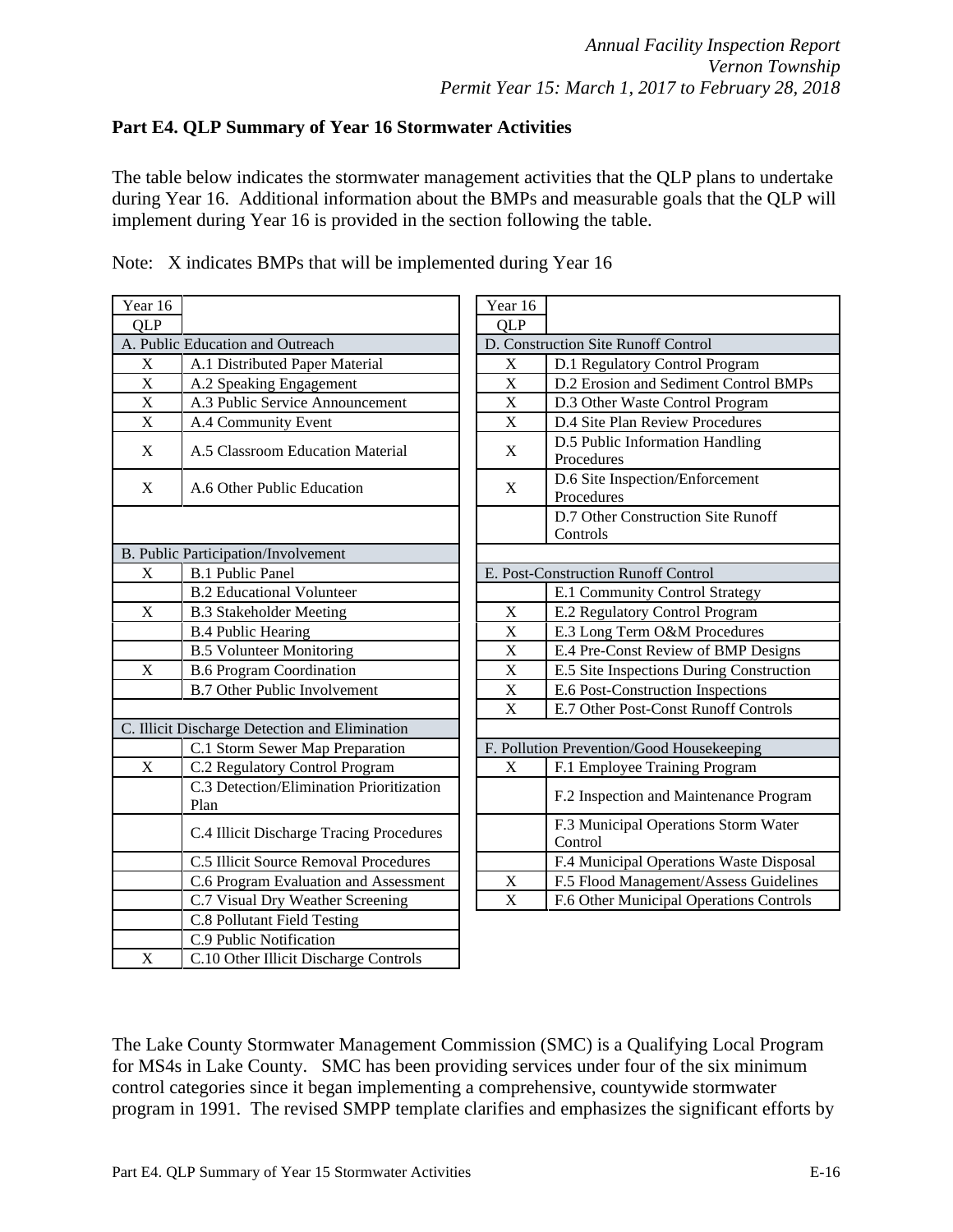SMC related to each of the six minimum control measures. These QLP commitments provide Lake County with a baseline Countywide stormwater management program that can be built upon by each of the individual MS4s.

During Year 16, SMC remains committed to performing a variety of stormwater management activities across the County, these commitments are now specifically outlined in the SMPP template. SMC program is continually evolving, to better assist Lake County MS4s in meeting the requirements of the new 2016 MS4 Permit.

### **A. Public Education and Outreach**

SMC will continue to support Lake County MS4s in the development and implementation of their stormwater management programs by performing activities related to the Public Education and Outreach minimum control measure, as described below.

### **A.1 Distributed Paper Material**

SMC compiles, develops, and distributes throughout Lake County a variety of materials related to stormwater management.

Measurable Goal(s):

- Develop and Distribute informational materials from "take away" rack at SMC.
- Upon request, distribute informational materials directly to Lake County MS4s for local distribution.

### **A.2 Speaking Engagement**

SMC provides educational presentations related to IEPA's NPDES Stormwater Program on a regular basis at Municipal Advisory Committee (MAC) meetings. Upon request, SMC will provide educational presentations related to IEPA's NPDES Stormwater Program to Lake County MS4s.

Measurable Goal(s):

- Provide educational presentations related to IEPA's NPDES Stormwater Program at MAC meetings.
- Upon request, provide educational presentations related to IEPA's NPDES Stormwater Program (e.g., ["The Big Picture: Water Quality, Regulations & NPDES"](https://lakecountyil.gov/DocumentCenter/View/16533)) to Lake County MS4s.

#### **A.3 Public Service Announcement**

SMC performs extensive Social Media Outreach & Announcement Activities. Public service announcement related to IEPA's NPDES Stormwater Program or Stormwater BMPs are included in SMC's watershed E-News. SMC also utilizes social media and coordinates with the Lake County Department of Transportation (LCDOT) to post watershed identification signage in watersheds where watershed planning activities have occurred or are occurring.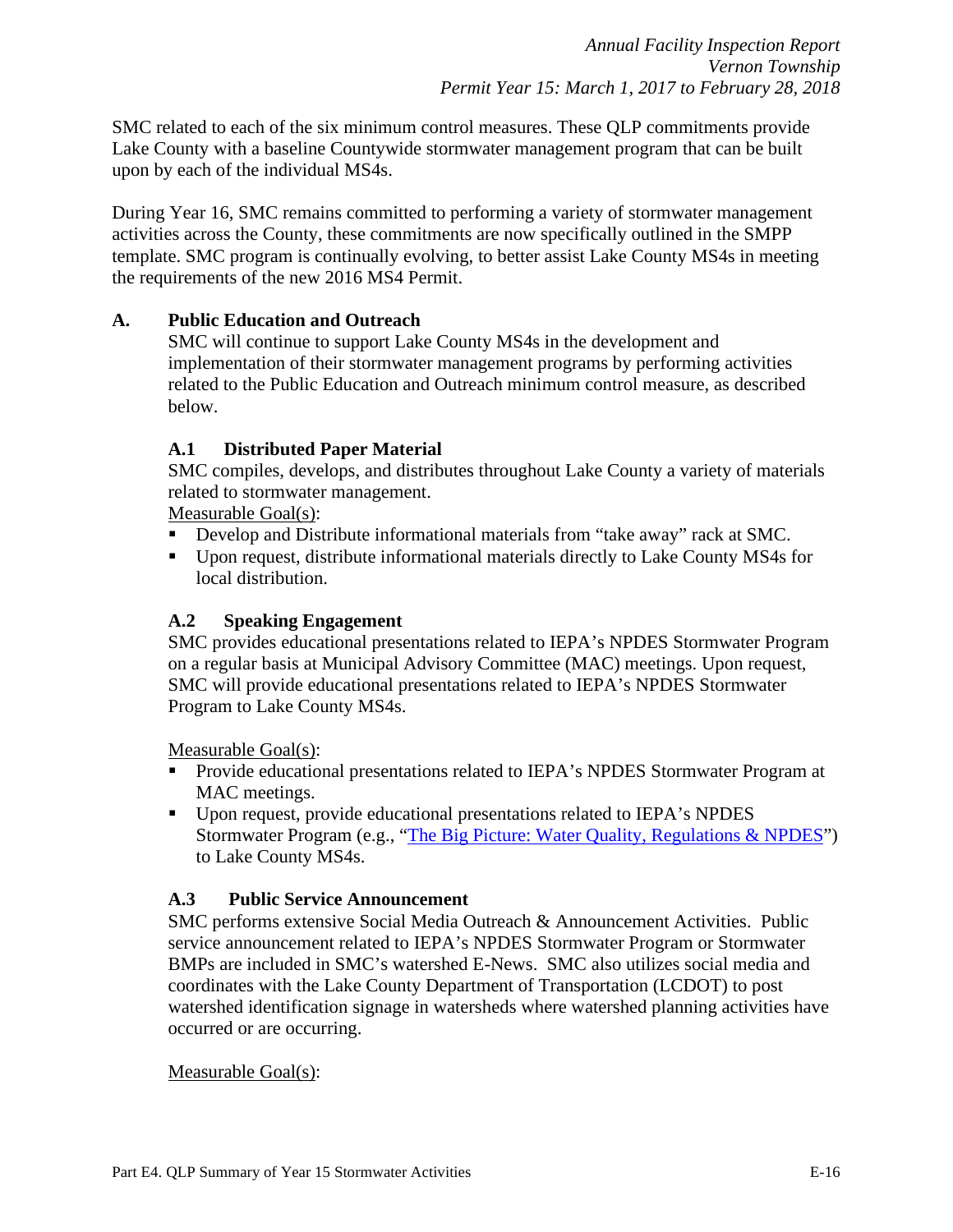- **Include public service announcements related to IEPA's NPDES Stormwater** Program or stormwater BMPs in watershed E-News at least once each year.
- Post watershed identification signage in cooperation and collaboration with LCDOT.
- **Provide information via social media (Facebook and Twitter).**

### **A.4 Outreach Events**

SMC sponsors and co-sponsors educational and technical training workshops on a variety of stormwater management-related topics. Each year, SMC will sponsor or co-sponsor at least one workshop on a topic related to IEPA's NPDES Stormwater Program, such as soil erosion and sediment control, illicit discharge detection and elimination, or stormwater best management practices (BMPs) that can be used to protect and improve water quality.

Measurable Goal(s):

- **Sponsor or co-sponsor workshop on stormwater-related topics.**
- **Track workshops and events.**

### **A.5 Classroom Education Material**

Upon request, SMC will contribute to the development and compilation of material for inclusion in a stormwater education kit that can be distributed to local students and teachers and/or other local stakeholders. Additionally, upon request, SMC will provide information, materials, and training to local students and teachers and/or other local stakeholders interested in conducting storm drain stenciling.

Measurable Goal(s):

- Upon request, develop and compile materials for inclusion in a stormwater education kit.
- Upon request, provide information, materials, and training to local students and teachers and/or stakeholders interested in conducting storm drain stenciling.

### **A.6 Other Public Education**

SMC maintains a website that contains a variety of materials and resources related to stormwater management. The website provides information about IEPA's NPDES Stormwater Program, provide information about stormwater best management practices (BMPs), allow for download of stormwater management-related publications and documents, provide notices of upcoming meetings and ongoing projects, includes watershed plans and watershed workgroup information, and provide links to a number of other stormwater management-related resources

- Maintain and update the portion of the SMC website dedicated to IEPA's NPDES Stormwater Program with resources such as model ordinances, case studies, brochures, and links including information related to climate change.
- Make "The Big Picture: Water Quality, Regulations & NPDES" presentation available to Lake County MS4s.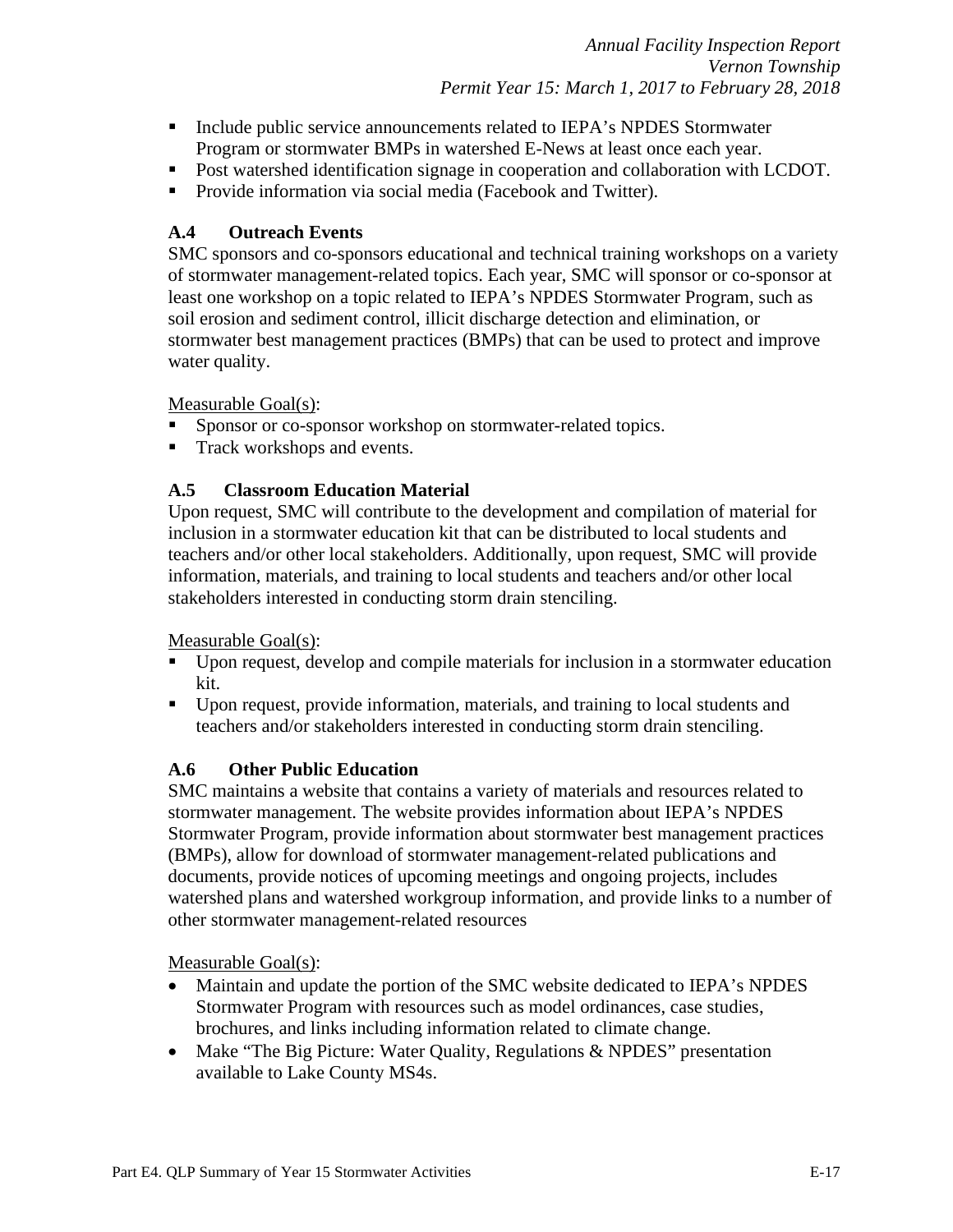### **B. Public Participation/Involvement**

SMC will continue to support Lake County MS4s in the development and implementation of their stormwater management programs by performing activities related to the Public Participation/Involvement minimum control measure, as described below.

### **B.1 Public Panel**

SMC provides procedural guidance and implements its Citizen Inquiry Response System (CIRS) for receiving and taking action on information provided by the public regarding post-construction stormwater runoff control. SMC coordinates and conducts public meetings as well as committee meetings that are open to the public.

Measurable Goal(s):

- Implement and provide guidance on existing CIRS procedures.
- **Provide notice of public meetings on SMC website.**
- Track number of meetings conducted

### **B.3 Stakeholder Meeting**

SMC is actively involved in watershed planning throughout Lake County. SMC believes that the watershed planning process cannot happen and will not be successful without the input, interest, and commitment of the watershed stakeholders. Watershed stakeholders may include municipalities, townships, drainage districts, homeowner associations, lakes management associations, developers, landowners, and local, county, state, and federal agencies.

Measurable Goal(s):

- **Provide notice of stakeholder meetings on SMC website.**
- Track number of watershed committee meetings conducted.
- Establish watershed planning committees for each new watershed planning effort.

### **B.6 Program Involvement**

Consistent with Lake County's comprehensive, countywide approach to stormwater management, SMC serves as a Qualifying Local Program (QLP) for all Lake County MS4s. In this role, in 2002, SMC proactively formed the Municipal Advisory Committee (MAC) to provide a forum for representatives of local MS4s, which include municipalities, townships, and drainage districts, to discuss, among other topics, the implementation of IEPA's NPDES Stormwater Program. SMC will continue to facilitate quarterly MAC meetings and will continue to provide general support to Lake County MS4s as they continue to develop and implement their stormwater management programs. SMC will prepare an annual report on its stormwater management activities and will provide guidance to Lake County MS4s in preparing their own annual reports.

- Track number of MAC meetings conducted.
- Prepare annual report template for use by Lake County MS4s including a description of the Qualifying Local Program stormwater management activities.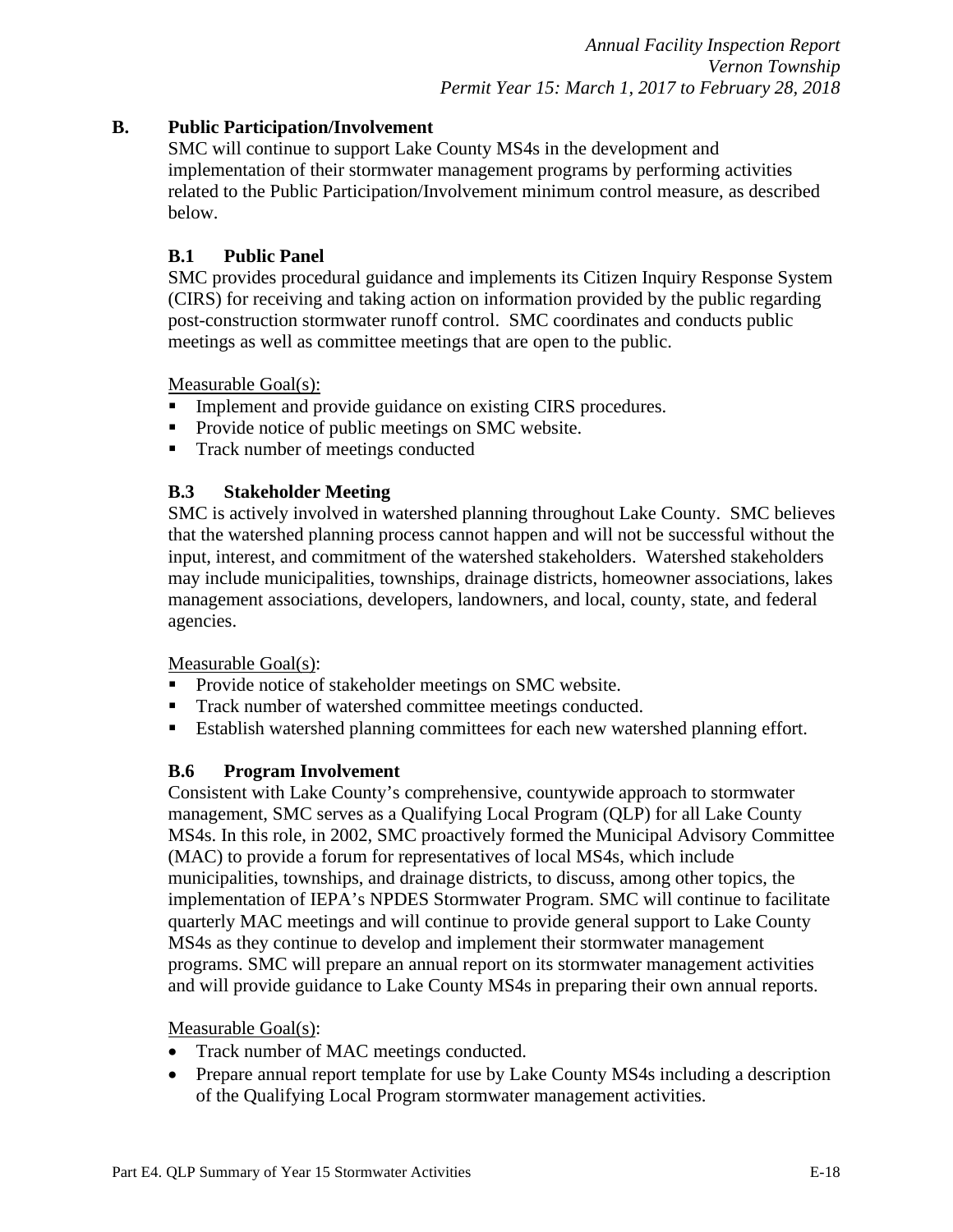• Prepare/maintain SMPP template for use by Lake County MS4s in creating their own SMPP.

### **C. Illicit Discharge Detection and Elimination**

SMC will continue to support Lake County MS4s in the development and implementation of their stormwater management programs by performing activities related to the Illicit Discharge Detection and Elimination minimum control measure, as described below. Note, however, that the primary responsibility for the implementation of the Illicit Discharge Detection and Elimination minimum control measure lies with the MS4.

Measurable Goal(s):

- Continue to make available information regarding prioritization of outfalls for illicit discharge screening activities.
- Continue to make available compiled GIS data related to the County's existing stormwater infrastructure (e.g. storm sewer atlases, stream inventories and detention basin inventories).

### **C.2 Regulatory Control Program**

SMC provides local MS4s with model and example illicit discharge ordinances that prohibit all non-stormwater discharges, including illegal dumping, to the storm sewer system. Additionally, the WDO includes provisions that prohibit illicit discharges to the storm sewer system during construction (i.e., prior to final site stabilization) on development sites.

#### Measurable Goal(s):

- **Provide model and example illicit discharge ordinances to Lake County MS4s.**
- Continue to administer and enforce the WDO.

#### **C.10 Other Illicit Discharge Controls**

SMC regularly sponsors and co-sponsors educational and technical training workshops on a variety of stormwater management-related topics.

Measurable Goal(s):

- Sponsor or co-sponsor and track the number of attendees at an Illicit Discharge Detection and Elimination workshop or other training workshop related to IEPA's NPDES Stormwater Program.
- Distribute informational materials about the hazards of illicit discharges and illegal dumping from "take away" rack at SMC and SMC website.

#### **D. Construction Site Runoff Control**

Lake County has adopted a countywide Watershed Development Ordinance (WDO) that establishes the minimum stormwater management requirements for development in Lake County, including requirements for construction site runoff control.

#### **D.1 Regulatory Control Program**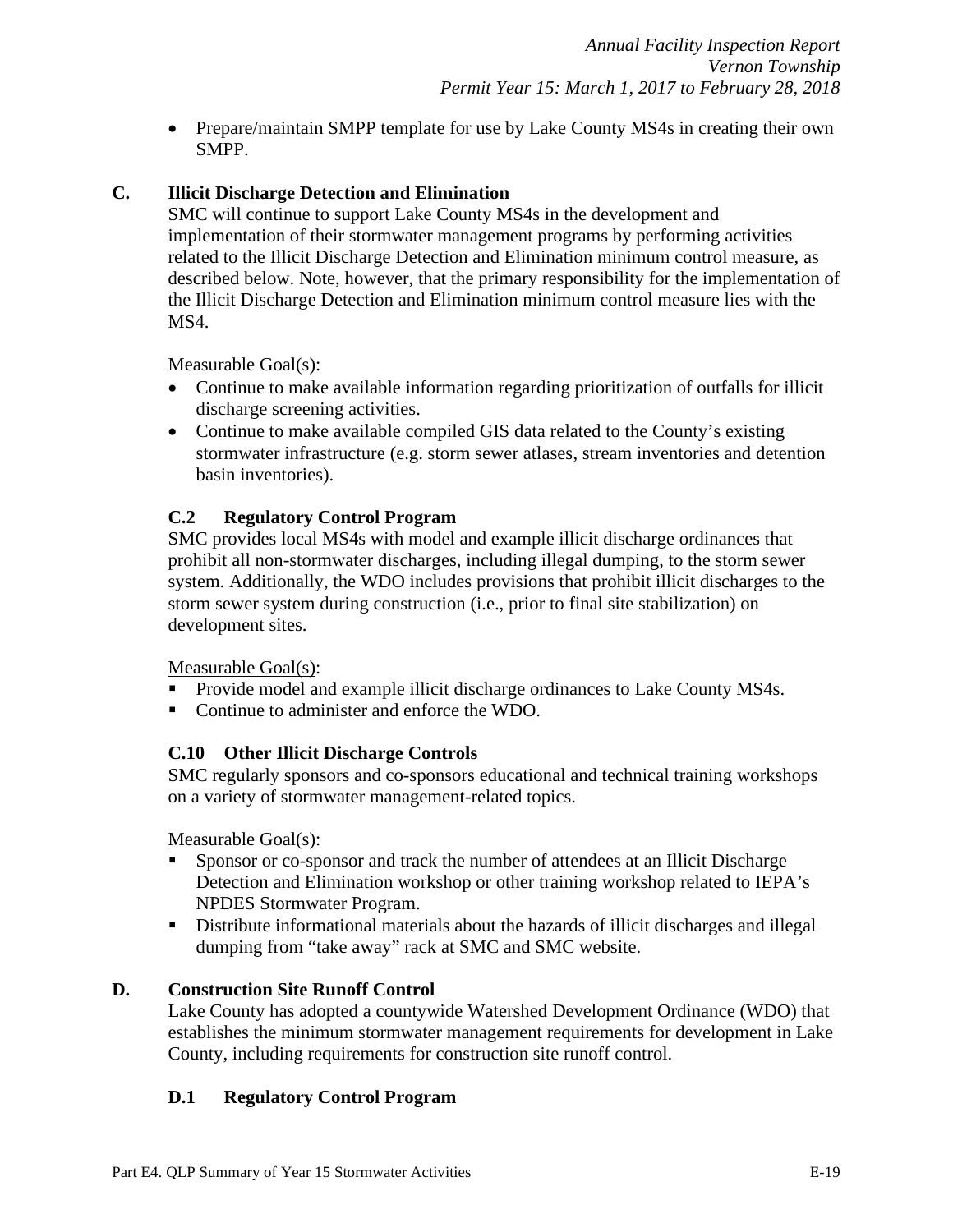The WDO is the regulatory mechanism that requires the use of soil erosion and sediment controls on development sites throughout Lake County. SMC has also created a Designated Erosion Control Inspector (DECI) program, a program designed to closely mirror the inspection requirements of IEPA's General NPDES Permit No. ILR10.

#### Measurable Goal(s):

- Continue to administer and enforce the WDO.
- Continue to administer the Designated Erosion Control Inspector (DECI) program outlined by the WDO.

### **D.2 Erosion and Sediment Control BMPs**

§600 of the WDO specifies the soil erosion and sediment control measures that must be used in conjunction with any land disturbing activities conducted on a development site. SMC maintains technical guidance resources and documents to accompany the WDO.

Measurable Goal(s):

- Continue to administer and enforce the WDO.
- Continue to maintain technical guidance documents.

### **D.3 Other Waste Control Program**

The WDO includes several provisions that address illicit discharges generated by construction sites. The applicant is required to prohibit the dumping, depositing, dropping, throwing, discarding or leaving of litter and construction material and all other illicit discharges from entering the stormwater management system.

Measurable Goal(s):

 Continue to administer and enforce the provisions of the WDO related to the control of waste and debris during construction on development sites.

#### **D.4 Site Plan Review Procedures**

A community's designated enforcement officer is responsible for reviewing and permitting development plans and for administering and enforcing the provision of the WDO. Within certified communities the responsibility lies with the MS4; within noncertified communities the designated enforcement officer is SMC's chief engineer. SMC administers this enforcement officer program, providing training on an as-needed basis to all enforcement officers to assist them in passing the exam, and maintains an up-to-date list identifying each community's designated enforcement officer. In addition to administering the enforcement officer program, SMC periodically reviews each community's WDO administration and enforcement records, using the results of such review to evaluate the performance of certified communities and designated enforcement officers.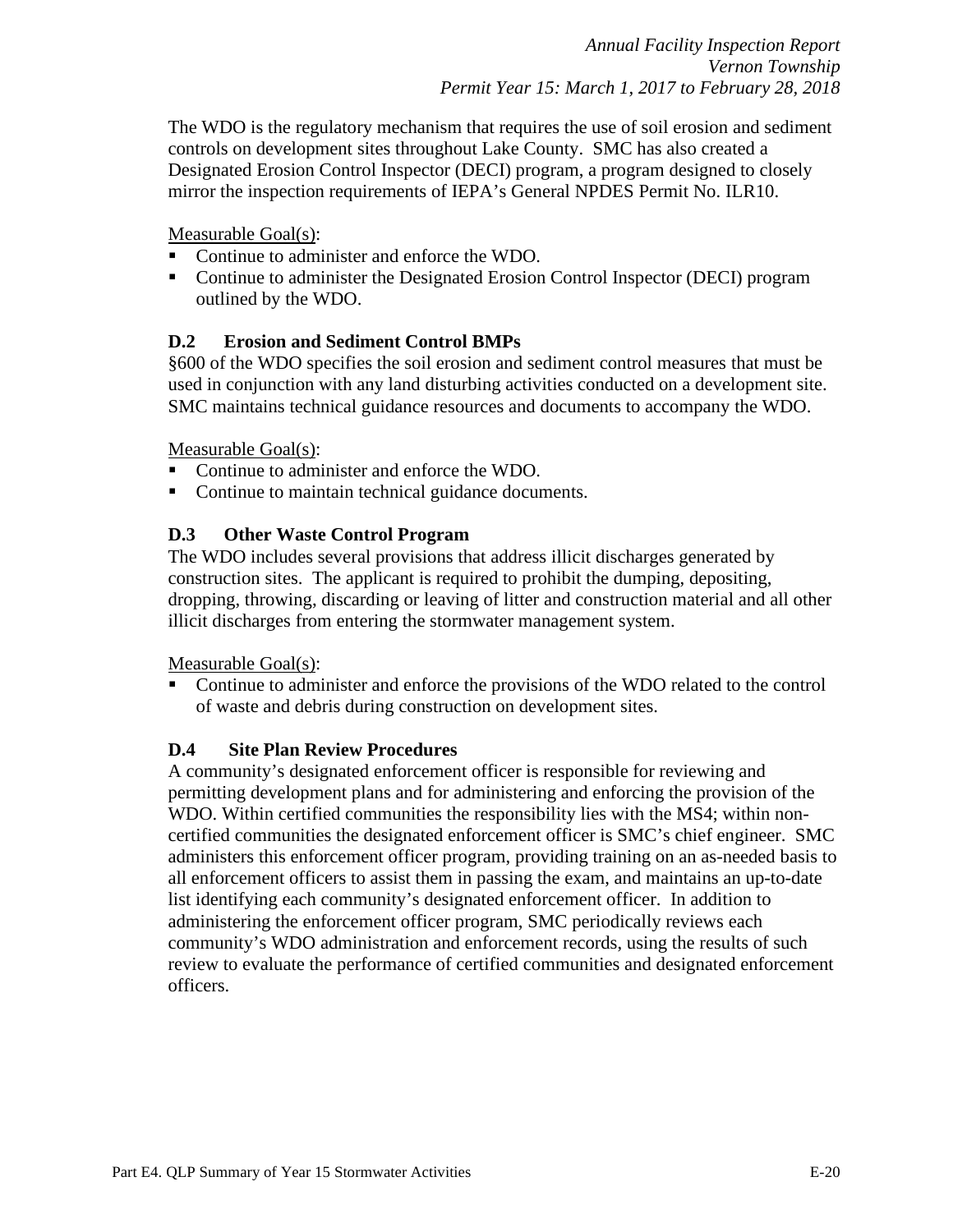Measurable Goal(s):

- Administer the Enforcement Officer (EO) program outlined by the WDO.
- Maintain an up-to-date list identifying each community's designated enforcement officer.
- **Periodically review each community's WDO administration and enforcement records.** Re-Certification Procedure.
- Continue to maintain technical guidance documents.

### **D.5 Public Information Handling Procedures**

SMC provides a number of opportunities for the receipt and consideration of information submitted by the public.

Measurable Goal(s):

 Document and track the number of soil erosion and sediment control-related complaints received and processed by SMC.

### **D.6 Site Inspection/Enforcement Procedures**

Article 11 of the WDO contains both recommended and minimum requirements for the inspection of development sites. Within certified communities, the community's designated enforcement officer is responsible for conducting these inspections; within certified communities, SMC's chief engineer is responsible for conducting these inspections. Article 12 of the WDO specifies the legal actions that may be taken and the penalties that may be imposed if the provisions of the WDO are violated

### Measurable Goal(s):

Document and track the number of site inspections conducted by SMC.

### **E. Post-Construction Runoff Control**

As described above, Lake County has adopted a countywide Watershed Development Ordinance (WDO) that establishes the minimum stormwater management requirements for development in Lake County, including requirements for post-construction runoff control.

### **E.2 Regulatory Control Program**

Proposed stormwater management strategies must address the runoff volume reduction requirements described in §503 of the WDO and must include appropriate stormwater BMPs to address the other applicable post-construction runoff control requirements of the WDO.

Measurable Goal(s):

• Continue to administer and enforce the WDO.

### **E.3 Long Term O&M Procedures**

§401 of the WDO requires that maintenance plans be developed for all stormwater management systems and, §500 further details deed or plat restriction requirements for all stormwater management systems.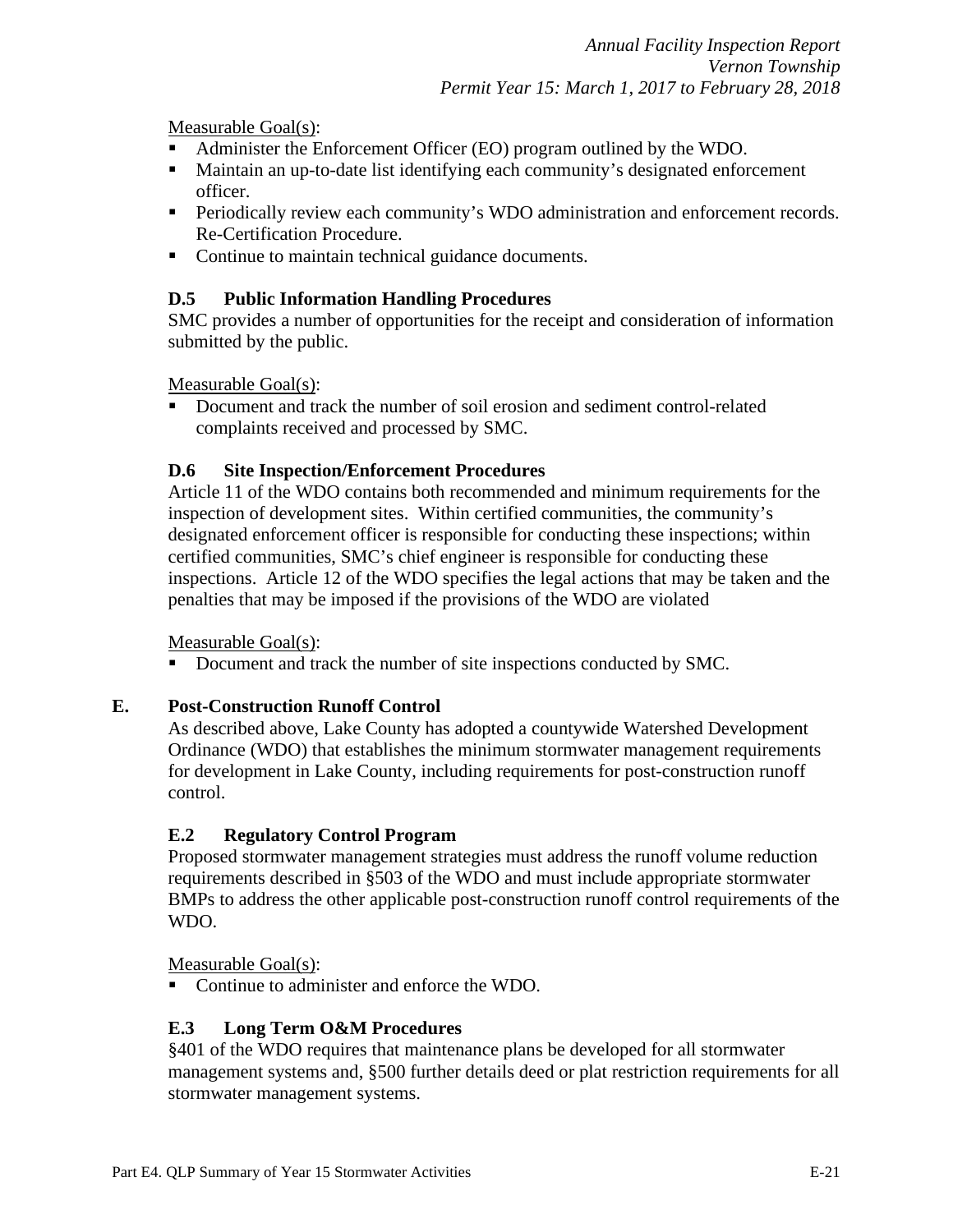Measurable Goal(s):

■ Continue to administer and enforce the WDO.

### **E.4 Pre-Construction Review of BMP Designs**

As described above, a community's designated enforcement officer is responsible for reviewing and permitting development plans and for administering and enforcing the provisions of the WDO. This includes a review of the stormwater BMPs that will be used to meet the post-construction runoff control requirements of the WDO and adherence to the Runoff Volume Reduction standards of §503.

Measurable Goal(s):

• Continue to administer and enforce the WDO.

### **E.5 Site Inspections During Construction**

As described above in MCM D.6 Article 11 of the WDO contains both recommended and minimum requirements for the inspection of development sites.

Measurable Goal(s):

• Continue to administer and enforce the WDO.

### **E.6 Post-Construction Inspections**

SMC has collaborated on a number of watershed-based plans throughout the County. These watershed plans included a stream and detention basin inventories. The plans also include a list of site specific best management practices within various communities based on an assessment of these inventories and other data. SMC is currently developing an application to assist communities in identifying potential project sites, recommended in adopted watershed plans, within their jurisdictional boundaries.

Measurable Goal(s):

- Continue to administer and enforce the WDO.
- Develop an application, for use by MS4s, to identify adopted watershed plan recommendations within their communities.

### **E.7 Other Post-Construction Runoff Controls**

Through the Watershed Management Board (WMB), SMC provides partial funding for flood damage reduction and surface water quality improvement projects. The WMB, which includes representatives from the Lake Michigan, North Branch of the Chicago River, Fox River, and Des Plaines River watersheds, meets annually to review potential projects and to make recommendations on stormwater BMP project funding. Members of the WMB include chief municipal elected officials, township supervisors, drainage district chairmen, and county board members from each district found within each of Lake County's four major watersheds. The goal of the WMB program is to maximize opportunities for local units of government and other groups to have input and influence on the solutions used to address local stormwater management problems. Previous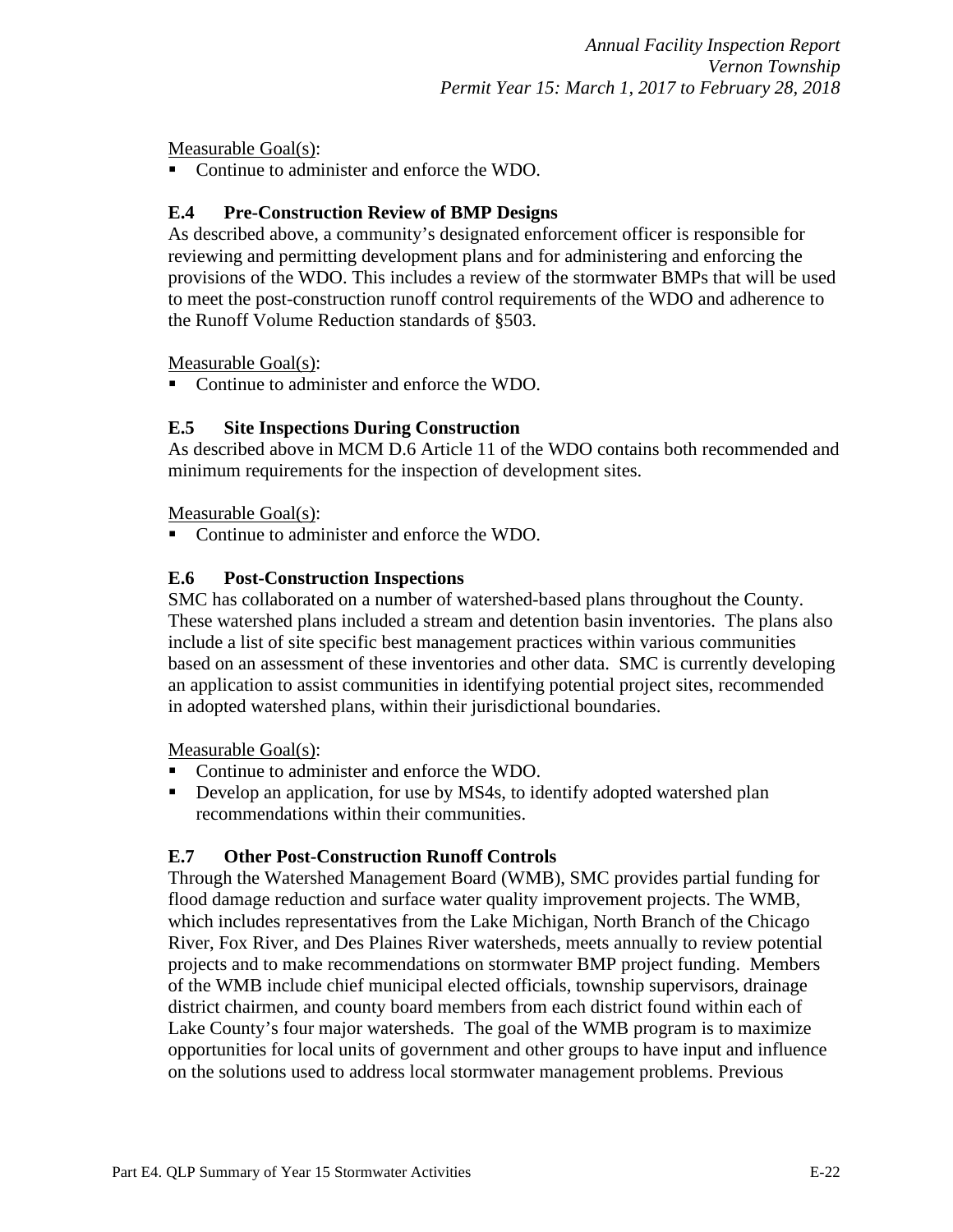WMB-funded projects have reduced flooding, improved surface water quality, and enhanced existing stormwater management facilities throughout Lake County.

Measurable Goal(s):

- Conduct annual WMB meeting.
- Contribute funding to flood damage reduction and water quality improvement projects through the WMB.

### **F. Pollution Prevention/Good Housekeeping**

SMC will continue to support Lake County MS4s in the development and implementation of their stormwater management programs by performing activities related to the Pollution Prevention/Good Housekeeping minimum control measure, as described below. Note, however, that the primary responsibility for the implementation of the Pollution Prevention/Good Housekeeping minimum control measure lies with the MS4.

### **F.1 Employee Training Program**

SMC will assist Lake County MS4s with the development and implementation of their employee training programs by maintaining a list of known employee training resources and opportunities, making available a software-based employee training program, and providing technical assistance to local MS4s. In addition, each year, SMC will sponsor or co-sponsor training workshops.

Measurable Goal(s):

- Maintain a list of known employee training resources and opportunities.
- **Make available the Excal Visual Storm Watch: Municipal Storm Water Pollution** Prevention software-based employee training program.
- Sponsor or co-sponsor a training workshop related to pollution prevention/good housekeeping or other training workshop related to IEPA's NPDES Stormwater Program.

### **F.5 Flood Management/Assess Guidelines**

In working toward meeting its primary goals of flood damage reduction and surface water quality improvement, SMC follows a set of stormwater management policies that were created to define its roles and responsibilities for stormwater management in Lake County. One of these policies is to integrate multi-objective opportunities (e.g., flood damage reduction, surface water quality improvement, environmental enhancement) into SMC-sponsored projects. In accordance with this policy, SMC will evaluate all SMCsponsored projects for multi-objective opportunities.

Measurable Goal(s):

 Track number of SMC-sponsored projects that are reviewed for multi-objective opportunity.

### **F.6 Other Municipal Operations Controls**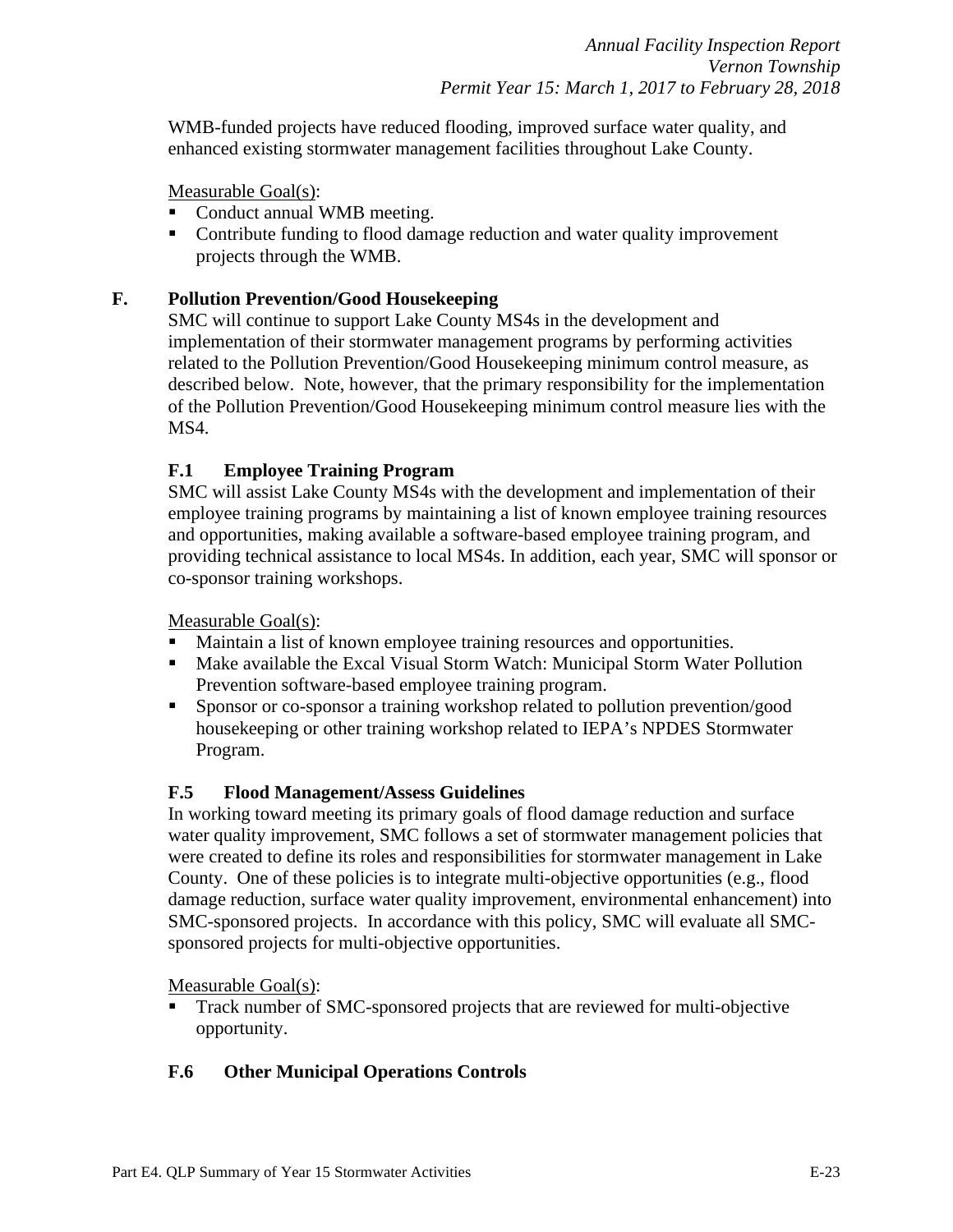SMC develops and distributes chloride reduction documents and materials. Each year, SMC will sponsor or co-sponsor at least one workshop on a topic related to winter deicing. Lake County also publishes a "Lake County Winter Maintenance Preferred Providers" list. Providers included on this list have successfully completed a Lake County Deicing Training Workshop and passes the associated course exam.

- Advise MS4 communities of watershed groups addressing issues associated with the use of chlorides (i.e. road salt).
- Sponsor or co-sponsor at least one workshop on a topic related to winter de-icing.
- Make available chloride reduction documents on take-away racks and the website.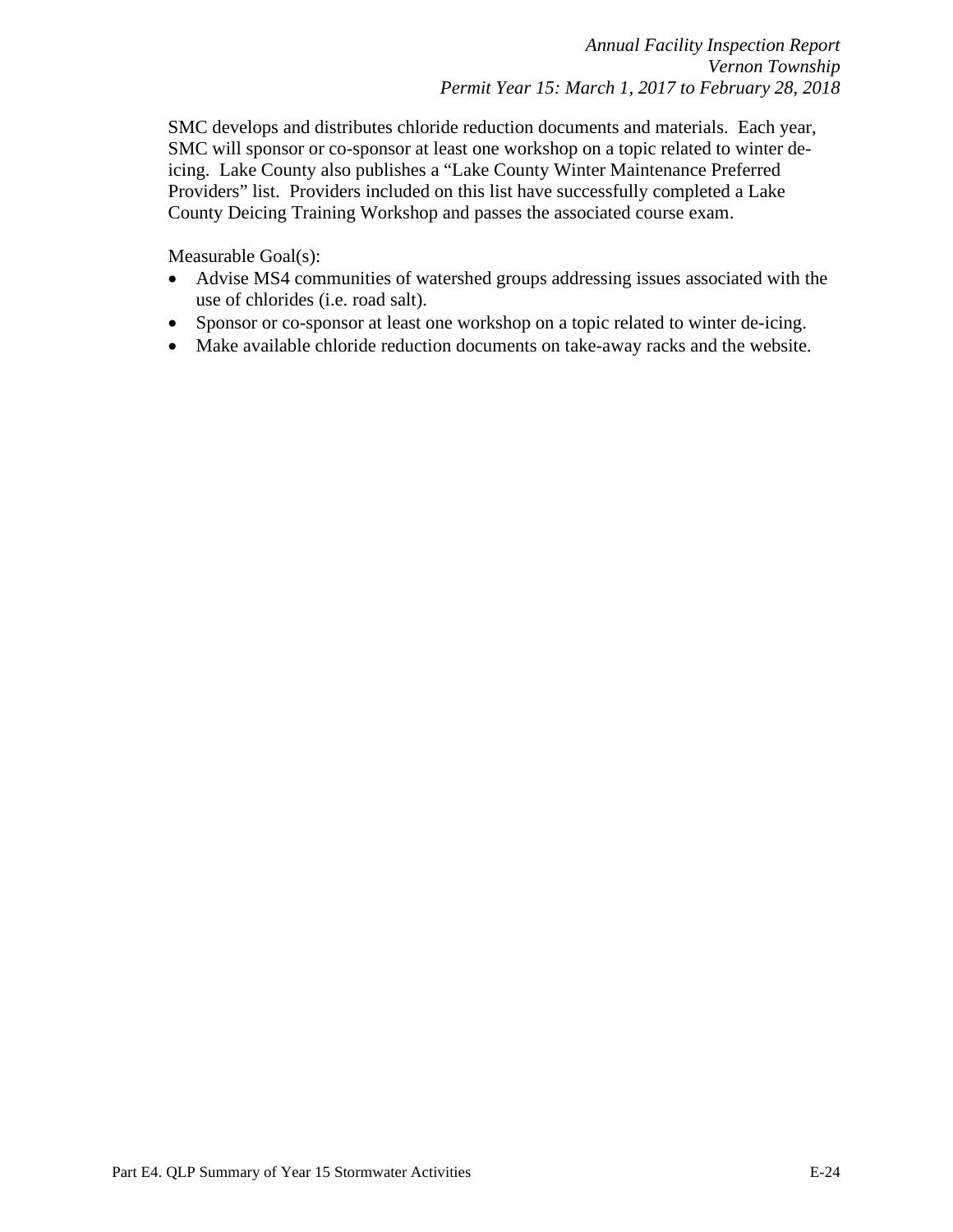| Project Name                                    | Project Size<br>(acres) | Construction<br><b>Start Date</b> | Construction<br><b>End Date</b> |
|-------------------------------------------------|-------------------------|-----------------------------------|---------------------------------|
| Bull Creek Restoration Project - Beach Park, IL | 1.87                    | 5/2016                            | 11/2017                         |
| Jamie Phase III - City of North Chicago         | 2.15                    | 9/2017                            | ongoing                         |
|                                                 |                         |                                   |                                 |
|                                                 |                         |                                   |                                 |
|                                                 |                         |                                   |                                 |
|                                                 |                         |                                   |                                 |
|                                                 |                         |                                   |                                 |
|                                                 |                         |                                   |                                 |
|                                                 |                         |                                   |                                 |
|                                                 |                         |                                   |                                 |
|                                                 |                         |                                   |                                 |
|                                                 |                         |                                   |                                 |
|                                                 |                         |                                   |                                 |
|                                                 |                         |                                   |                                 |
|                                                 |                         |                                   |                                 |
|                                                 |                         |                                   |                                 |
|                                                 |                         |                                   |                                 |
|                                                 |                         |                                   |                                 |
|                                                 |                         |                                   |                                 |

<span id="page-37-0"></span>**Part E5. QLP Construction Projects Conducted During Year 15**